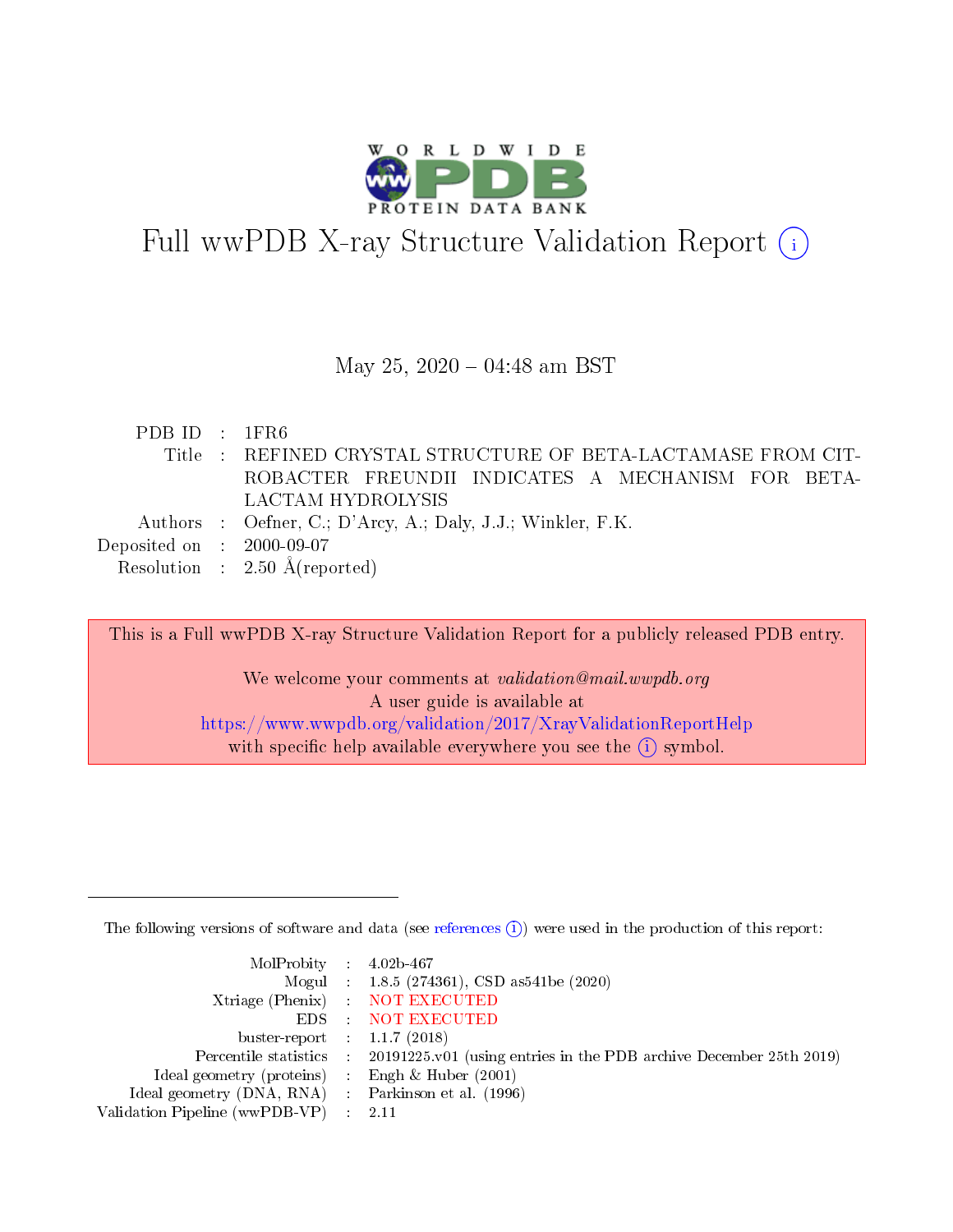# 1 [O](https://www.wwpdb.org/validation/2017/XrayValidationReportHelp#overall_quality)verall quality at a glance  $(i)$

The following experimental techniques were used to determine the structure: X-RAY DIFFRACTION

The reported resolution of this entry is 2.50 Å.

Percentile scores (ranging between 0-100) for global validation metrics of the entry are shown in the following graphic. The table shows the number of entries on which the scores are based.



| Metric                | Whole archive        | Similar resolution                                           |
|-----------------------|----------------------|--------------------------------------------------------------|
|                       | $(\#\text{Entries})$ | $(\#\text{Entries}, \text{resolution range}(\textup{\AA})\)$ |
| Clashscore            | 141614               | $5346$ $(2.50-2.50)$                                         |
| Ramachandran outliers | 138981               | $5231 (2.50 - 2.50)$                                         |
| Sidechain outliers    | 138945               | $5233(2.50-2.50)$                                            |

The table below summarises the geometric issues observed across the polymeric chains and their fit to the electron density. The red, orange, yellow and green segments on the lower bar indicate the fraction of residues that contain outliers for  $\geq=3$ , 2, 1 and 0 types of geometric quality criteria respectively. A grey segment represents the fraction of residues that are not modelled. The numeric value for each fraction is indicated below the corresponding segment, with a dot representing fractions  $\epsilon = 5\%$ 

Note EDS was not executed.

| Mol | $Chain$ Length | Quality of chain |     |     |  |
|-----|----------------|------------------|-----|-----|--|
|     | 361            | 39%              | 45% | 13% |  |
|     | 361            | 39%              | 44% | 14% |  |

The following table lists non-polymeric compounds, carbohydrate monomers and non-standard residues in protein, DNA, RNA chains that are outliers for geometric or electron-density-fit criteria:

|  |                   |                               |  | Mol   Type   Chain   Res   Chirality   Geometry   Clashes   Electron density |
|--|-------------------|-------------------------------|--|------------------------------------------------------------------------------|
|  | 2   AZR   B   362 | the control of the control of |  |                                                                              |

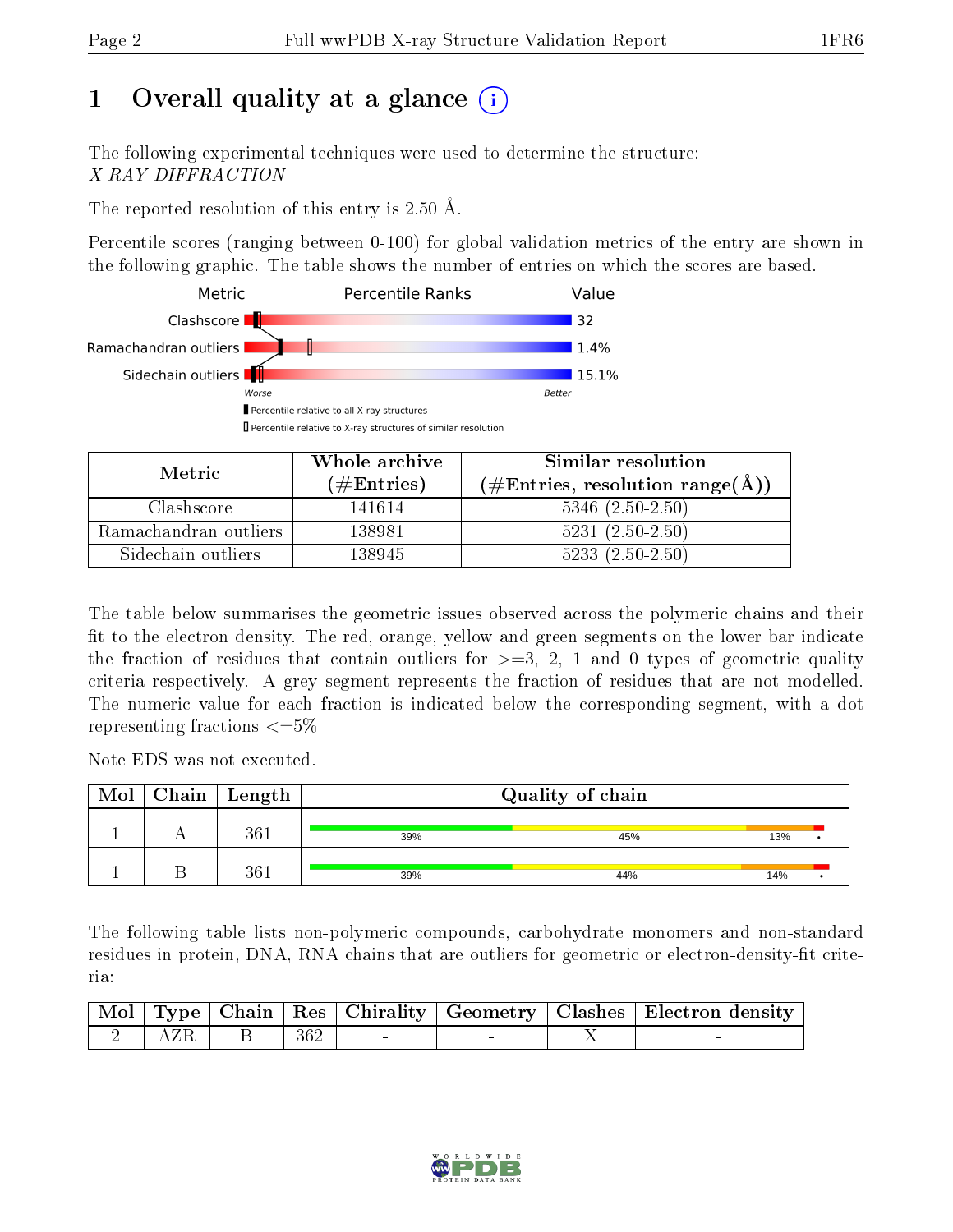# 2 Entry composition  $\left( \cdot \right)$

There are 3 unique types of molecules in this entry. The entry contains 6038 atoms, of which 0 are hydrogens and 0 are deuteriums.

In the tables below, the ZeroOcc column contains the number of atoms modelled with zero occupancy, the AltConf column contains the number of residues with at least one atom in alternate conformation and the Trace column contains the number of residues modelled with at most 2 atoms.

| Mol | Chain Residues | Atoms |                |         |  |  | $ZeroOcc \mid AltConf \mid Trace$ |  |  |
|-----|----------------|-------|----------------|---------|--|--|-----------------------------------|--|--|
|     | 361            | Total |                | 'N.     |  |  |                                   |  |  |
|     |                | 2806  | 1801 479 517 9 |         |  |  |                                   |  |  |
|     | 361            | Total |                | N.      |  |  |                                   |  |  |
|     |                | 2806  | 1801           | 479 517 |  |  |                                   |  |  |

• Molecule 1 is a protein called BETA-LACTAMASE.

| Chain        | Residue | Modelled   | Actual     | Comment               | Reference         |
|--------------|---------|------------|------------|-----------------------|-------------------|
| A            | 175     | SER        | <b>THR</b> | <b>SEE REMARK 999</b> | <b>UNP Q46041</b> |
| A            | 176     | <b>LYS</b> | THR        | <b>SEE REMARK 999</b> | <b>UNP Q46041</b> |
| А            | 180     | HIS        | <b>GLN</b> | <b>SEE REMARK 999</b> | <b>UNP Q46041</b> |
| А            | 228     | ILE        | VAL        | <b>SEE REMARK 999</b> | <b>UNP Q46041</b> |
| A            | 253     | GLU        | <b>LYS</b> | <b>SEE REMARK 999</b> | <b>UNP Q46041</b> |
| А            | 278     | VAL        | <b>LEU</b> | <b>SEE REMARK 999</b> | <b>UNP Q46041</b> |
| A            | 285     | <b>SER</b> | <b>ASN</b> | <b>SEE REMARK 999</b> | <b>UNP Q46041</b> |
| А            | 348     | VAL        | <b>ALA</b> | <b>SEE REMARK 999</b> | <b>UNP Q46041</b> |
| B            | 175     | SER        | THR        | <b>SEE REMARK 999</b> | <b>UNP Q46041</b> |
| $\mathbf B$  | 176     | <b>LYS</b> | THR        | <b>SEE REMARK 999</b> | <b>UNP Q46041</b> |
| B            | 180     | НIS        | <b>GLN</b> | <b>SEE REMARK 999</b> | <b>UNP Q46041</b> |
| $\mathbf{B}$ | 228     | ILE        | VAL        | <b>SEE REMARK 999</b> | <b>UNP Q46041</b> |
| $\mathbf B$  | 253     | <b>GLU</b> | <b>LYS</b> | <b>SEE REMARK 999</b> | <b>UNP Q46041</b> |
| B            | 278     | VAL        | <b>LEU</b> | <b>SEE REMARK 999</b> | <b>UNP Q46041</b> |
| Β            | 285     | <b>SER</b> | <b>ASN</b> | <b>SEE REMARK 999</b> | <b>UNP Q46041</b> |
| B            | 348     | VAL        | <b>ALA</b> | <b>SEE REMARK 999</b> | UNP Q46041        |

There are 16 discrepancies between the modelled and reference sequences:

• Molecule 2 is 2-( $\{[(1Z)-1-(2-amin-1,3-thiaz-1-4-y])\}$ -0xo-2- $\{[(2S,3S)-1-0X-1-3-(subfanh-1-1,3-thiaz-1-4-y])\}$ butan-2-yl]amino}ethylidene]amino}oxy)-2-methylpropanoic acid (three-letter code: AZR) (formula:  $C_{13}H_{19}N_5O_8S_2$ ).

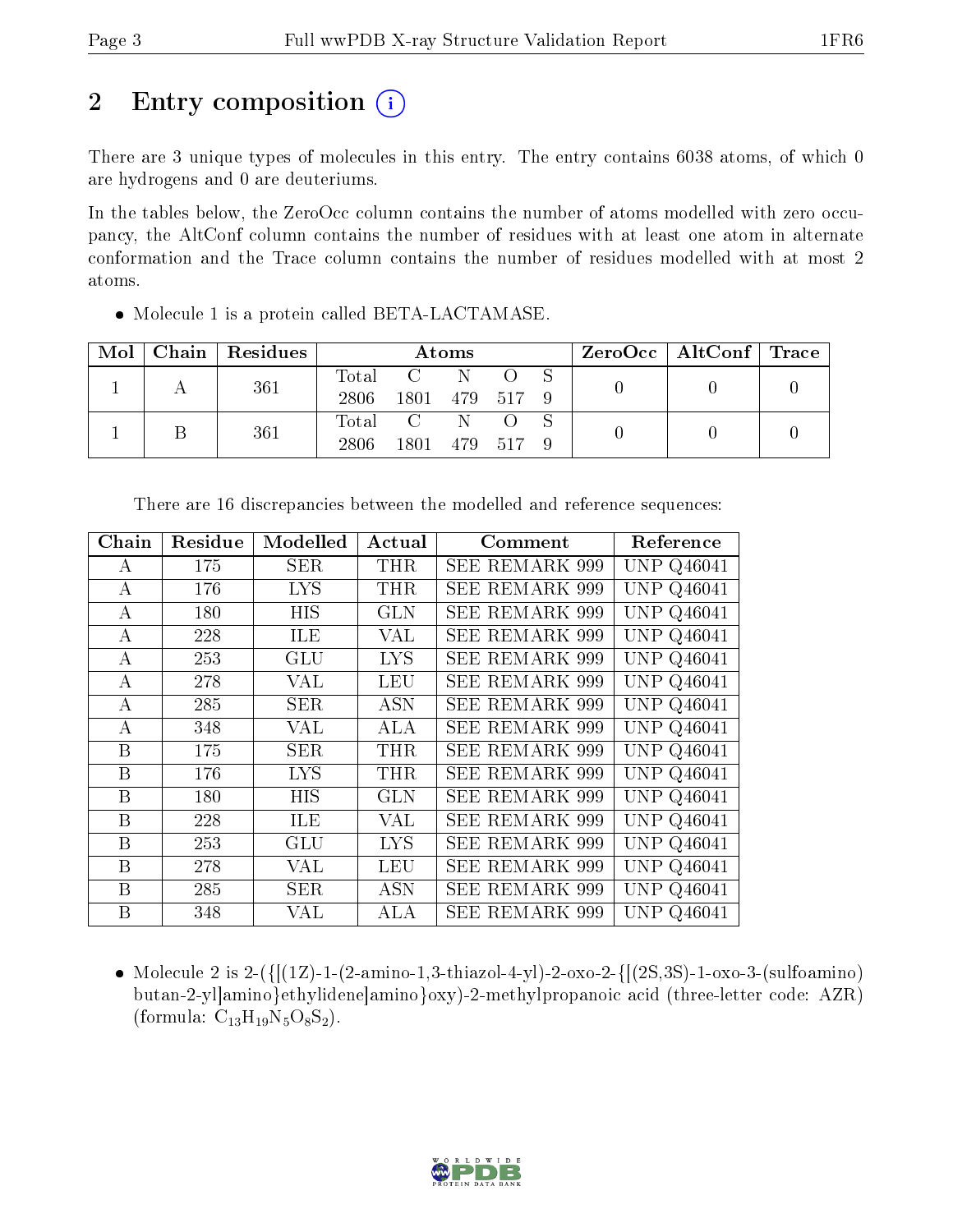

|  |  | $Mol$   Chain   Residues |               |          | Atoms |  | $ZeroOcc \mid AltConf \mid$ |  |
|--|--|--------------------------|---------------|----------|-------|--|-----------------------------|--|
|  |  |                          | Total C N O S |          |       |  |                             |  |
|  |  | 28 13 5 8 2              |               |          |       |  |                             |  |
|  |  |                          | Total C N O S |          |       |  |                             |  |
|  |  |                          | 28.           | 13 5 8 2 |       |  |                             |  |

 $\bullet\,$  Molecule 3 is water.

|  | $Mol$   Chain   Residues | Atoms               | $ZeroOcc \mid AltConf \mid$ |
|--|--------------------------|---------------------|-----------------------------|
|  | 189                      | Total<br>189<br>189 |                             |
|  | 181                      | Total<br>181<br>181 |                             |

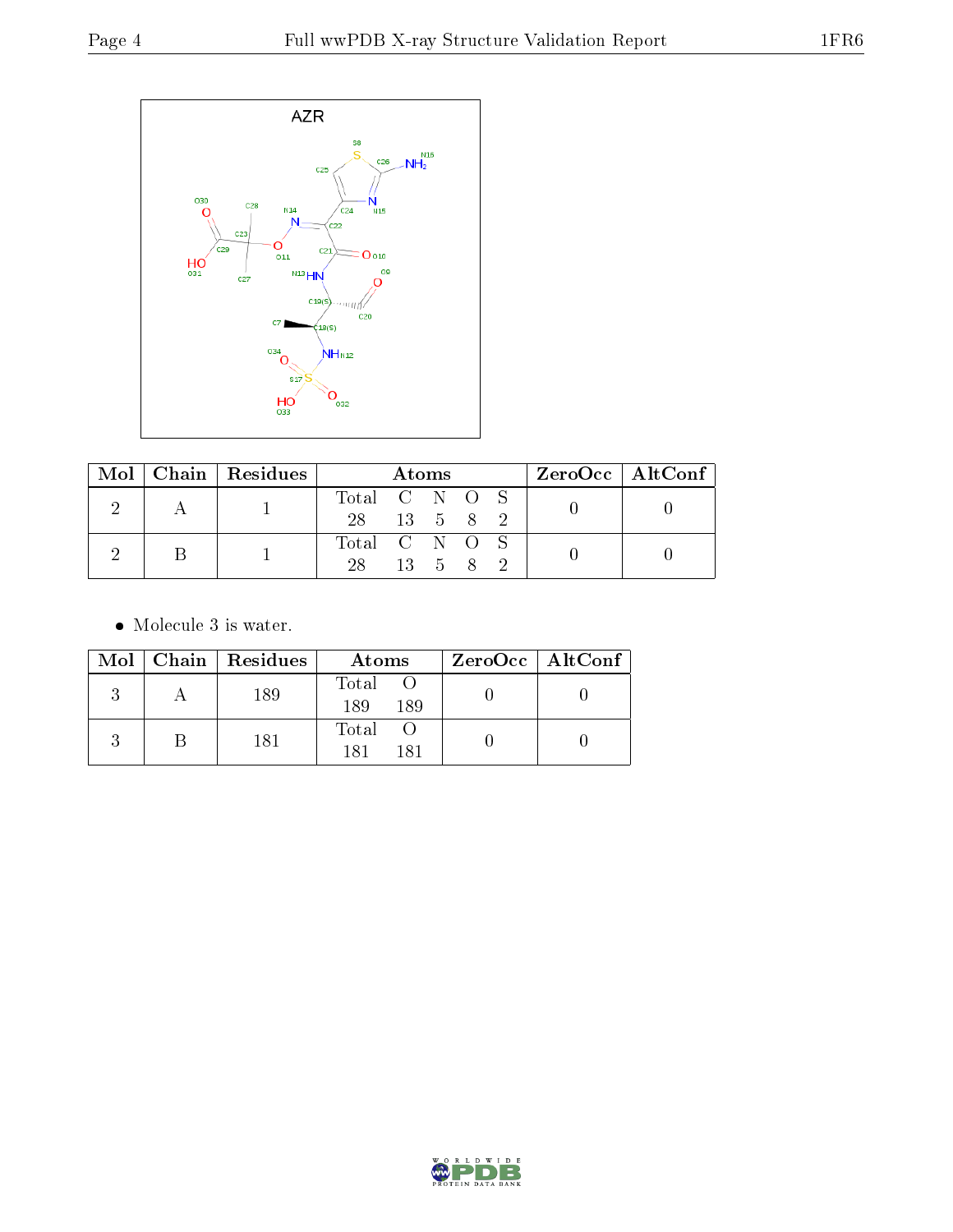# 3 Residue-property plots  $(i)$

These plots are drawn for all protein, RNA and DNA chains in the entry. The first graphic for a chain summarises the proportions of the various outlier classes displayed in the second graphic. The second graphic shows the sequence view annotated by issues in geometry. Residues are colorcoded according to the number of geometric quality criteria for which they contain at least one outlier: green  $= 0$ , yellow  $= 1$ , orange  $= 2$  and red  $= 3$  or more. Stretches of 2 or more consecutive residues without any outlier are shown as a green connector. Residues present in the sample, but not in the model, are shown in grey.

Note EDS was not executed.



• Molecule 1: BETA-LACTAMASE

• Molecule 1: BETA-LACTAMASE

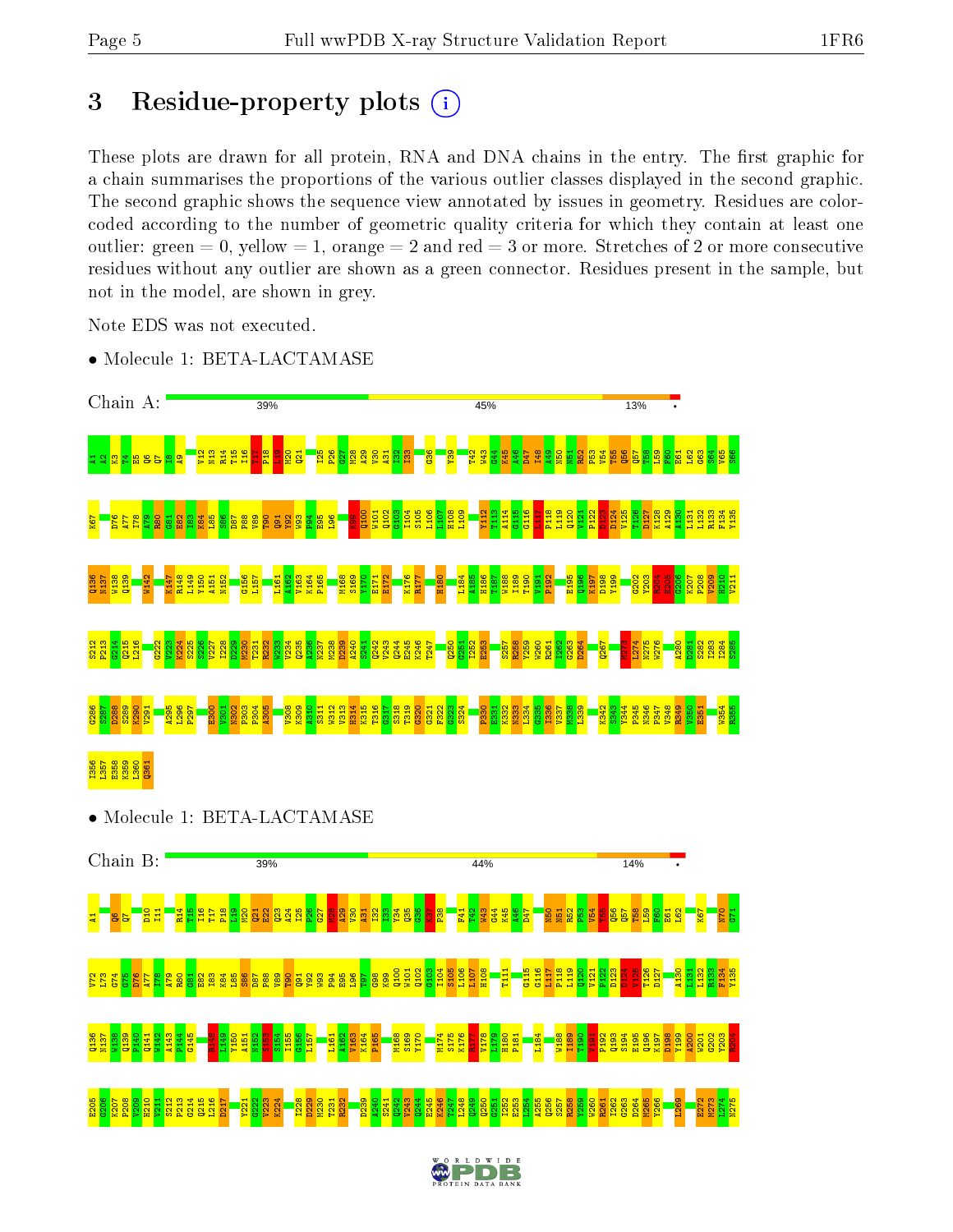![](_page_5_Picture_3.jpeg)

L35<mark>8 9 9 5 1</mark><br>E358 9 9 5 1<br>L358 2 9 3 1

![](_page_5_Picture_5.jpeg)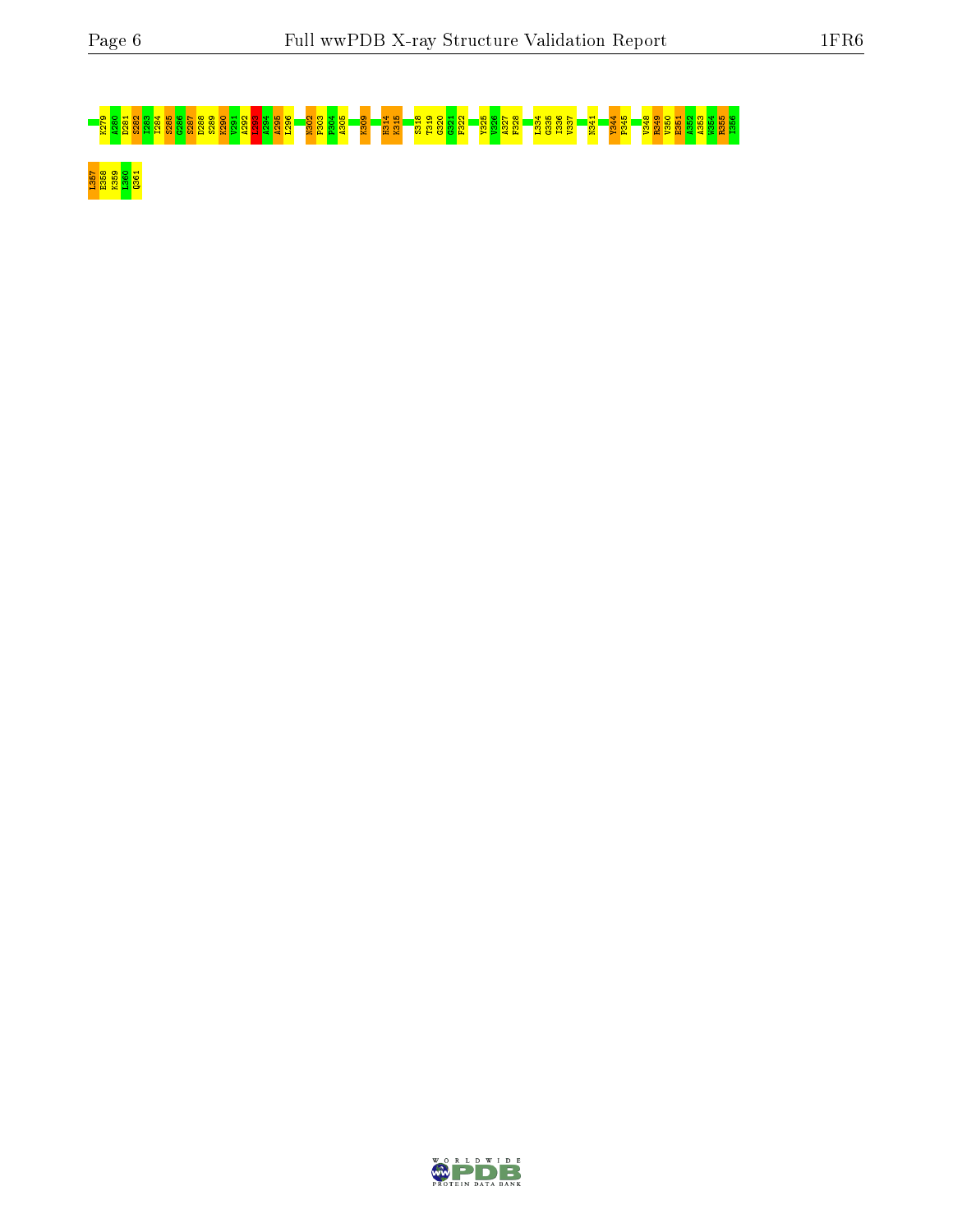# 4 Data and refinement statistics  $(i)$

Xtriage (Phenix) and EDS were not executed - this section is therefore incomplete.

| Property                               | Value                                           | Source    |  |
|----------------------------------------|-------------------------------------------------|-----------|--|
| Space group                            | P 21 21 21                                      | Depositor |  |
| Cell constants                         | 98.07Å<br>84.63Å<br>89.77Å                      | Depositor |  |
| a, b, c, $\alpha$ , $\beta$ , $\gamma$ | $90.00^\circ$<br>$90.00^\circ$<br>$90.00^\circ$ |           |  |
| Resolution (A)                         | $-2.50$<br>6.00                                 | Depositor |  |
| % Data completeness                    | (Not available) $(6.00-2.50)$                   | Depositor |  |
| in resolution range)                   |                                                 |           |  |
| $\mathrm{R}_{merge}$                   | 0.09                                            | Depositor |  |
| $\mathrm{R}_{sym}$                     | (Not available)                                 | Depositor |  |
| Refinement program                     | <b>TNT</b>                                      | Depositor |  |
| $R, R_{free}$                          | (Not available)<br>0.186                        | Depositor |  |
| Estimated twinning fraction            | No twinning to report.                          | Xtriage   |  |
| Total number of atoms                  | 6038                                            | wwPDB-VP  |  |
| Average B, all atoms $(A^2)$           | 18.0                                            | wwPDB-VP  |  |

![](_page_6_Picture_6.jpeg)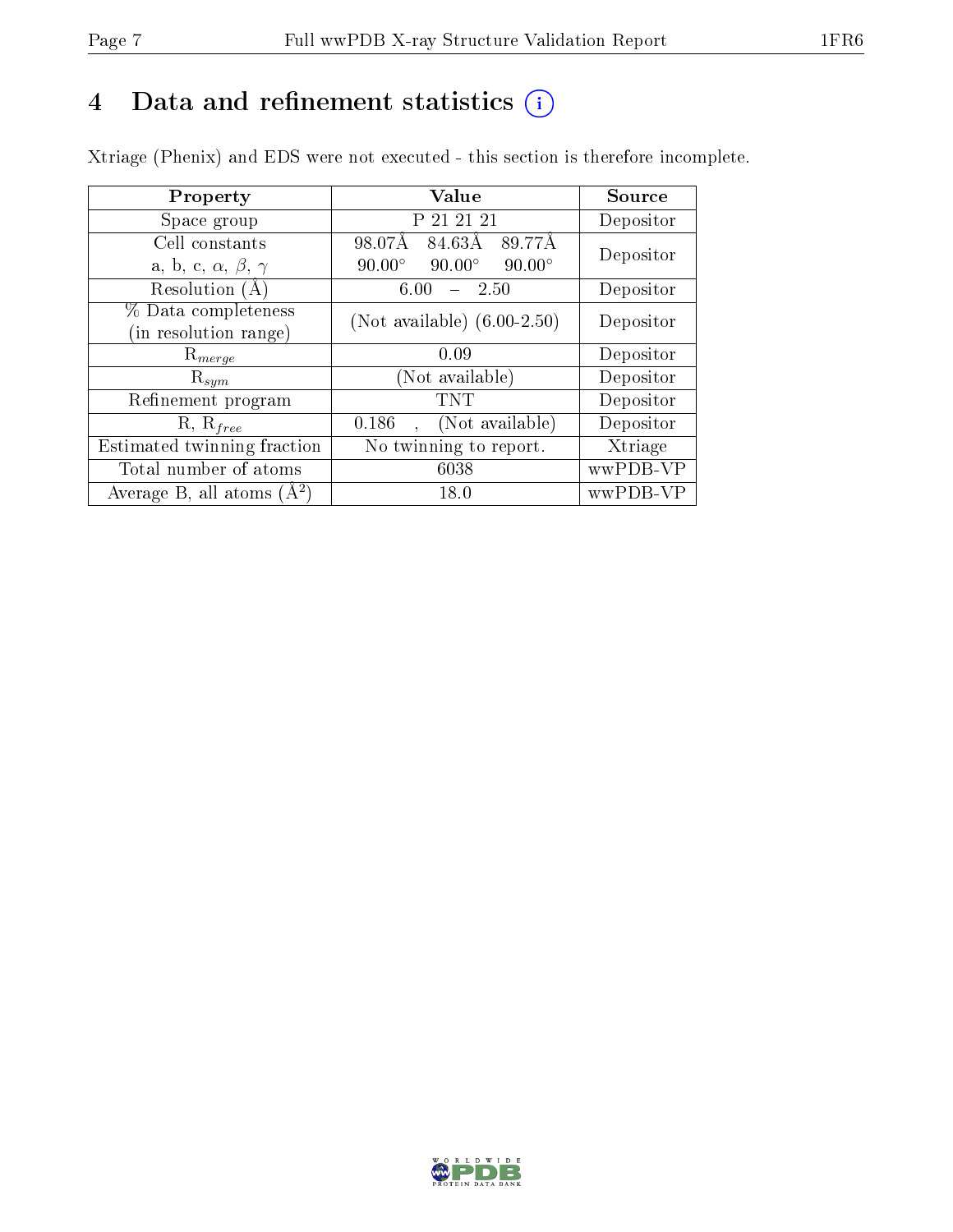# 5 Model quality  $(i)$

# 5.1 Standard geometry  $(i)$

Bond lengths and bond angles in the following residue types are not validated in this section: AZR

The Z score for a bond length (or angle) is the number of standard deviations the observed value is removed from the expected value. A bond length (or angle) with  $|Z| > 5$  is considered an outlier worth inspection. RMSZ is the root-mean-square of all Z scores of the bond lengths (or angles).

| Mol | Chain |      | Bond lengths       | Bond angles |                   |  |
|-----|-------|------|--------------------|-------------|-------------------|--|
|     |       | RMSZ | $\# Z  > 5$        | <b>RMSZ</b> | $\# Z  > 5$       |  |
|     |       | 1.18 | $3/2881$ $(0.1\%)$ | 1.92        | 66/3925(1.7%)     |  |
|     |       | 1.23 | $3/2881$ $(0.1\%)$ | 1.91        | $80/3925(2.0\%)$  |  |
| AH  | ΑH    | 1 20 | $6/5762(0.1\%)$    | 1.91        | $146/7850(1.9\%)$ |  |

Chiral center outliers are detected by calculating the chiral volume of a chiral center and verifying if the center is modelled as a planar moiety or with the opposite hand.A planarity outlier is detected by checking planarity of atoms in a peptide group, atoms in a mainchain group or atoms of a sidechain that are expected to be planar.

|  | $\mid$ Mol $\mid$ Chain $\mid$ #Chirality outliers $\mid$ #Planarity outliers $^{\prime}$ |
|--|-------------------------------------------------------------------------------------------|
|  |                                                                                           |

| Mol | Chain | Res | Type       | Atoms   | $\mathbf{Z}$ | Observed $(A)$ | $Ideal(\AA)$ |
|-----|-------|-----|------------|---------|--------------|----------------|--------------|
|     |       | 324 | <b>SER</b> | $CB-OG$ | 7.83         | 1.52           | 1.42         |
|     |       | 105 | <b>SER</b> | $CB-OG$ | 7.58         | 1.52           | 1.42         |
|     | В     | 105 | <b>SER</b> | $CB-OG$ | 5.96         | 1.50           | 1.42         |
|     | B     | 241 | <b>SER</b> | $CB-OG$ | 5.76         | 1.49           | 1.42         |
|     |       | 14  | $\rm{ARG}$ | $CD-NE$ | $-5.71$      | 1.36           | 1.46         |
|     | R     | 188 | TRP        | CA-CB   | 5.41         | 1.65           | 1.53         |

All (6) bond length outliers are listed below:

All (146) bond angle outliers are listed below:

| Mol | Chain | Res | <b>Type</b> | <b>Atoms</b> | Z        | Observed $(°)$ | Ideal(°) |
|-----|-------|-----|-------------|--------------|----------|----------------|----------|
|     |       | 14  | ARG         | $CD-NE- CZ$  | 32.96    | 169.75         | 123.60   |
|     | В     | 349 | ARG         | $NE-CZ-NH2$  | 1577     | 128.19         | 120.30   |
|     |       | 14  | A R G       | NE-CZ-NH1    | 15.06    | 127.83         | 120.30   |
|     |       | 264 | A SP        | $CB-CG-OD1$  | 13.26    | 130.24         | 118.30   |
|     | B     | 258 | A R G       | $NE-CZ-NH2$  | $-11.86$ | 114.37         | 120.30   |

![](_page_7_Picture_15.jpeg)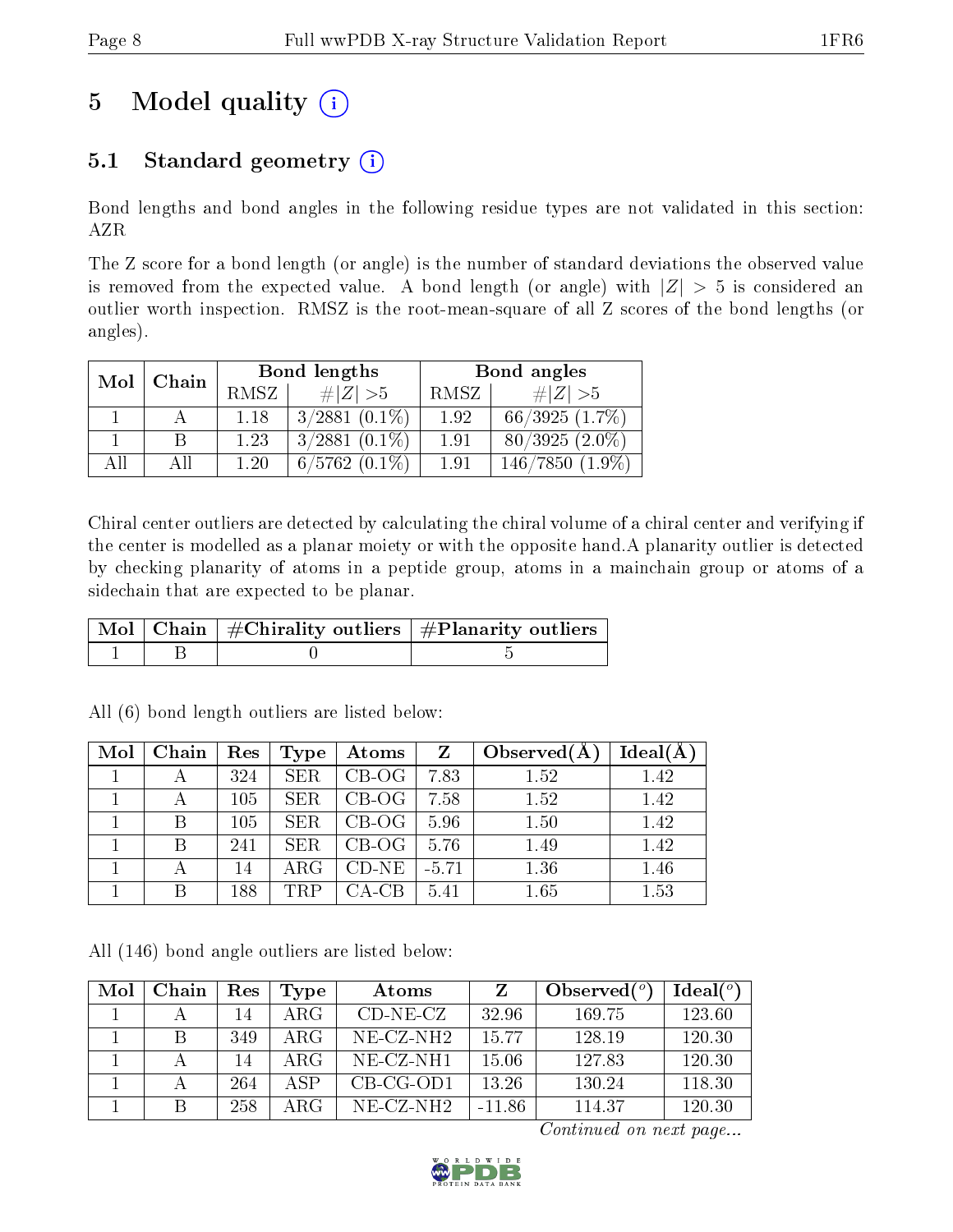|--|

|                | Continued from previous page |     |             |                                       |                         |                |                      |
|----------------|------------------------------|-----|-------------|---------------------------------------|-------------------------|----------------|----------------------|
| Mol            | Chain                        | Res | <b>Type</b> | Atoms                                 | $\overline{\mathrm{z}}$ | Observed $(°)$ | Ideal $({}^{\circ})$ |
| $\overline{1}$ | B                            | 177 | $\rm{ARG}$  | $NE- CZ- N H1$                        | 10.93                   | 125.77         | 120.30               |
| $\mathbf{1}$   | $\boldsymbol{B}$             | 349 | ARG         | $CD-NE- CZ$                           | $-10.76$                | 108.53         | 123.60               |
| $\mathbf{1}$   | $\overline{\mathrm{B}}$      | 10  | <b>ASP</b>  | $CB-CG-OD2$                           | $-10.76$                | 108.61         | 118.30               |
| $\mathbf{1}$   | B                            | 148 | $\rm{ARG}$  | $NE- CZ-NH1$                          | 10.64                   | 125.62         | 120.30               |
| $\mathbf{1}$   | B                            | 349 | ARG         | NE-CZ-NH1                             | $-10.32$                | 115.14         | 120.30               |
| $\mathbf{1}$   | А                            | 133 | $\rm{ARG}$  | NE-CZ-NH1                             | 10.19                   | 125.39         | 120.30               |
| $\mathbf{1}$   | A                            | 205 | <b>GLU</b>  | $CA$ -CB-CG                           | 9.80                    | 134.95         | 113.40               |
| $\mathbf{1}$   | А                            | 204 | $\rm{ARG}$  | NE-CZ-NH1                             | 9.60                    | 125.10         | 120.30               |
| $\mathbf{1}$   | B                            | 264 | <b>ASP</b>  | $CA-CB-CG$                            | 9.56                    | 134.43         | 113.40               |
| $\mathbf{1}$   | B                            | 198 | ASP         | $CB-CG-OD1$                           | 9.56                    | 126.90         | 118.30               |
| $\mathbf{1}$   | B                            | 148 | $\rm{ARG}$  | $NE- CZ-NH2$                          | $-9.39$                 | 115.61         | 120.30               |
| $\mathbf{1}$   | А                            | 232 | ARG         | $\overline{\text{NE- CZ-N}}\text{H1}$ | 9.18                    | 124.89         | 120.30               |
| $\mathbf{1}$   | А                            | 264 | <b>ASP</b>  | $CA-CB-CG$                            | 8.55                    | 132.22         | 113.40               |
| $\mathbf{1}$   | B                            | 44  | <b>GLY</b>  | $N$ -CA-C                             | 8.13                    | 133.44         | 113.10               |
| $\mathbf{1}$   | B                            | 355 | ARG         | $NE- CZ-NH2$                          | $-7.91$                 | 116.35         | 120.30               |
| $\mathbf{1}$   | А                            | 184 | <b>LEU</b>  | $CB-CA-C$                             | 7.82                    | 125.06         | 110.20               |
| $\mathbf{1}$   | B                            | 29  | <b>ALA</b>  | $CB-CA-C$                             | 7.81                    | 121.82         | 110.10               |
| $\mathbf{1}$   | А                            | 351 | <b>GLU</b>  | $CA$ -CB-CG                           | 7.80                    | 130.57         | 113.40               |
| $\mathbf{1}$   | A                            | 39  | <b>TYR</b>  | $CA-CB-CG$                            | 7.72                    | 128.08         | 113.40               |
| $\mathbf{1}$   | B                            | 232 | ARG         | NE-CZ-NH1                             | $-7.71$                 | 116.44         | 120.30               |
| $\mathbf{1}$   | А                            | 177 | $\rm{ARG}$  | NE-CZ-NH1                             | 7.69                    | 124.15         | 120.30               |
| $\overline{1}$ | $\overline{\mathrm{B}}$      | 22  | GLU         | $CA-CB-CG$                            | 7.69                    | 130.31         | 113.40               |
| $\mathbf{1}$   | Β                            | 258 | $\rm{ARG}$  | NE-CZ-NH1                             | 7.62                    | 124.11         | 120.30               |
| $\mathbf{1}$   | B                            | 322 | PHE         | $CA-CB-CG$                            | 7.46                    | 131.81         | 113.90               |
| $\mathbf{1}$   | А                            | 65  | VAL         | $CB-CA-C$                             | 7.39                    | 125.45         | 111.40               |
| $\mathbf{1}$   | A                            | 205 | <b>GLU</b>  | $N$ -CA-CB                            | 7.30                    | 123.74         | 110.60               |
| $\mathbf{1}$   | B                            | 117 | <b>LEU</b>  | $CA-CB-CG$                            | 7.25                    | 131.96         | 115.30               |
| $\mathbf{1}$   | А                            | 117 | <b>LEU</b>  | $CB-CA-C$                             | 7.15                    | 123.79         | 110.20               |
| $\mathbf{1}$   | А                            | 258 | $\rm{ARG}$  | $NE-CL-NH1$                           | 7.01                    | 123.80         | 120.30               |
| $\mathbf{1}$   | B                            | 230 | <b>MET</b>  | $CA-CB-CG$                            | $-6.86$                 | 101.63         | 113.30               |
| $\mathbf{1}$   | Β                            | 10  | ASP         | $CA-CB-CG$                            | $-6.80$                 | 98.44          | 113.40               |
| $\mathbf{1}$   | А                            | 100 | <b>GLN</b>  | $CA-CB-CG$                            | 6.79                    | 128.33         | 113.40               |
| $\mathbf{1}$   | A                            | 6   | <b>GLN</b>  | $CA-CB-CG$                            | 6.78                    | 128.32         | 113.40               |
| $\mathbf{1}$   | Β                            | 145 | <b>GLY</b>  | $N$ -CA-C                             | 6.75                    | 129.99         | 113.10               |
| $\mathbf{1}$   | A                            | 47  | ASP         | $CB-CG-OD2$                           | 6.74                    | 124.37         | 118.30               |
| $\mathbf{1}$   | $\mathbf B$                  | 153 | <b>SER</b>  | $C-N-CA$                              | 6.74                    | 138.55         | 121.70               |
| $\mathbf{1}$   | $\boldsymbol{B}$             | 31  | ALA         | $N$ -CA-CB                            | 6.74                    | 119.53         | 110.10               |
| $\mathbf{1}$   | A                            | 349 | $\rm{ARG}$  | $NE- CZ-NH1$                          | 6.72                    | 123.66         | 120.30               |
| $\mathbf{1}$   | B                            | 177 | $\rm{ARG}$  | $NE- CZ-NH2$                          | $-6.64$                 | 116.98         | 120.30               |
| $\mathbf{1}$   | Α                            | 172 | <b>GLU</b>  | $CA-CB-CG$                            | 6.63                    | 127.99         | 113.40               |
| $\mathbf{1}$   | Α                            | 80  | $\rm{ARG}$  | $CD-NE- CZ$                           | $-6.63$                 | 114.32         | 123.60               |
| $\mathbf{1}$   | A                            | 177 | $\rm{ARG}$  | $CG$ - $CD$ - $NE$                    | 6.62                    | 125.69         | $111.80\,$           |

![](_page_8_Picture_5.jpeg)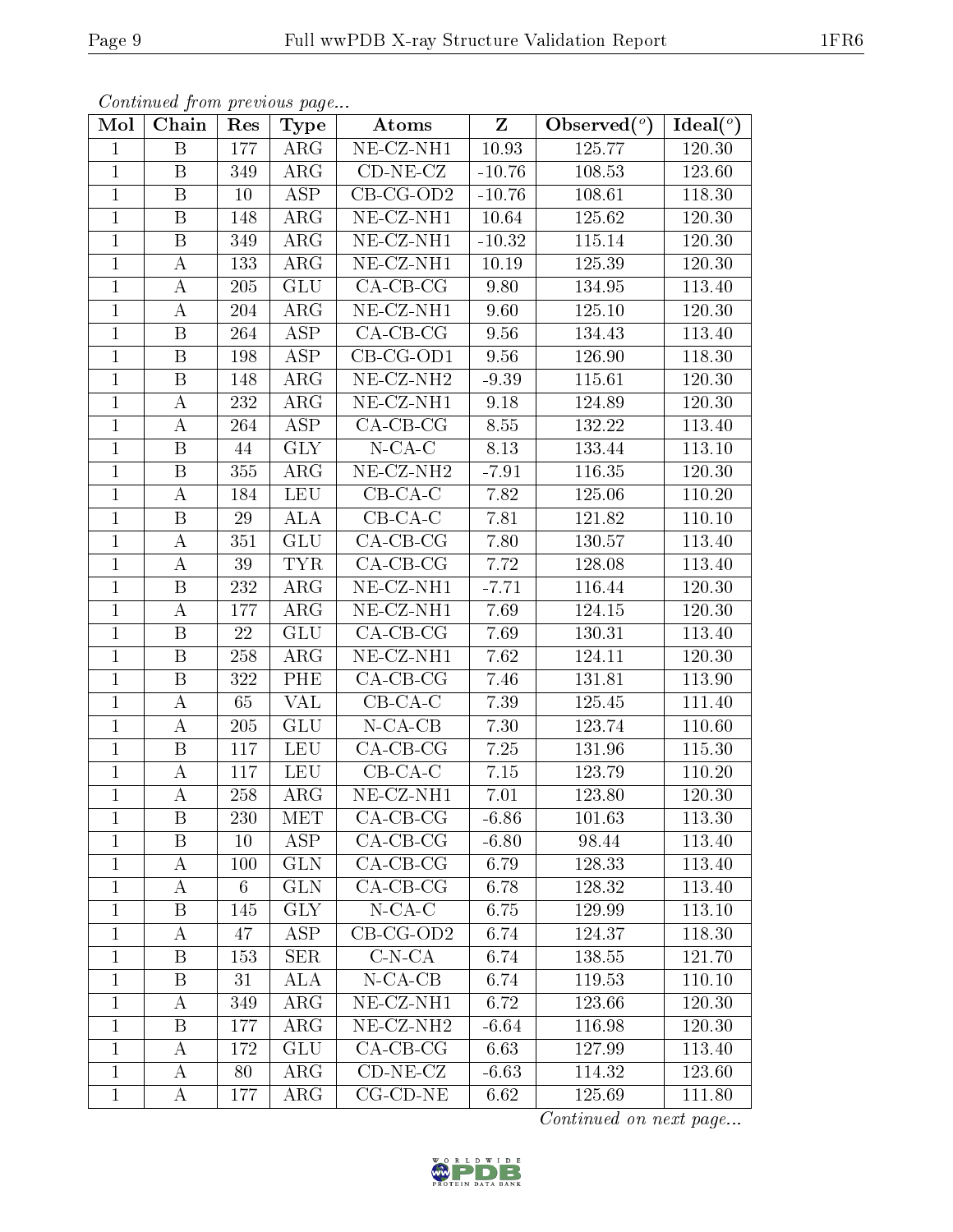| Mol            | Chain            | Res            | Type             | Atoms                        | $\overline{\mathbf{Z}}$ | Observed $(°)$ | Ideal $(°)$ |
|----------------|------------------|----------------|------------------|------------------------------|-------------------------|----------------|-------------|
| $\mathbf{1}$   | B                | 355            | $\rm{ARG}$       | NE-CZ-NH1                    | 6.61                    | 123.60         | 120.30      |
| $\mathbf{1}$   | $\bf{A}$         | 204            | $\rm{ARG}$       | NE-CZ-NH <sub>2</sub>        | $-6.53$                 | 117.04         | 120.30      |
| $\mathbf{1}$   | $\mathbf{B}$     | 37             | LYS <sup>1</sup> | $CB-CA-C$                    | $-6.51$                 | 97.38          | 110.40      |
| $\mathbf{1}$   | $\, {\bf B}$     | $52\,$         | $\rm{ARG}$       | $CD-NE- CZ$                  | $-6.50$                 | 114.50         | 123.60      |
| $\mathbf{1}$   | B                | 153            | <b>SER</b>       | $CA-CB-OG$                   | 6.49                    | 128.73         | 111.20      |
| $\mathbf{1}$   | $\boldsymbol{B}$ | 243            | VAL              | $CB-CA-C$                    | 6.47                    | 123.69         | 111.40      |
| $\mathbf{1}$   | $\bf{A}$         | 92             | TYR.             | $CA-CB-CG$                   | $-6.46$                 | 101.12         | 113.40      |
| $\mathbf{1}$   | $\mathbf{B}$     | 87             | ASP              | $CB-CG-OD2$                  | 6.44                    | 124.09         | 118.30      |
| $\mathbf{1}$   | $\, {\bf B}$     | 125            | <b>VAL</b>       | $N$ -CA-C                    | $-6.44$                 | 93.62          | 111.00      |
| $\mathbf{1}$   | A                | 186            | HIS <sup>1</sup> | $\overline{CA-CB-CG}$        | $-6.43$                 | 102.66         | 113.60      |
| $\mathbf{1}$   | A                | 177            | $\rm{ARG}$       | $CD-NE- CZ$                  | 6.39                    | 132.55         | 123.60      |
| $\mathbf{1}$   | $\mathbf{B}$     | 351            | GLU              | $CG$ - $CD$ - $OE1$          | 6.36                    | 131.02         | 118.30      |
| $\mathbf 1$    | $\mathbf{B}$     | 124            | ASP              | $CB$ -CG-OD2                 | $-6.36$                 | 112.58         | 118.30      |
| $\mathbf{1}$   | $\bf{A}$         | 190            | <b>THR</b>       | $N$ -CA-CB                   | 6.33                    | 122.32         | 110.30      |
| $\mathbf{1}$   | $\mathbf{B}$     | 28             | <b>MET</b>       | $CA-CB-CG$                   | 6.31                    | 124.02         | 113.30      |
| $\mathbf{1}$   | $\bf{A}$         | 349            | $\rm{ARG}$       | $CA-CB-CG$                   | 6.26                    | 127.18         | 113.40      |
| $\overline{1}$ | $\overline{A}$   | 82             | GLU              | $CA-CB-CG$                   | 6.25                    | 127.15         | 113.40      |
| $\mathbf{1}$   | $\boldsymbol{A}$ | $\overline{5}$ | <b>GLU</b>       | $CA-CB-CG$                   | 6.24                    | 127.14         | 113.40      |
| $\mathbf{1}$   | $\boldsymbol{A}$ | 14             | $\rm{ARG}$       | NH1-CZ-NH2                   | $-6.24$                 | 112.53         | 119.40      |
| $\mathbf{1}$   | B                | 264            | ASP              | $CB-CG-OD2$                  | 6.22                    | 123.90         | 118.30      |
| $\mathbf{1}$   | $\bf{A}$         | 209            | <b>VAL</b>       | $N$ -CA-CB                   | $-6.22$                 | 97.81          | 111.50      |
| $\mathbf{1}$   | $\overline{B}$   | 224            | <b>LYS</b>       | $N$ -CA-CB                   | 6.13                    | 121.63         | 110.60      |
| $\mathbf{1}$   | $\, {\bf B}$     | 273            | <b>MET</b>       | $N$ -CA-CB                   | $-6.11$                 | 99.61          | 110.60      |
| $\mathbf{1}$   | $\bf{A}$         | 257            | <b>SER</b>       | $O-C-N$                      | 6.09                    | 132.44         | 122.70      |
| $\mathbf{1}$   | $\mathbf{B}$     | 70             | <b>ASN</b>       | $CB-CA-C$                    | 6.08                    | 122.56         | 110.40      |
| $\mathbf{1}$   | $\bf{A}$         | 133            | $\rm{ARG}$       | $\overline{\text{CD-NE-CZ}}$ | 6.08                    | 132.11         | 123.60      |
| $\mathbf{1}$   | $\mathbf{B}$     | 90             | <b>THR</b>       | $CA$ -CB-CG2                 | 6.07                    | 120.89         | 112.40      |
| $\mathbf{1}$   | $\mathbf{B}$     | 269            | <b>LEU</b>       | $CB-CA-C$                    | 6.05                    | 121.69         | 110.20      |
| $\overline{1}$ | $\bf{A}$         | 17             | <b>THR</b>       | $CA$ -CB-CG2                 | 6.03                    | 120.85         | 112.40      |
| $\mathbf 1$    | А                | 120            | GLN              | $CG$ - $CD$ - $OE1$          | $-6.01$                 | 109.58         | 121.60      |
| $\mathbf{1}$   | B                | 285            | <b>SER</b>       | $CB-CA-C$                    | $-6.00$                 | 98.70          | 110.10      |
| $\mathbf{1}$   | A                | 106            | <b>LEU</b>       | $CB-CA-C$                    | 5.99                    | 121.57         | 110.20      |
| $\mathbf{1}$   | B                | 56             | <b>GLN</b>       | $CB-CG-CD$                   | 5.97                    | 127.13         | 111.60      |
| $\mathbf{1}$   | B                | 55             | <b>THR</b>       | $N$ -CA-CB                   | $-5.96$                 | 98.97          | 110.30      |
| $\mathbf{1}$   | A                | 305            | <b>ALA</b>       | $CB-CA-C$                    | 5.88                    | 118.92         | 110.10      |
| $\mathbf{1}$   | B                | 232            | $\rm{ARG}$       | $CD-NE- CZ$                  | $-5.86$                 | 115.39         | 123.60      |
| $\mathbf{1}$   | А                | 5              | GLU              | $N$ -CA-CB                   | 5.79                    | 121.03         | 110.60      |
| $\mathbf{1}$   | А                | 197            | <b>LYS</b>       | $CA-CB-CG$                   | 5.79                    | 126.15         | 113.40      |
| $\mathbf{1}$   | B                | 72             | VAL              | $CA$ -CB-CG1                 | 5.77                    | 119.56         | 110.90      |
| $\mathbf{1}$   | B                | 351            | <b>GLU</b>       | $CA-CB-CG$                   | 5.73                    | 126.01         | 113.40      |
| $\mathbf{1}$   | А                | 198            | ASP              | $CB-CG-OD2$                  | $-5.71$                 | 113.16         | 118.30      |
| $\mathbf{1}$   | B                | 217            | ASP              | $CB-CA-C$                    | 5.71                    | 121.81         | 110.40      |

![](_page_9_Picture_6.jpeg)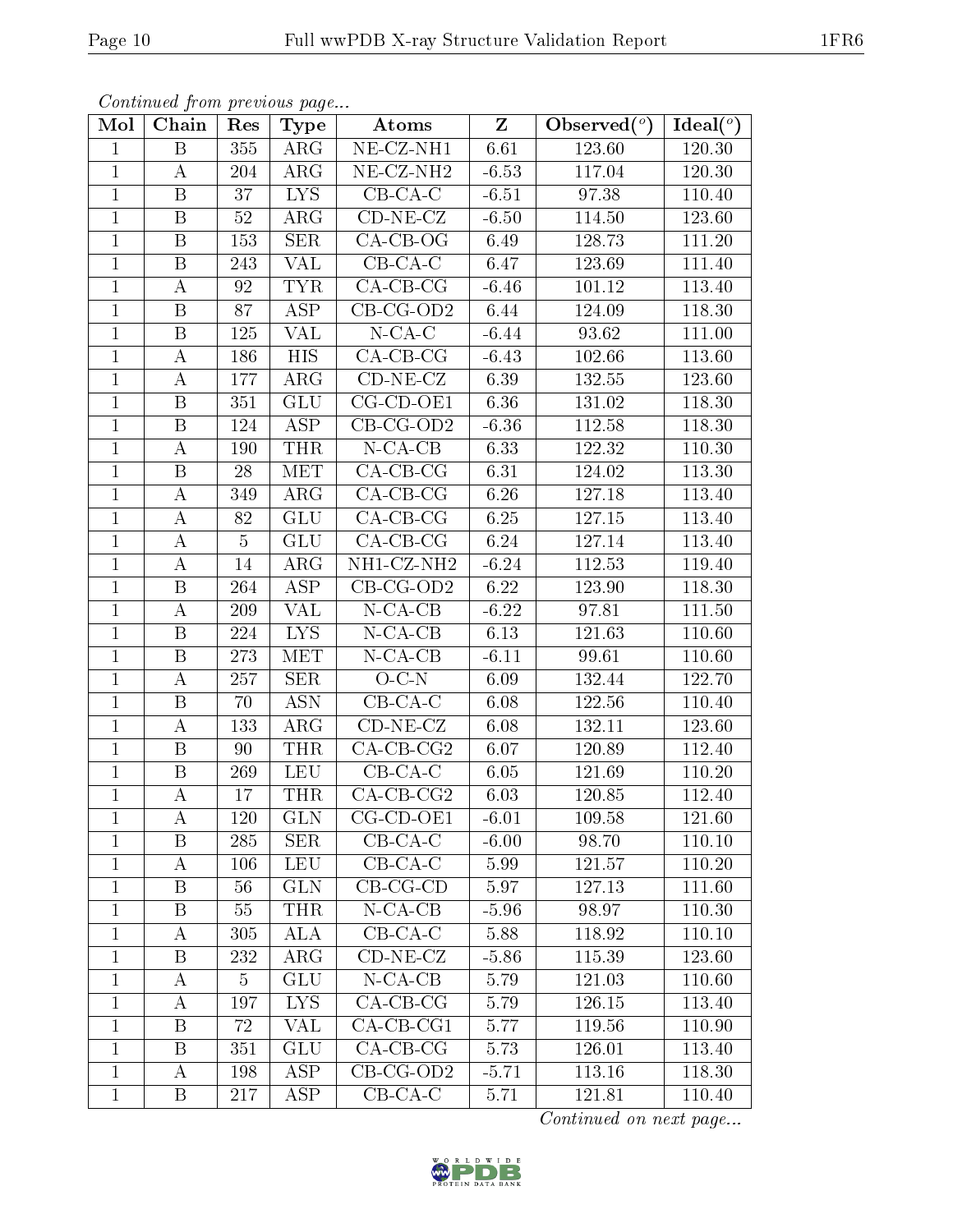| Mol          | Chain                   | Res             | Type                    | Atoms                         | $\mathbf{Z}$ | Observed $(°)$ | Ideal $(°)$ |
|--------------|-------------------------|-----------------|-------------------------|-------------------------------|--------------|----------------|-------------|
| $\mathbf{1}$ | $\boldsymbol{B}$        | 101             | TRP                     | $CA-CB-CG$                    | $-5.70$      | 102.88         | 113.70      |
| $\mathbf{1}$ | $\boldsymbol{A}$        | 117             | <b>LEU</b>              | $N$ -CA-C                     | $-5.68$      | 95.67          | 111.00      |
| $\mathbf{1}$ | $\, {\bf B}$            | 239             | $\overline{\text{ASP}}$ | $CB-CG-OD1$                   | 5.67         | 123.41         | 118.30      |
| $\mathbf{1}$ | B                       | 204             | $\rm{ARG}$              | NE-CZ-NH <sub>2</sub>         | $-5.67$      | 117.47         | 120.30      |
| $\mathbf{1}$ | $\overline{\mathrm{B}}$ | 272             | GLU                     | $CG-CD-OE2$                   | $-5.65$      | 107.00         | 118.30      |
| $\mathbf{1}$ | B                       | 351             | GLU                     | OE1-CD-OE2                    | $-5.61$      | 116.56         | 123.30      |
| $\mathbf{1}$ | $\boldsymbol{B}$        | $6\phantom{.}6$ | <b>GLN</b>              | $CA-CB-CG$                    | 5.60         | 125.72         | 113.40      |
| $\mathbf{1}$ | A                       | 288             | ASP                     | $CB-CG-OD2$                   | $-5.59$      | 113.27         | 118.30      |
| $\mathbf{1}$ | $\mathbf B$             | 62              | <b>LEU</b>              | $CA-CB-CG$                    | 5.54         | 128.04         | 115.30      |
| $\mathbf{1}$ | $\mathbf{B}$            | 325             | <b>TYR</b>              | $CB-CG-CD2$                   | $-5.54$      | 117.68         | 121.00      |
| $\mathbf{1}$ | А                       | 300             | <b>GLU</b>              | $CB-CA-C$                     | $-5.52$      | 99.36          | 110.40      |
| $\mathbf{1}$ | $\, {\bf B}$            | 106             | <b>LEU</b>              | $CB-CA-C$                     | 5.51         | 120.67         | 110.20      |
| $\mathbf{1}$ | Α                       | 123             | ASP                     | $\overline{\text{CB-CG-OD2}}$ | 5.51         | 123.26         | 118.30      |
| $\mathbf{1}$ | Α                       | 82              | GLU                     | OE1-CD-OE2                    | $-5.50$      | 116.70         | 123.30      |
| $\mathbf{1}$ | $\, {\bf B}$            | 295             | ALA                     | $N$ -CA-CB                    | 5.50         | 117.80         | 110.10      |
| $\mathbf{1}$ | $\, {\bf B}$            | 10              | ASP                     | OD1-CG-OD2                    | 5.50         | 133.74         | 123.30      |
| $\mathbf{1}$ | A                       | 258             | $\rm{ARG}$              | $N$ -CA-CB                    | $-5.49$      | 100.71         | 110.60      |
| $\mathbf{1}$ | B                       | 54              | <b>VAL</b>              | $CA$ -CB-CG2                  | 5.47         | 119.10         | 110.90      |
| $\mathbf{1}$ | B                       | 191             | <b>VAL</b>              | $CB-CA-C$                     | 5.47         | 121.78         | 111.40      |
| $\mathbf{1}$ | $\overline{B}$          | 117             | <b>LEU</b>              | $N$ -CA-C                     | $-5.46$      | 96.27          | 111.00      |
| $\mathbf{1}$ | B                       | 229             | <b>ASP</b>              | $CB-CG-OD1$                   | $-5.43$      | 113.41         | 118.30      |
| $\mathbf{1}$ | $\, {\bf B}$            | 309             | I <sub>NS</sub>         | $CB-CA-C$                     | $-5.41$      | 99.58          | 110.40      |
| $\mathbf{1}$ | B                       | 223             | <b>VAL</b>              | $CB-CA-C$                     | 5.39         | 121.64         | 111.40      |
| $\mathbf{1}$ | А                       | 112             | <b>TYR</b>              | $CB-CG-CD1$                   | 5.39         | 124.23         | 121.00      |
| $\mathbf{1}$ | A                       | 124             | <b>ASP</b>              | CB-CG-OD1                     | 5.38         | 123.14         | 118.30      |
| $\mathbf{1}$ | A                       | 171             | GLU                     | CG-CD-OE1                     | 5.34         | 128.98         | 118.30      |
| $\mathbf{1}$ | A                       | 92              | <b>TYR</b>              | $CB-CG-CD1$                   | $-5.34$      | 117.80         | 121.00      |
| $\mathbf{1}$ | А                       | 147             | LYS.                    | $CA-CB-CG$                    | 5.34         | 125.14         | 113.40      |
| $\mathbf{1}$ | $\boldsymbol{A}$        | 282             | <b>SER</b>              | $N$ -CA-CB                    | 5.33         | 118.50         | 110.50      |
| 1            | $\boldsymbol{B}$        | 82              | <b>GLU</b>              | OE1-CD-OE2                    | 5.33         | 129.70         | 123.30      |
| 1            | $\mathbf B$             | 117             | LEU                     | $CB-CA-C$                     | 5.33         | 120.32         | 110.20      |
| $\mathbf{1}$ | B                       | 121             | VAL                     | $N$ -CA-C                     | $-5.31$      | 96.67          | 111.00      |
| $\mathbf{1}$ | Β                       | 189             | ILE                     | $N$ -CA-C                     | $-5.28$      | 96.73          | 111.00      |
| $\mathbf{1}$ | А                       | 273             | MET.                    | $CA-CB-CG$                    | 5.27         | 122.25         | 113.30      |
| $\mathbf{1}$ | A                       | 222             | <b>GLY</b>              | $N$ -CA-C                     | 5.26         | 126.26         | 113.10      |
| $\mathbf{1}$ | B                       | 116             | <b>GLY</b>              | $N$ -CA-C                     | 5.21         | 126.13         | 113.10      |
| $\mathbf{1}$ | A                       | 9               | ALA                     | $CB-CA-C$                     | 5.20         | 117.91         | 110.10      |
| $\mathbf{1}$ | B                       | 143             | <b>ALA</b>              | $N$ -CA-CB                    | $-5.20$      | 102.82         | 110.10      |
| $\mathbf{1}$ | $\boldsymbol{B}$        | 305             | ALA                     | $N$ -CA-CB                    | $5.20\,$     | 117.39         | 110.10      |
| $\mathbf 1$  | A                       | 257             | <b>SER</b>              | $N$ -CA-CB                    | 5.17         | 118.26         | 110.50      |
| $\mathbf{1}$ | A                       | 275             | <b>ASN</b>              | $CB-CA-C$                     | 5.17         | 120.75         | 110.40      |
| $\mathbf 1$  | Β                       | 328             | PHE                     | $N-CA-CB$                     | 5.17         | 119.90         | 110.60      |

![](_page_10_Picture_6.jpeg)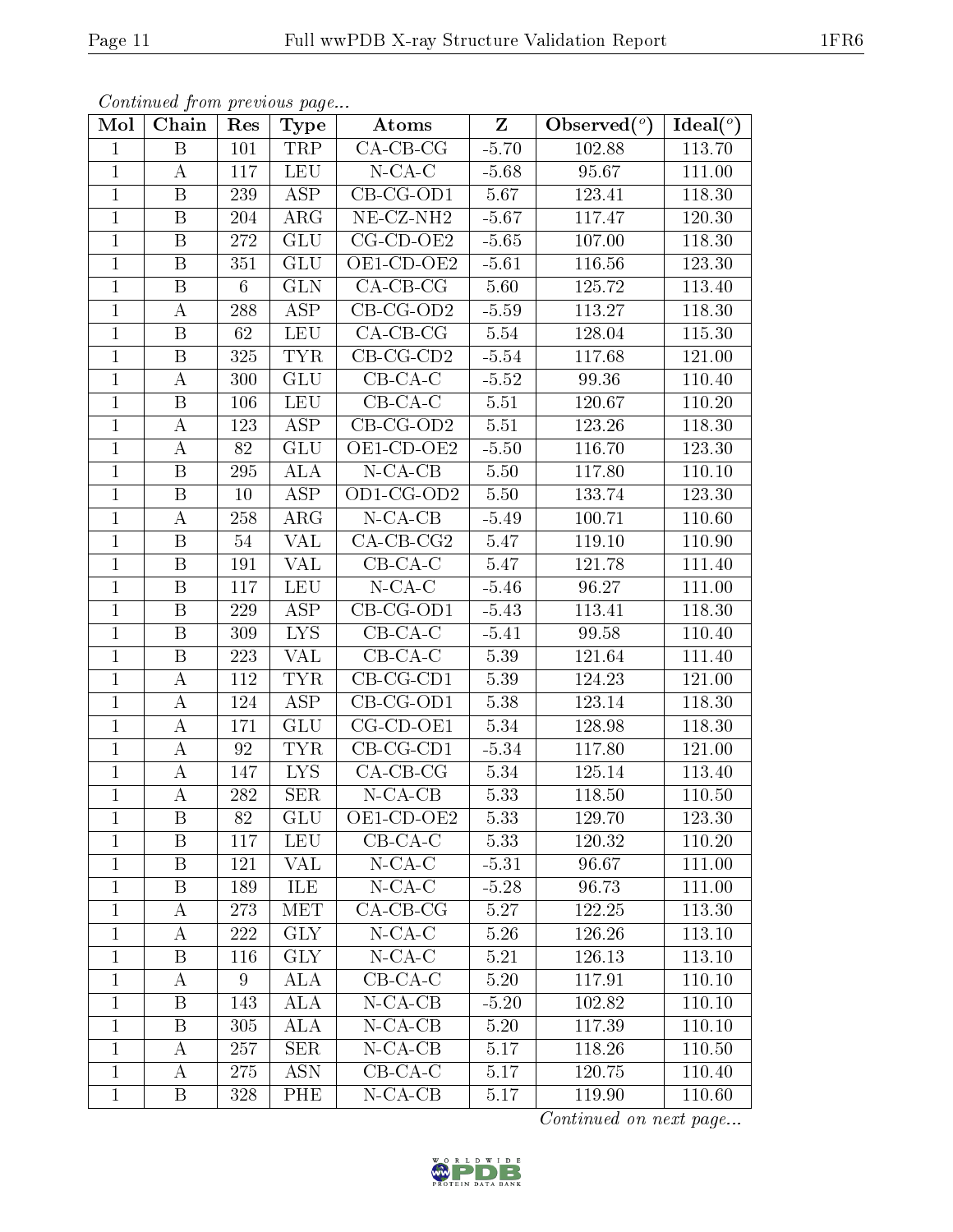| Mol          | Chain        | Res | <b>Type</b> | Atoms        | $Z_{\rm}$ | Observed $(°)$ | Ideal $(°)$ |
|--------------|--------------|-----|-------------|--------------|-----------|----------------|-------------|
|              | A            | 123 | <b>ASP</b>  | $CA-CB-CG$   | 5.17      | 124.77         | 113.40      |
| $\mathbf{1}$ | $\mathbf{B}$ | 96  | <b>LEU</b>  | $CB-CA-C$    | 5.14      | 119.97         | 110.20      |
| 1            | А            | 80  | $\rm{ARG}$  | $NE-CZ-NH2$  | 5.13      | 122.87         | 120.30      |
|              | B            | 50  | <b>ASN</b>  | $C-N-CA$     | 5.13      | 134.53         | 121.70      |
| 1            | B            | 76  | <b>ASP</b>  | $CB-CA-C$    | 5.13      | 120.65         | 110.40      |
| 1            | B            | 229 | ASP         | $CB-CG-OD2$  | 5.12      | 122.91         | 118.30      |
|              | А            | 230 | <b>MET</b>  | $CG-SD-CE$   | 5.12      | 108.38         | 100.20      |
| 1            | A            | 19  | LEU         | $CB-CA-C$    | 5.11      | 119.90         | 110.20      |
| 1            | А            | 163 | VAL         | $CA$ -CB-CG1 | 5.09      | 118.53         | 110.90      |
| 1            | B            | 153 | <b>SER</b>  | $O-C-N$      | $-5.07$   | 114.59         | 122.70      |
| 1            | B            | 153 | <b>SER</b>  | $N$ -CA-CB   | $-5.05$   | 102.92         | 110.50      |
|              | B            | 293 | LEU         | $N$ -CA-CB   | $-5.03$   | 100.35         | 110.40      |
| $\mathbf{1}$ | B            | 28  | <b>MET</b>  | $CB-CA-C$    | 5.02      | 120.45         | 110.40      |
|              | А            | 180 | <b>HIS</b>  | $CA-CB-CG$   | $-5.02$   | 105.07         | 113.60      |
|              | А            | 259 | <b>TYR</b>  | $C-N-CA$     | 5.01      | 134.22         | 121.70      |

There are no chirality outliers.

All (5) planarity outliers are listed below:

| Mol | Chain | $\operatorname{Res}% \left( \mathcal{N}\right) \equiv\operatorname{Res}(\mathcal{N}_{0})\cap\mathcal{N}_{1}$ | <b>Type</b>             | Group     |
|-----|-------|--------------------------------------------------------------------------------------------------------------|-------------------------|-----------|
|     |       | 148                                                                                                          | $\overline{\text{ARG}}$ | Sidechain |
|     | R     | 177                                                                                                          | ARG                     | Sidechain |
|     | R     | 204                                                                                                          | $\rm{ARG}$              | Sidechain |
|     | R     | 261                                                                                                          | $\rm{ARG}$              | Sidechain |
|     |       | 80                                                                                                           | ARG                     | Sidechain |

### 5.2 Too-close contacts  $(i)$

In the following table, the Non-H and H(model) columns list the number of non-hydrogen atoms and hydrogen atoms in the chain respectively. The H(added) column lists the number of hydrogen atoms added and optimized by MolProbity. The Clashes column lists the number of clashes within the asymmetric unit, whereas Symm-Clashes lists symmetry related clashes.

|   |      | Mol   Chain   Non-H   H(model) | H(added) |     | $Clashes$   Symm-Clashes |
|---|------|--------------------------------|----------|-----|--------------------------|
|   | 2806 |                                | 2795     | 194 |                          |
| B | 2806 |                                | 2795     | 185 |                          |
|   | 28   |                                | 17       |     |                          |
| В | 28   |                                | 17       |     |                          |
|   | 189  |                                |          | 27  |                          |
| В | 181  |                                |          | 14  |                          |
|   | 6038 |                                | 5624     | 367 |                          |

![](_page_11_Picture_11.jpeg)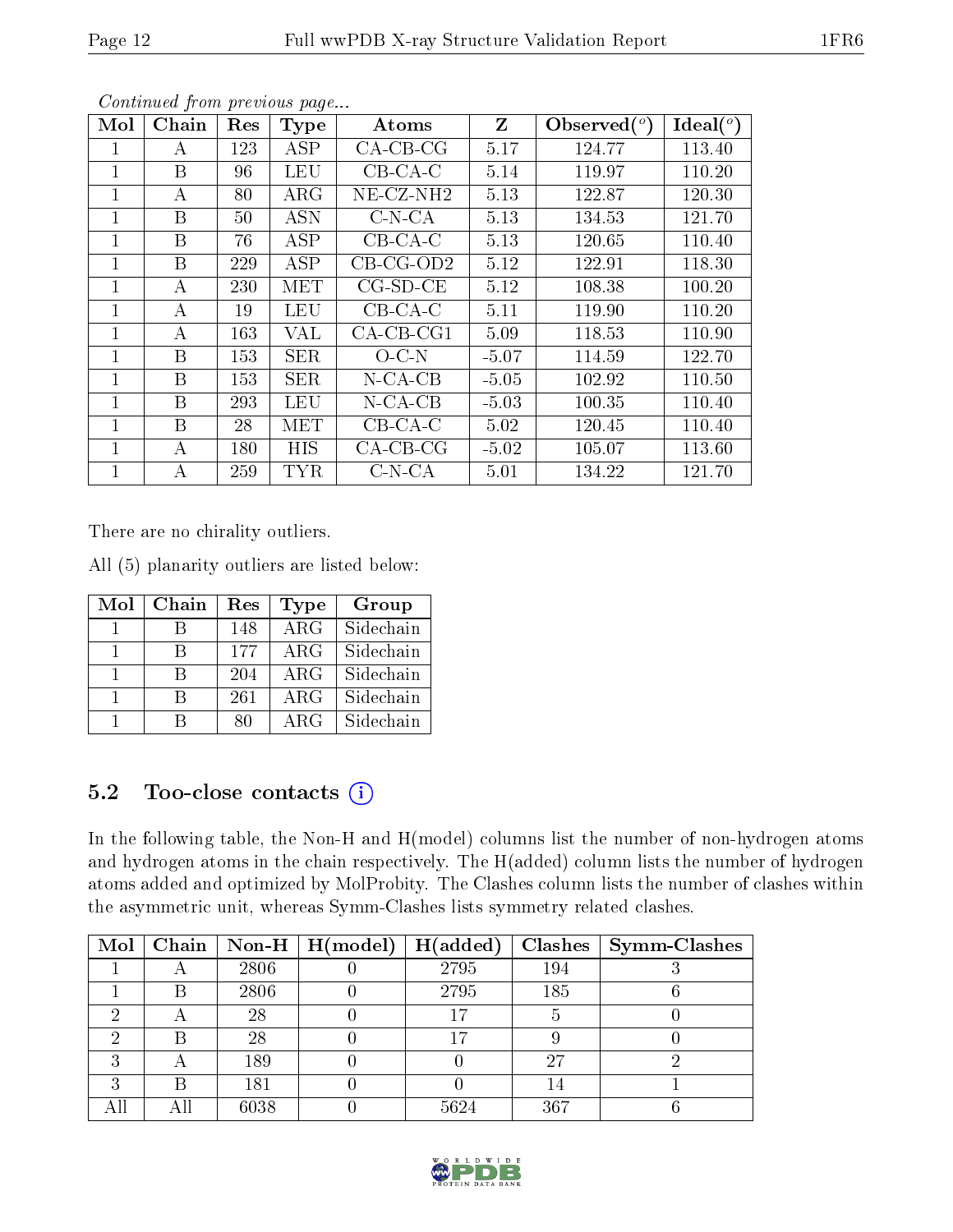The all-atom clashscore is defined as the number of clashes found per 1000 atoms (including hydrogen atoms). The all-atom clashscore for this structure is 32.

|            |  |  | All (367) close contacts within the same asymmetric unit are listed below, sorted by their clash |  |  |  |  |
|------------|--|--|--------------------------------------------------------------------------------------------------|--|--|--|--|
| magnitude. |  |  |                                                                                                  |  |  |  |  |

| Atom-1             | Atom-2             | Interatomic       | Clash         |  |  |
|--------------------|--------------------|-------------------|---------------|--|--|
|                    |                    | distance $(\AA)$  | overlap $(A)$ |  |  |
| 1:A:227:VAL:HG23   | 1:A:339:LEU:HD12   | 1.38              | 1.02          |  |  |
| 1: A:25: ILE: HD13 | 1: A:28: MET:HE1   | 1.45              | 0.97          |  |  |
| 1:B:258:ARG:NH1    | 1:B:275:ASN:HD21   | 1.62              | 0.95          |  |  |
| 1: B: 55: THR:H    | 1: B:58:THR:CG2    | 1.80              | 0.95          |  |  |
| 1:B:73:LEU:HD22    | 1:B:174:MET:HE2    | 1.46              | 0.94          |  |  |
| 3:A:551:HOH:O      | 1:B:214:GLY:HA2    | 1.68              | 0.92          |  |  |
| 1: A:55:THR:HG22   | 1: A:57: GLN:H     | 1.32              | 0.92          |  |  |
| 1: A:361: GLN:O    | 3:A:508:HOH:O      | 1.88              | 0.91          |  |  |
| 1:B:258:ARG:HH12   | 1:B:275:ASN:ND2    | 1.69              | 0.89          |  |  |
| 1:B:17:THR:HB      | 1:B:18:PRO:HD3     | 1.55              | 0.88          |  |  |
| 1:B:258:ARG:HH12   | 1:B:275:ASN:HD21   | 0.89              | 0.85          |  |  |
| 1:A:344:TYR:HB2    | 1:A:345:PRO:HD2    | 1.58              | 0.84          |  |  |
| 1: A:42:THR:HB     | 1:A:54:VAL:HG12    | 1.61              | 0.81          |  |  |
| 1:A:232:ARG:HD3    | 3:A:372:HOH:O      | 1.81              | 0.80          |  |  |
| 1:A:128:LYS:HB2    | 3:A:478:HOH:O      | 1.80              | 0.80          |  |  |
| 1:A:45:LYS:HA      | 1: A:53: PRO:HA    | 1.64              | 0.79          |  |  |
| 1:B:118:PRO:O      | 1:B:153:SER:HB2    | 1.80              | 0.79          |  |  |
| 1:B:345:PRO:HB2    | 1:B:348:VAL:HG23   | 1.64              | 0.79          |  |  |
| 1:A:230:MET:O      | 1:A:234:VAL:HG23   | 1.82              | 0.79          |  |  |
| 1: A:308: VAL:HG12 | 3:A:382:HOH:O      | 1.82              | 0.78          |  |  |
| 1:B:54:VAL:HA      | 1:B:58:THR:HG21    | 1.64              | 0.78          |  |  |
| 1:B:191:VAL:HG22   | 1:B:196:GLN:NE2    | 1.99              | 0.77          |  |  |
| 1: A:80: ARG: HG2  | 1: A:247:THR:HG21  | 1.67              | 0.76          |  |  |
| 1: A:345: PRO:HG2  | 1:A:348:VAL:HG21   | 1.68              | 0.75          |  |  |
| 1:A:123:ASP:HB2    | 2:B:362:AZR:C27    | 2.16              | 0.75          |  |  |
| 1: A:231:THR:O     | 1:A:235:GLN:HG3    | 1.87              | 0.74          |  |  |
| 1:B:61:GLU:OE2     | 1: B: 199: TYR: OH | 2.06              | 0.73          |  |  |
| 1:A:142:TRP:CE2    | 1:A:147:LYS:HD2    | 2.23              | 0.73          |  |  |
| 1:B:255:ALA:HA     | 1:B:269:LEU:HB2    | $\overline{1.69}$ | 0.73          |  |  |
| 1:B:47:ASP:OD1     | 1:B:50:ASN:HB2     | 1.89              | 0.72          |  |  |
| 1: A:260:TRP:CE3   | 1:A:300:GLU:HA     | 2.24              | 0.72          |  |  |
| 1:A:290:LYS:HE3    | 1:B:139:GLN:HE22   | 1.54              | 0.72          |  |  |
| 1: A:19: LEU: HD23 | 1: A:20:MET:N      | 2.03              | 0.72          |  |  |
| 1:B:55:THR:HG22    | 1: B:57: GLN: H    | 1.55              | 0.71          |  |  |
| 1:B:256:GLN:HG3    | 3:B:397:HOH:O      | 1.90              | 0.71          |  |  |
| 1: A:20:MET:HG2    | 1: A:28: MET:HE3   | 1.73              | 0.70          |  |  |
| 1:A:192:PRO:HB2    | 1:A:195:GLU:HG2    | 1.73              | 0.70          |  |  |

![](_page_12_Picture_7.jpeg)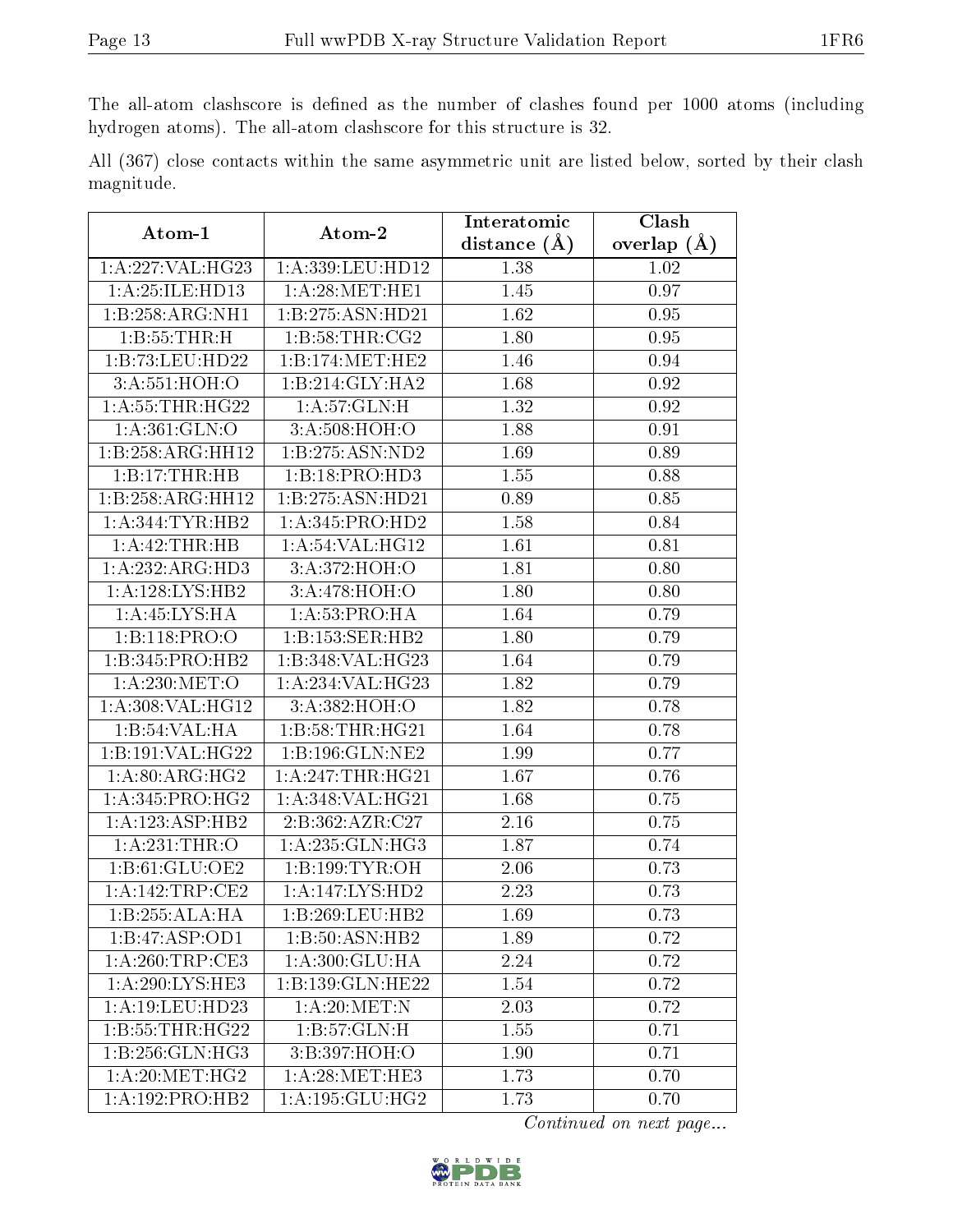| Continued from previous page |                              | Interatomic      | $\overline{\text{Clash}}$ |  |  |
|------------------------------|------------------------------|------------------|---------------------------|--|--|
| Atom-1                       | Atom-2                       | distance $(\AA)$ | overlap $(\AA)$           |  |  |
| 1:B:265:MET:HE3              | 1:B:272:GLU:HG2              | 1.74             | 0.69                      |  |  |
| 1:B:345:PRO:HB2              | 1:B:348:VAL:CG2              | 2.22             | 0.69                      |  |  |
| 1: B:202: GLY:O              | 1:B:208:PRO:HA               | 1.93             | 0.68                      |  |  |
| 1:B:192:PRO:HA               | 3:B:413:HOH:O                | 1.93             | 0.67                      |  |  |
| 1:B:246:LYS:HE3              | 1:B:250:GLN:OE1              | 1.93             | 0.67                      |  |  |
| 2:A:362:AZR:H27B             | 1:B:123:ASP:HB2              | 1.77             | 0.67                      |  |  |
| 1:A:7:GLN:NE2                | 3:A:497:HOH:O                | 2.28             | 0.66                      |  |  |
| 1:A:142:TRP:CZ2              | 1: A: 147: LYS: HD2          | 2.31             | 0.66                      |  |  |
| 1:A:123:ASP:HB2              | 2:B:362:AZR:H27B             | 1.77             | 0.66                      |  |  |
| 1:B:163:VAL:HG21             | 1:B:170:TYR:HA               | 1.75             | 0.66                      |  |  |
| 1: A:33: ILE: O              | 1:A:334:LEU:HA               | 1.95             | 0.66                      |  |  |
| 1:B:17:THR:CB                | 1:B:18:PRO:HD3               | 2.25             | 0.66                      |  |  |
| 1:B:55:THR:H                 | 1:B:58:THR:HG21              | 1.61             | 0.66                      |  |  |
| 1: A:168:MET:HE3             | 1: A:176: LYS: HD2           | 1.78             | 0.66                      |  |  |
| 1: A:319:THR:O <sub>G1</sub> | $1: A:322:$ PHE:HB2          | 1.95             | 0.65                      |  |  |
| 1:B:258:ARG:HH22             | 1:B:275:ASN:ND2              | 1.95             | 0.65                      |  |  |
| 1:B:265:MET:CE               | 1: B: 272: GLU: HG2          | 2.27             | 0.65                      |  |  |
| 1: A:30: VAL: HA             | 1: A: 337: VAL: O            | 1.97             | 0.65                      |  |  |
| 1:B:7:GLN:O                  | 1:B:11:ILE:HG13              | 1.97             | 0.65                      |  |  |
| 1:B:191:VAL:HG22             | 1:B:196:GLN:HE22             | 1.59             | 0.65                      |  |  |
| 1: A:304: PRO:HG3            | 3: A:464:HOH:O               | 1.96             | 0.65                      |  |  |
| 1:A:92:TYR:HB2               | 1:A:161:LEU:HD13             | 1.79             | 0.65                      |  |  |
| 1:B:284:ILE:O                | 1:B:287:SER:HB2              | 1.96             | 0.64                      |  |  |
| 1:A:47:ASP:OD1               | 1:A:50:ASN:HB2               | 1.98             | 0.64                      |  |  |
| 1:B:125:VAL:HG22             | 1:B:130:ALA:HB1              | 1.79             | 0.64                      |  |  |
| 1:B:318:SER:CB               | 2:B:362:AZR:H28B             | 2.27             | 0.64                      |  |  |
| 1:B:318:SER:HB2              | 2:B:362:AZR:H28B             | 1.79             | 0.64                      |  |  |
| 1:B:258:ARG:HH22             | 1:B:275:ASN:HD22             | 1.45             | 0.64                      |  |  |
| 1:A:288:ASP:OD2              | 1: A:290: LYS: HG2           | 1.97             | 0.63                      |  |  |
| 1:B:177:ARG:O                | 1:B:181:PRO:HG2              | 1.99             | 0.63                      |  |  |
| 1: A:189: ILE:O              | 1: A: 224: LYS: NZ           | 2.32             | 0.63                      |  |  |
| 1:A:204:ARG:HH11             | $1:A:204:ARG:\overline{HG2}$ | 1.64             | 0.62                      |  |  |
| 1: A:319:THR:O               | 1: A:320: GLY: C             | 2.37             | 0.62                      |  |  |
| 1:A:84:LYS:HB2               | 1:A:87:ASP:OD2               | 1.99             | 0.62                      |  |  |
| 1:B:302:ASN:HD22             | 1:B:303:PRO:HA               | 1.63             | 0.62                      |  |  |
| 1:A:204:ARG:HG3              | 1:B:213:PRO:HB2              | 1.82             | 0.62                      |  |  |
| 1: A: 164: LYS: HB2          | 1: A: 165: PRO: HD3          | 1.82             | 0.61                      |  |  |
| 1: A:315: LYS: HG3           | 1: A:316:THR:N               | 2.14             | 0.61                      |  |  |
| 1:A:359:LYS:HE3              | 3:A:534:HOH:O                | 1.99             | 0.61                      |  |  |
| 1:B:14:ARG:HG2               | 1:B:14:ARG:HH11              | 1.65             | 0.61                      |  |  |
| 1:A:127:ASP:OD1              | 1:A:129:ALA:N                | 2.34             | 0.61                      |  |  |

![](_page_13_Picture_6.jpeg)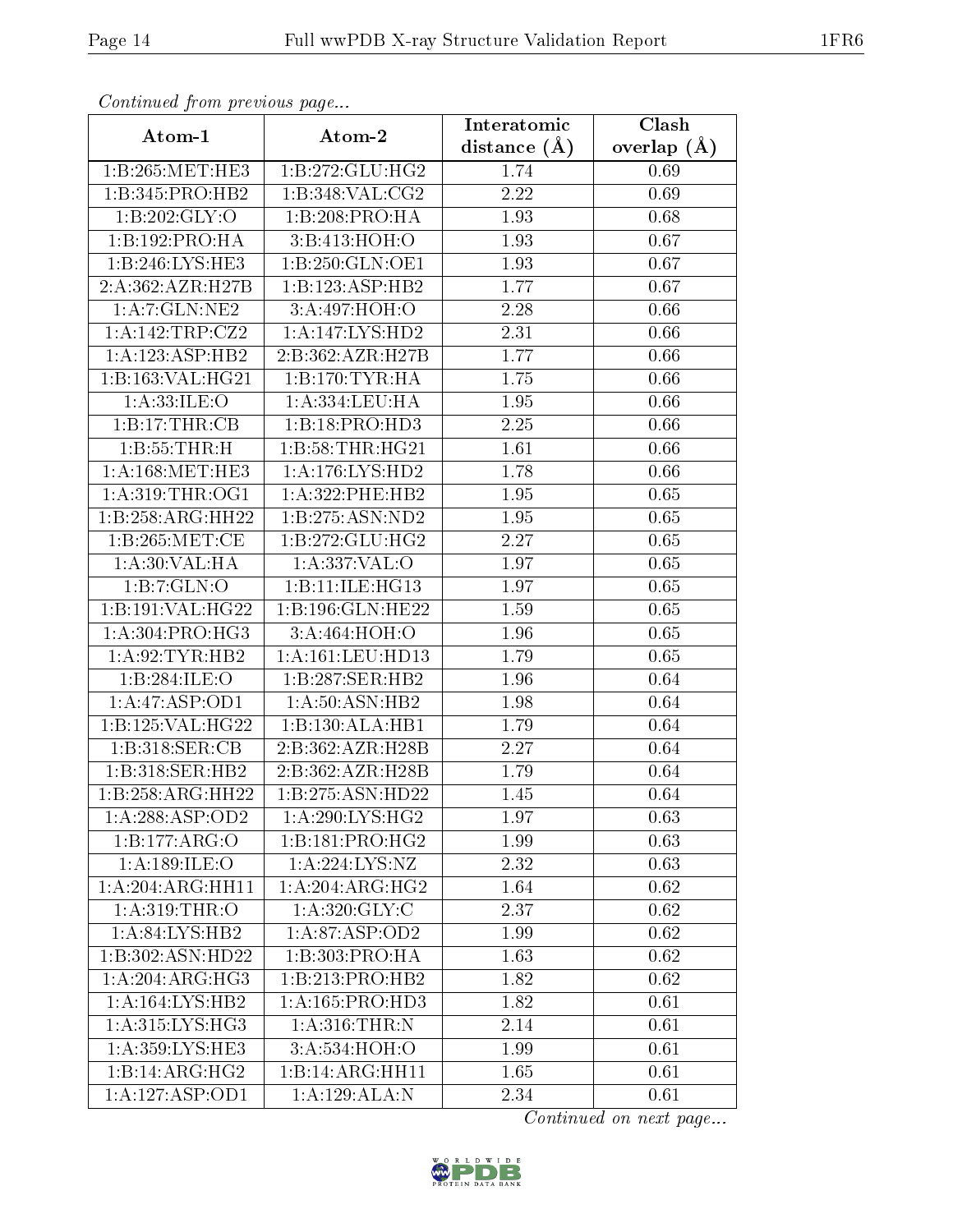| Communica from previous page |                                      | Interatomic    | Clash         |
|------------------------------|--------------------------------------|----------------|---------------|
| Atom-1                       | Atom-2                               | distance $(A)$ | overlap $(A)$ |
| 1:B:302:ASN:HD22             | 1:B:303:PRO:CA                       | 2.13           | 0.61          |
| 1:A:99:LYS:HD2               | 1:A:102:GLN:OE1                      | 2.00           | 0.60          |
| 1:B:284:ILE:HD13             | 1:B:351:GLU:HG3                      | 1.83           | 0.60          |
| 1:A:239:ASP:O                | 1: A:242: GLN: HG2                   | 2.01           | 0.60          |
| 1:A:82:GLU:OE1               | 1:A:177:ARG:NH2                      | 2.30           | 0.60          |
| 1: A:12: VAL:HG12            | 1:A:43:TRP:HH2                       | 1.66           | 0.60          |
| 1:B:203:TYR:HA               | $1:B:207:\overline{LYS:O}$           | 2.02           | 0.59          |
| 1:B:27:GLY:HA3               | 1:B:54:VAL:HG21                      | 1.83           | 0.59          |
| 1: A:276:TRP:HH2             | 1: A:361: GLN: NE2                   | 2.00           | 0.59          |
| 1: A:55:THR:HG22             | 1: A:57: GLN:N                       | 2.11           | 0.59          |
| 1:B:88:PRO:HD2               | 1:B:91:GLN:NE2                       | 2.17           | 0.59          |
| 1:B:34:TYR:O                 | 1:B:37:LYS:HB2                       | 2.02           | 0.59          |
| 1:A:147:LYS:HD3              | 1:A:295:ALA:HB1                      | 1.85           | 0.59          |
| 1:B:55:THR:O                 | 1:B:58:THR:HG23                      | 2.03           | 0.59          |
| 1: A: 205: GLU: N            | 3:A:454:HOH:O                        | 2.34           | 0.59          |
| 1: A:55:THR:CG2              | 1: A:57: GLN:H                       | 2.12           | 0.59          |
| 1:B:279:LYS:HB3              | 1:B:282:SER:HG                       | 1.67           | 0.59          |
| 1:B:180:HIS:HB2              | 1:B:181:PRO:HD3                      | 1.85           | 0.59          |
| 1:B:1:ALA:HA                 | 3:B:380:HOH:O                        | 2.02           | 0.59          |
| 1: A:20: MET:HA              | 1: A:25: ILE: HD12                   | 1.85           | 0.58          |
| 1:B:104:ILE:HA               | 1:B:108:HIS:ND1                      | 2.19           | 0.58          |
| 1:B:23:GLN:O                 | 1:B:24:ALA:HB3                       | 2.04           | 0.58          |
| 1:B:20:MET:CG                | 1:B:28:MET:HE3                       | 2.34           | 0.58          |
| 1:A:101:TRP:CZ3              | 1: A:104: ILE: HG21                  | 2.38           | 0.58          |
| 1:B:132:LEU:HD11             | 1:B:136:GLN:HE21                     | 1.68           | 0.58          |
| 1:B:221:TYR:HE2              | 3:B:539:HOH:O                        | 1.87           | 0.58          |
| 1: A:26: PRO:HB3             | 1: A:48: ILE: HD11                   | 1.85           | 0.57          |
| 1: A:344:TYR:CZ              | 1:A:349:ARG:HG3                      | 2.39           | 0.57          |
| 1: A:91: GLN: HG2            | 1: A:92:TYR:CE2                      | 2.37           | 0.57          |
| 1: A: 100: GLN: NE2          | 1: A: 138: TRP:O                     | 2.31           | 0.57          |
| 1: B: 45: IYS: HE3           | 1:B:51:ASN:HB2                       | 1.87           | 0.57          |
| 1: A:19: LEU: HD23           | $1:$ A:19:LEU: $\overline{\text{C}}$ | 2.25           | 0.56          |
| 1:B:38:PRO:HB3               | 1:B:231:THR:HG21                     | 1.86           | 0.56          |
| 1: A:168: MET:CE             | 1:A:176:LYS:HD2                      | 2.35           | 0.56          |
| 1:A:45:LYS:HB2               | 1:A:52:ARG:O                         | 2.06           | 0.56          |
| 1: B: 55: THR:H              | 1:B:58:THR:HG22                      | 1.67           | 0.56          |
| 1:B:88:PRO:HD2               | 1:B:91:GLN:HE21                      | 1.71           | 0.56          |
| 1: A: 137: ASN: HB3          | 1:B:290:LYS:NZ                       | 2.20           | 0.56          |
| 1:B:200:ALA:O                | 1:B:210:HIS:HE1                      | 1.88           | 0.55          |
| 1:A:227:VAL:HG23             | 1:A:339:LEU:CD1                      | 2.26           | 0.55          |
| 1: A:273:MET:HG3             | $3: A:368:\overline{HOH:O}$          | 2.07           | 0.54          |

![](_page_14_Picture_6.jpeg)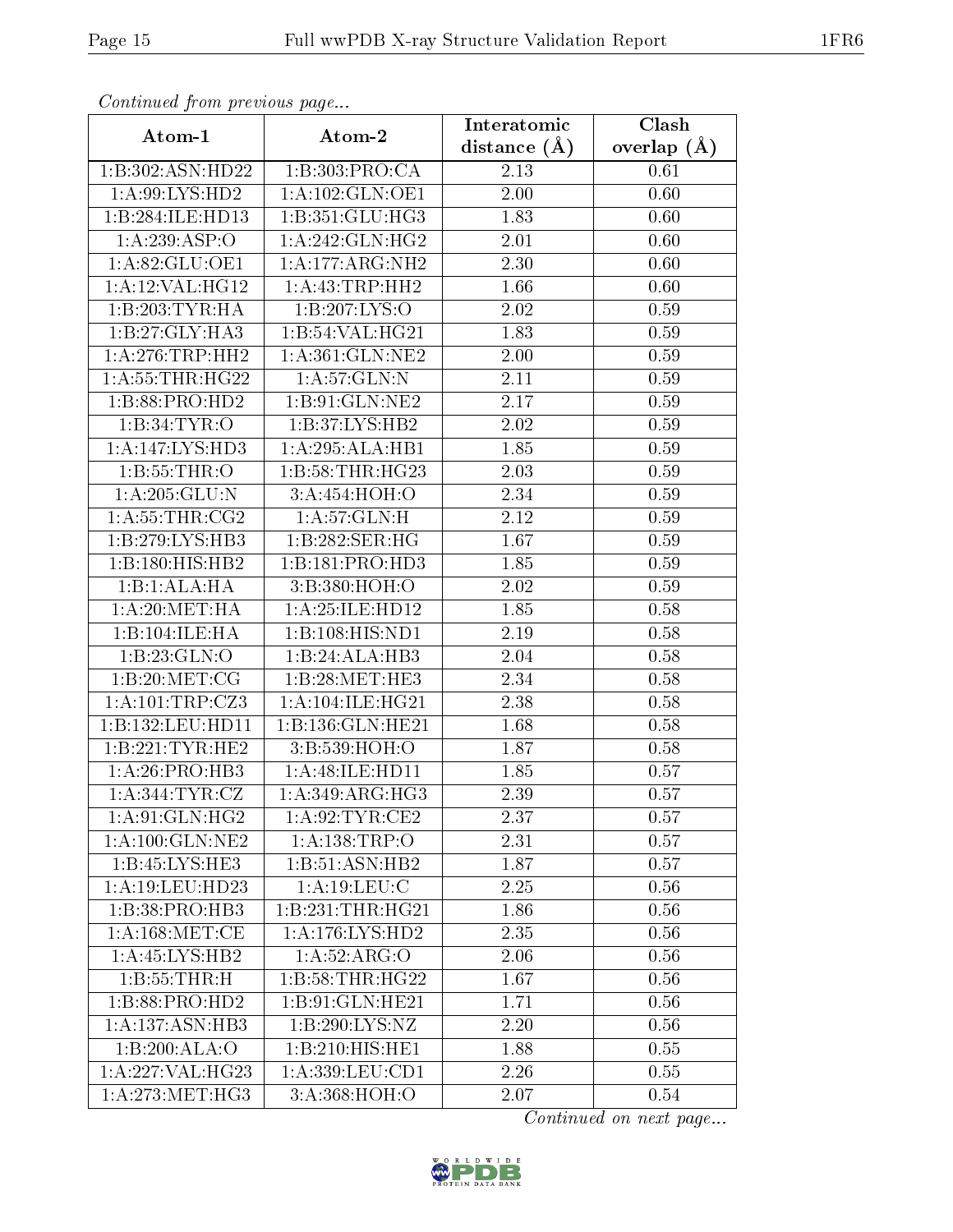| Commaca jibin previous page  |                             | Interatomic    | Clash         |
|------------------------------|-----------------------------|----------------|---------------|
| Atom-1                       | Atom-2                      | distance $(A)$ | overlap $(A)$ |
| 1:B:345:PRO:O                | 1:B:348:VAL:HB              | 2.07           | 0.54          |
| 1:A:302:ASN:HA               | 1:A:303:PRO:C               | 2.26           | 0.54          |
| 1:B:148:ARG:HD2              | 1:B:262:ILE:CD1             | 2.38           | 0.54          |
| 1: A:308: VAL:CG1            | 3:A:382:HOH:O               | 2.50           | 0.54          |
| 1:B:318:SER:HB2              | 2:B:362:AZR:C28             | 2.37           | 0.54          |
| 1:B:215:GLN:O                | 1:B:216:LEU:HB2             | 2.06           | 0.54          |
| 1:A:122:PRO:O                | 1:A:125:VAL:H B             | 2.08           | 0.54          |
| 1:A:148:ARG:HD3              | 3:A:428:HOH:O               | 2.08           | 0.54          |
| 1:A:33:ILE:HG22              | 1: A:36: GLY: HA2           | 1.89           | 0.54          |
| 1:A:118:PRO:O                | 1:A:151:ALA:HB1             | 2.07           | 0.54          |
| 1: A:252: ILE: HG23          | 3:A:544:HOH:O               | 2.08           | 0.54          |
| 1:B:14:ARG:NH1               | 3:B:427:HOH:O               | 2.41           | 0.54          |
| 1:A:227:VAL:CG2              | 1:A:339:LEU:HD12            | 2.26           | 0.53          |
| 1:B:17:THR:HB                | 1:B:18:PRO:CD               | 2.33           | 0.53          |
| 1: A:312:TRP:CH2             | 1:A:357:LEU:HD12            | 2.43           | 0.53          |
| 1: A:17:THR:HG22             | 1: A: 18: PRO: HD3          | 1.90           | 0.53          |
| 1: A:56: GLN:O               | 1: A:228: ILE: HG12         | 2.09           | 0.53          |
| 1:B:344:TYR:CD2              | 1:B:344:TYR:N               | 2.75           | 0.53          |
| 1: A:205: GLU:HG2            | 1:B:213:PRO:HB3             | 1.91           | 0.53          |
| 1:A:204:ARG:NH1              | 1:B:213:PRO:O               | 2.42           | 0.53          |
| 1:B:70:ASN:HB2               | 1:B:170:TYR:OH              | 2.08           | 0.53          |
| 1: A:207: LYS: HG2           | 1: A:208: PRO:HD2           | 1.89           | 0.53          |
| 1:A:344:TYR:HB2              | 1:A:345:PRO:CD              | 2.34           | 0.53          |
| 1: A:50: ASN:O               | $1:A:52:A\overline{RG:HG2}$ | 2.09           | 0.53          |
| 1:B:104:ILE:HG23             | 1:B:108:HIS:HB2             | 1.90           | 0.53          |
| 2:A:362:AZR:O31              | 1:B:123:ASP:HB2             | 2.08           | 0.52          |
| 1: A:345: PRO:HB2            | 1: A:348: VAL:HG23          | 1.91           | 0.52          |
| 1:B:204:ARG:HH11             | 1:B:204:ARG:HG3             | 1.73           | 0.52          |
| 1: A:202: GLY:O              | 1:A:209:VAL:HG12            | 2.10           | 0.52          |
| 1:B:31:ALA:O                 | 1:B:336:ILE:HA              | 2.09           | 0.52          |
| 1:B:127:ASP:HA               | 3:B:470:HOH:O               | 2.09           | 0.52          |
| 1:B:287:SER:OG               | 1:B:350:VAL:HG21            | 2.08           | 0.52          |
| 1:B:288:ASP:OD2              | 1:B:290:LYS:HB3             | 2.10           | 0.52          |
| 1:B:302:ASN:HD22             | 1:B:303:PRO:N               | 2.08           | 0.52          |
| 1:A:117:LEU:HD23             | 1:A:118:PRO:HD2             | 1.92           | 0.52          |
| 1: A: 152: ASN: ND2          | 2:A:362:AZR:O10             | 2.40           | 0.52          |
| 1:B:20:MET:HG2               | 1:B:28:MET:HE3              | 1.91           | 0.52          |
| 1:A:89:VAL:HG23              | 1:A:104:ILE:O               | 2.10           | 0.52          |
| $1:A:213:PRO:H\overline{G3}$ | 1:B:207:LYS:HD2             | 1.92           | 0.51          |
| 1:A:13:ASN:ND2               | 3:A:384:HOH:O               | 2.44           | 0.51          |
| 1:B:59:LEU:HB2               | 1: B: 199: TYR: HA          | 1.93           | 0.51          |

![](_page_15_Picture_6.jpeg)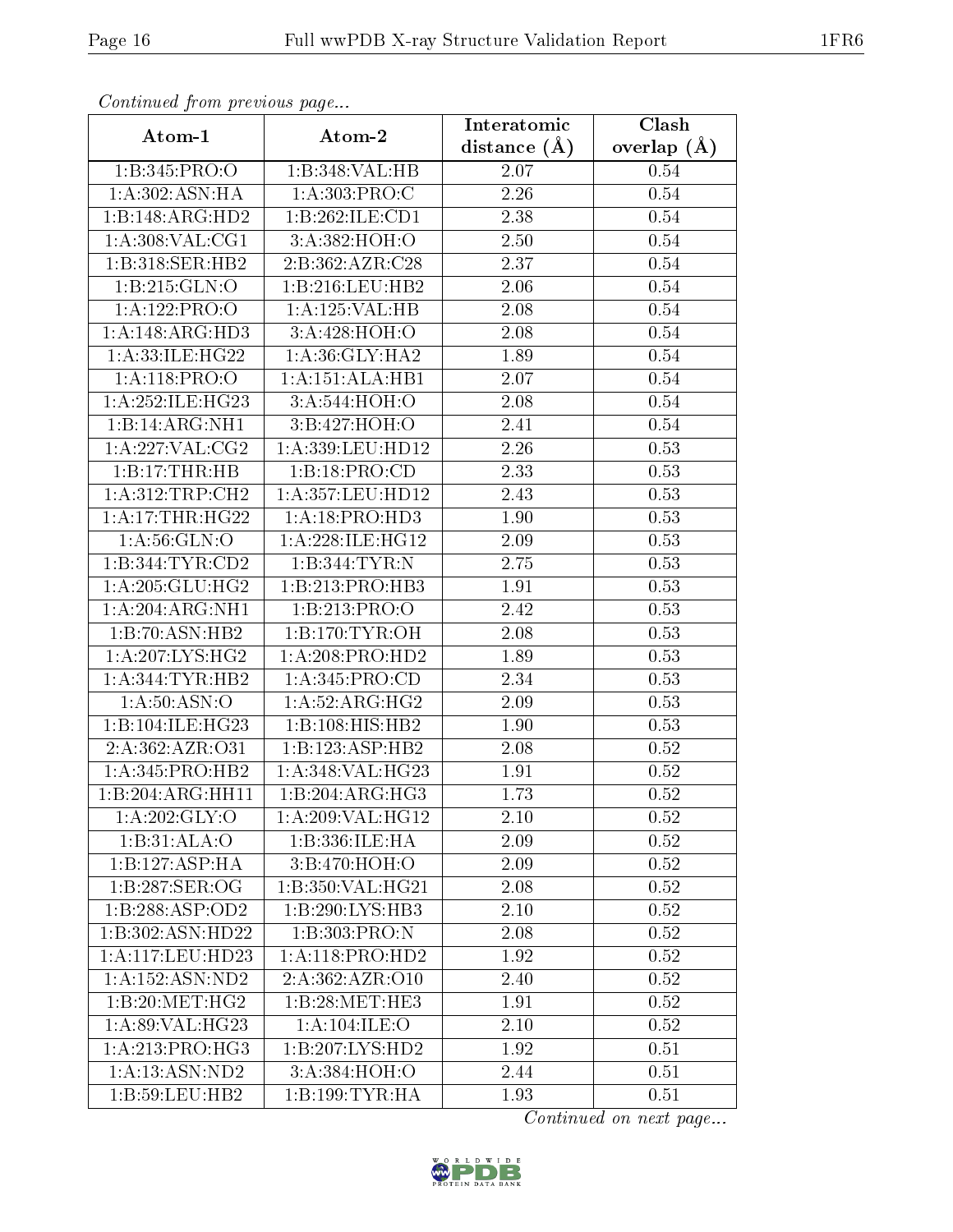| Continued from previous page          |                     | Interatomic       | Clash         |
|---------------------------------------|---------------------|-------------------|---------------|
| Atom-1                                | Atom-2              | distance $(\AA)$  | overlap $(A)$ |
| 1: A:67: LYS: NZ                      | 1: A:150: TYR:OH    | 2.40              | 0.51          |
| 1:B:164:LYS:O                         | 1:B:165:PRO:C       | 2.48              | 0.51          |
| 1:B:261:ARG:HD2                       | 1:B:266:TYR:CE2     | 2.46              | 0.51          |
| 1:B:86:SER:HB2                        | 3:B:541:HOH:O       | 2.10              | 0.51          |
| 1: A:88: PRO:HB2                      | 1: A:90:THR:HG23    | 1.93              | 0.51          |
| 1:B:58:THR:HB                         | 3:B:442:HOH:O       | 2.11              | 0.51          |
| 1: A:290: LYS: CE                     | 1:B:139:GLN:HE22    | $\overline{2}.23$ | 0.51          |
| 1:B:212:SER:OG                        | 1:B:213:PRO:HD2     | 2.10              | 0.51          |
| 1:B:30:VAL:HA                         | 1: B: 337: VAL: O   | 2.11              | 0.51          |
| 1: B:67: LYS: NZ                      | 1: B: 150: TYR: OH  | 2.43              | 0.51          |
| 1: A:28: MET:O                        | 1: A:54:VAL:HG11    | 2.11              | 0.51          |
| 1: A:356: ILE:O                       | 1: A:359: LYS: HB2  | 2.09              | 0.51          |
| 1: B: 350: VAL:O                      | 1:B:353:ALA:HB3     | 2.10              | 0.51          |
| 1:A:192:PRO:HB2                       | 1: A: 195: GLU: CG  | 2.40              | 0.51          |
| 1:B:17:THR:CB                         | 1:B:18:PRO:CD       | 2.89              | 0.51          |
| 1: A: 55: THR: HB                     | 3:A:446:HOH:O       | 2.11              | 0.50          |
| 1:B:327:ALA:O                         | 1:B:335:GLY:HA2     | 2.10              | 0.50          |
| 1: A: 137: ASN: HB3                   | 1:B:290:LYS:HZ2     | 1.77              | 0.50          |
| 1:A:204:ARG:HG2                       | 1:A:204:ARG:NH1     | 2.26              | 0.50          |
| 1:B:125:VAL:HG21                      | 1:B:134:PHE:HB2     | 1.93              | 0.50          |
| 1: A: 354: TRP: NE1                   | 1:A:358:GLU:OE1     | 2.44              | 0.50          |
| 1: A:168: MET:CE                      | 1: A:172: GLU: HG2  | 2.41              | 0.50          |
| 1:B:132:LEU:O                         | 1:B:136:GLN:HG3     | 2.11              | 0.50          |
| 1: A:238: MET:SD                      | 1:A:333:ASN:HA      | $\overline{2.52}$ | 0.50          |
| 1: A:89: VAL:HG21                     | 1: A:104: ILE: HG22 | 1.94              | 0.50          |
| 1:A:213:PRO:HB2                       | 1:B:205:GLU:HG3     | 1.94              | 0.50          |
| 1:B:123:ASP:O                         | 1:B:126:THR:HG22    | 2.12              | 0.50          |
| 1: A:116: GLY:N                       | 3:A:381:HOH:O       | 2.17              | 0.49          |
| 1:A:148:ARG:NH2                       | 1:A:267:GLN:OE1     | 2.43              | 0.49          |
| 1: A:3: LYS: HZ2                      | 1:A:360:LEU:HD23    | 1.77              | 0.49          |
| 1: A:31: ALA:O                        | 1:A:336:ILE:HA      | 2.12              | 0.49          |
| 1: B:67: LYS: NZ                      | 1:B:150:TYR:CZ      | 2.79              | 0.49          |
| 1:B:85:LEU:HB3                        | 1:B:107:LEU:HB2     | 1.94              | 0.49          |
| 1: A: 104: ILE: HA                    | 1: A:108: HIS: ND1  | 2.27              | 0.49          |
| 1: A:274:LEU:HD13                     | 1: A:283: ILE: HG21 | 1.94              | 0.49          |
| 1: A:119:LEU:HA                       | 1:A:151:ALA:H       | 1.94              | 0.49          |
| 1:B:132:LEU:HG                        | 1:B:136:GLN:NE2     | 2.27              | 0.49          |
| 1: A:320: GLY: H                      | 2:A:362:AZR:HN1A    | 1.59              | 0.49          |
| 1:B:118:PRO:O                         | 1:B:151:ALA:HB1     | 2.13              | 0.49          |
| 1:B:18:PRO:O                          | 1:B:21:GLN:HB3      | 2.13              | 0.49          |
| $1:B:258:A\overline{\mathrm{RG:NH1}}$ | 1:B:275:ASN:ND2     | 2.43              | 0.49          |

![](_page_16_Picture_6.jpeg)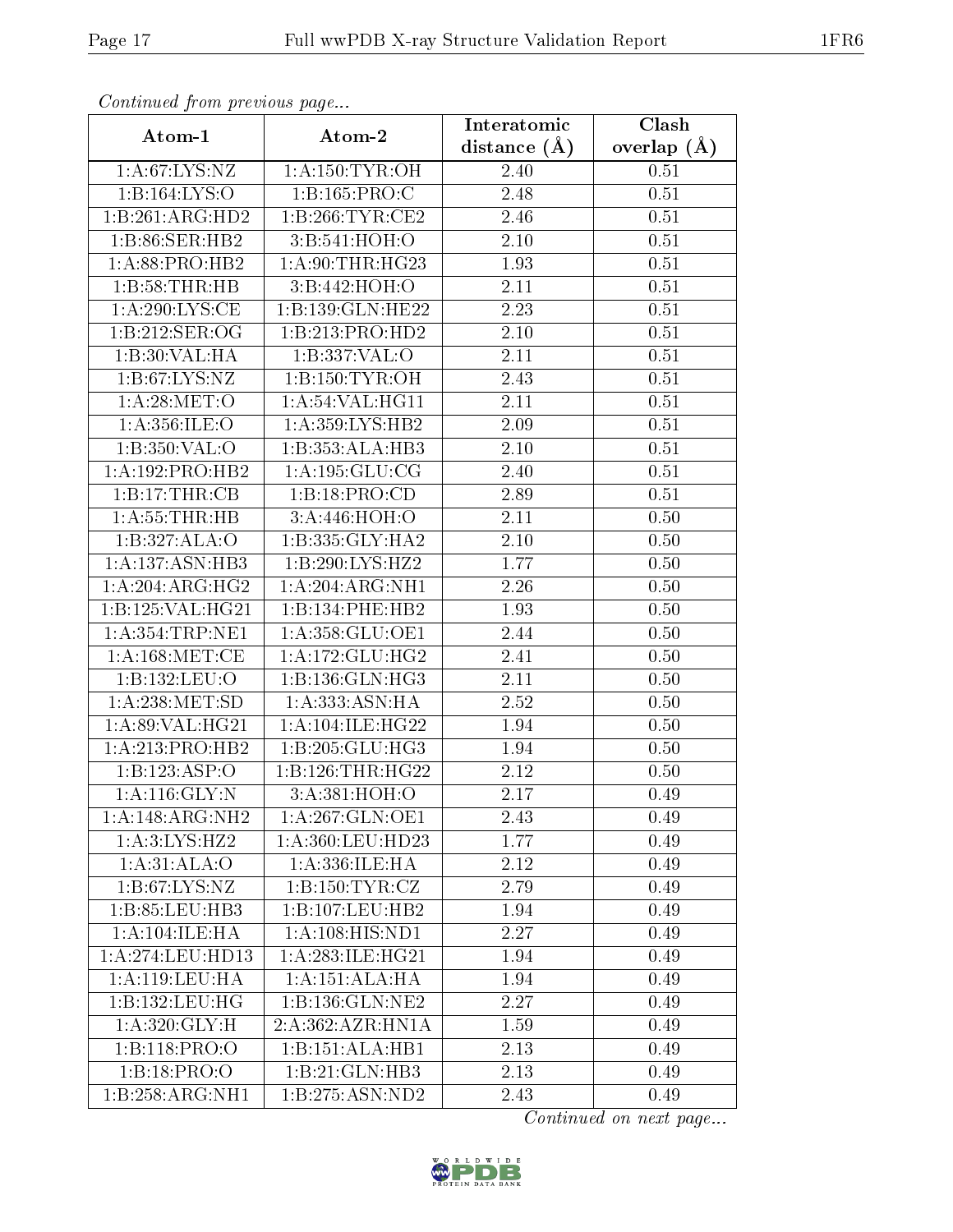| Continued from previous page |                               | Interatomic       | Clash           |  |
|------------------------------|-------------------------------|-------------------|-----------------|--|
| Atom-1                       | Atom-2                        | distance $(A)$    | overlap $(\AA)$ |  |
| 1:B:281:ASP:O                | 1:B:285:SER:HB2               | 2.12              | 0.48            |  |
| 1:B:76:ASP:O                 | 1:B:79:ALA:HB3                | 2.12              | 0.48            |  |
| 1:A:261:ARG:HD3              | 3:A:392:HOH:O                 | 2.13              | 0.48            |  |
| 1:B:100:GLN:OE1              | 1:B:100:GLN:N                 | 2.46              | 0.48            |  |
| 1: B: 55: THR: CG2           | 1:B:57:GLN:H                  | 2.25              | 0.48            |  |
| 1: A:244: GLN: HG3           | 1:A:245:GLU:OE2               | 2.13              | 0.48            |  |
| 1: A:212: SER:HB3            | 1:A:213:PRO:HD2               | 1.96              | 0.48            |  |
| 1:B:148:ARG:HD2              | 1:B:262:ILE:HD11              | 1.95              | 0.48            |  |
| 1:B:358:GLU:HA               | 1:B:361:GLN:HE21              | 1.77              | 0.48            |  |
| 1: A:346: ASN:CB             | 1:A:347:PRO:HD3               | 2.43              | 0.48            |  |
| 1:A:274:LEU:O                | 1:A:311:SER:HA                | 2.13              | 0.48            |  |
| 1: B:99: LYS: HE3            | 3: B:509:HOH:O                | 2.13              | 0.48            |  |
| 1:A:204:ARG:CZ               | 3:A:551:HOH:O                 | 2.61              | 0.47            |  |
| 1: A:260:TRP:CE3             | $1: A:300: \overline{GLU:CA}$ | 2.95              | 0.47            |  |
| 1:A:33:ILE:HD11              | 1:A:231:THR:HG23              | 1.96              | 0.47            |  |
| 1:B:258:ARG:NH2              | 1:B:275:ASN:ND2               | 2.61              | 0.47            |  |
| 1:A:127:ASP:OD1              | 1:A:129:ALA:HB3               | 2.15              | 0.47            |  |
| 1:A:77:ALA:HB2               | 3:A:401:HOH:O                 | 2.13              | 0.47            |  |
| 1:B:184:LEU:HD23             | 1:B:232:ARG:HD2               | 1.96              | 0.47            |  |
| 1: A:63: GLY:HA2             | 1:A:319:THR:HG23              | 1.97              | 0.47            |  |
| 1:B:314:HIS:CD2              | 1:B:314:HIS:C                 | 2.87              | 0.47            |  |
| 1:B:111:THR:HG21             | 1:B:260:TRP:CD1               | 2.49              | 0.47            |  |
| 1:A:139:GLN:HA               | 3:A:449:HOH:O                 | 2.14              | 0.47            |  |
| 1:B:261:ARG:NE               | 1: B:263: GLY:O               | 2.48              | 0.47            |  |
| 1:A:156:GLY:C                | 1:A:216:LEU:HD13              | 2.34              | 0.47            |  |
| 1: A:63: GLY:CA              | 1:A:319:THR:HG23              | $\overline{2}.45$ | 0.47            |  |
| 1: B:37: LYS: NZ             | 3:B:380:HOH:O                 | 2.29              | 0.47            |  |
| 1: A:203:TYR:HA              | 1:A:207:LYS:O                 | 2.15              | 0.46            |  |
| 1:A:132:LEU:O                | 1:A:136:GLN:N                 | 2.43              | 0.46            |  |
| 1: A:108: HIS: HB3           | 1:A:114:ALA:HA                | 1.97              | 0.46            |  |
| 1:A:258:ARG:HD3              | 3:A:455:HOH:O                 | 2.16              | 0.46            |  |
| 1: A:3: LYS: NZ              | 1:A:360:LEU:HD23              | 2.31              | 0.46            |  |
| 1:B:217:ASP:HB2              | 3:B:539:HOH:O                 | 2.15              | 0.46            |  |
| 1:B:29:ALA:HA                | 1:B:41:PHE:O                  | 2.15              | 0.46            |  |
| 1:B:83:ILE:HG23              | 1:B:165:PRO:HG2               | 1.97              | 0.46            |  |
| 1: A:245: GLU:HG3            | 3: A:509:HOH:O                | 2.15              | 0.46            |  |
| 1:A:47:ASP:HB3               | 1:A:52:ARG:HG3                | 1.98              | 0.46            |  |
| 1:B:85:LEU:O                 | 1:B:105:SER:HB2               | 2.15              | 0.46            |  |
| 1: A:205: GLU:HG2            | 1:B:213:PRO:CB                | 2.46              | 0.46            |  |
| 1:A:29:ALA:HB1               | 1:A:227:VAL:HG21              | 1.97              | 0.46            |  |
| 2:B:362:AZR:N13              | 2:B:362:AZR:O11               | 2.47              | 0.45            |  |

![](_page_17_Picture_6.jpeg)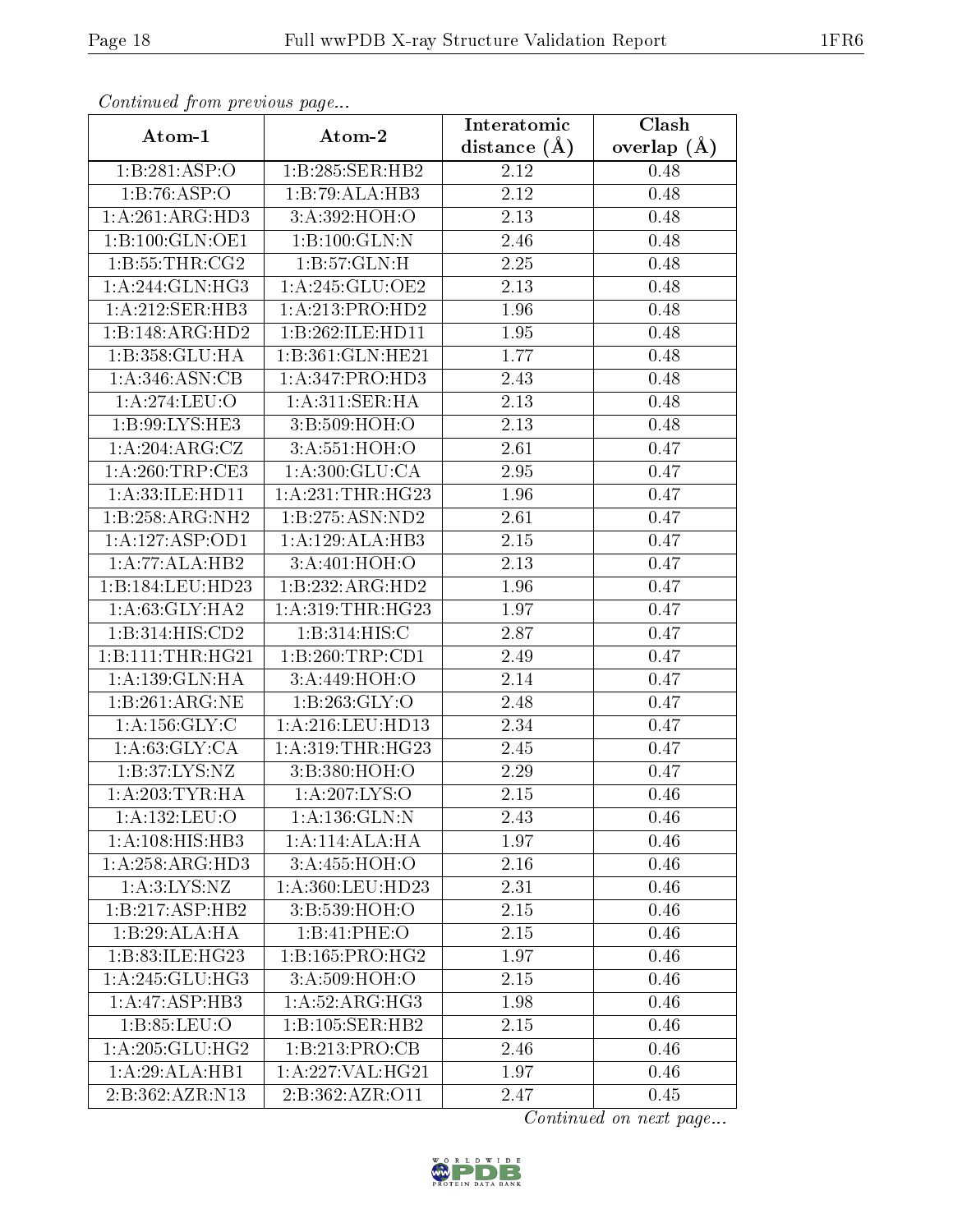| Commaca jibin previous page |                                 | Interatomic    | Clash         |  |
|-----------------------------|---------------------------------|----------------|---------------|--|
| Atom-1                      | Atom-2                          | distance $(A)$ | overlap $(A)$ |  |
| 1: A: 55: THR: CG2          | 1:A:57:GLN:HB2                  | 2.46           | 0.45          |  |
| 1:A:25:ILE:HG21             | 1: A:28: MET:CE                 | 2.47           | 0.45          |  |
| 1:B:279:LYS:HB3             | 1:B:282:SER:OG                  | 2.16           | 0.45          |  |
| 1: A:321: GLY:O             | 1:A:342:LYS:N                   | 2.49           | 0.45          |  |
| 1:B:14:ARG:O                | 1:B:18:PRO:HG2                  | 2.16           | 0.45          |  |
| 1:B:157:LEU:HD12            | 1:B:157:LEU:HA                  | 1.69           | 0.45          |  |
| 1:B:105:SER:N               | 1:B:108:HIS:ND1                 | 2.51           | $0.45\,$      |  |
| 1:B:150:TYR:OH              | $1: B: 315: LYS: \overline{NZ}$ | 2.43           | 0.45          |  |
| 1:B:201:TRP:O               | 1:B:341:ASN:ND2                 | 2.50           | 0.45          |  |
| 1:B:289:SER:HA              | 1:B:292:ALA:HB3                 | 1.99           | 0.45          |  |
| 1:A:123:ASP:N               | 2:B:362:AZR:H27                 | 2.30           | 0.45          |  |
| 1:A:296:LEU:CD2             | 1:A:297:PRO:HD2                 | 2.47           | 0.45          |  |
| 1: A:61: GLU:CD             | 1:A:211:VAL:HG12                | 2.37           | 0.45          |  |
| 1:B:302:ASN:HD22            | 1:B:302:ASN:C                   | 2.20           | 0.45          |  |
| 1:B:32:ILE:HD13             | 1:B:336:ILE:HG13                | 1.98           | 0.45          |  |
| 1: A:169: SER: HB2          | 3:A:418:HOH:O                   | 2.15           | 0.45          |  |
| 1:A:26:PRO:CB               | 1:A:48:ILE:HD11                 | 2.47           | 0.45          |  |
| 1: A:274:LEU:HD13           | 1: A:283: ILE: CG2              | 2.47           | $0.45\,$      |  |
| 1: A:62:LEU:HD11            | 1:A:225:SER:HB3                 | 1.99           | 0.45          |  |
| 1:B:132:LEU:HD11            | 1:B:136:GLN:NE2                 | 2.31           | 0.45          |  |
| 1:B:189:ILE:HG13            | 1:B:223:VAL:HG22                | 1.98           | 0.45          |  |
| 1:A:296:LEU:HD23            | 1:A:297:PRO:HD2                 | 1.98           | 0.44          |  |
| 1: A:168:MET:HE3            | 1:A:172:GLU:HG2                 | 1.98           | 0.44          |  |
| 1: A:345: PRO:HA            | 1:B:124:ASP:OD2                 | 2.17           | 0.44          |  |
| 1:A:280:ALA:HB2             | 1: A:354:TRP:CE2                | 2.53           | 0.44          |  |
| 1: B:92: TYR: CB            | 1:B:161:LEU:HD22                | 2.47           | 0.44          |  |
| 1:B:38:PRO:CB               | 1:B:231:THR:HG21                | 2.47           | 0.44          |  |
| 1:B:295:ALA:O               | 1:B:296:LEU:HD23                | 2.17           | 0.44          |  |
| 1:A:284:ILE:HD13            | 1: A:351: GLU:HG3               | 1.99           | 0.44          |  |
| 1: A:63: GLY: HA2           | 1: A:319:THR:CG2                | 2.47           | 0.44          |  |
| 1:A:93:TRP:O                | 1: A:96: LEU:HB3                | 2.18           | 0.44          |  |
| 1:B:20:MET:O                | 1:B:24:ALA:N                    | 2.51           | 0.44          |  |
| 1: A: 253: GLU: HG3         | 3:A:380:HOH:O                   | 2.16           | 0.44          |  |
| 1: A:78: ILE: HD11          | 1: A:85:LEU:HG                  | 2.00           | 0.44          |  |
| 1:A:245:GLU:OE2             | 1: A:245: GLU:N                 | 2.51           | 0.44          |  |
| 1: A: 361: GLN: OXT         | 1: A:361: GLN: HG2              | 2.17           | 0.44          |  |
| 1:B:88:PRO:CD               | 1:B:91:GLN:NE2                  | 2.80           | 0.44          |  |
| 1: A:36: GLY:CA             | 1:A:333:ASN:HD22                | 2.30           | 0.44          |  |
| 1: A:85:LEU:HA              | 1: A:85:LEU:HD23                | 1.76           | 0.44          |  |
| 1:B:351:GLU:O               | 1:B:355:ARG:HG3                 | 2.18           | 0.44          |  |
| 1: A: 164: LYS: CB          | 1:A:165:PRO:HD3                 | 2.48           | 0.43          |  |

![](_page_18_Picture_6.jpeg)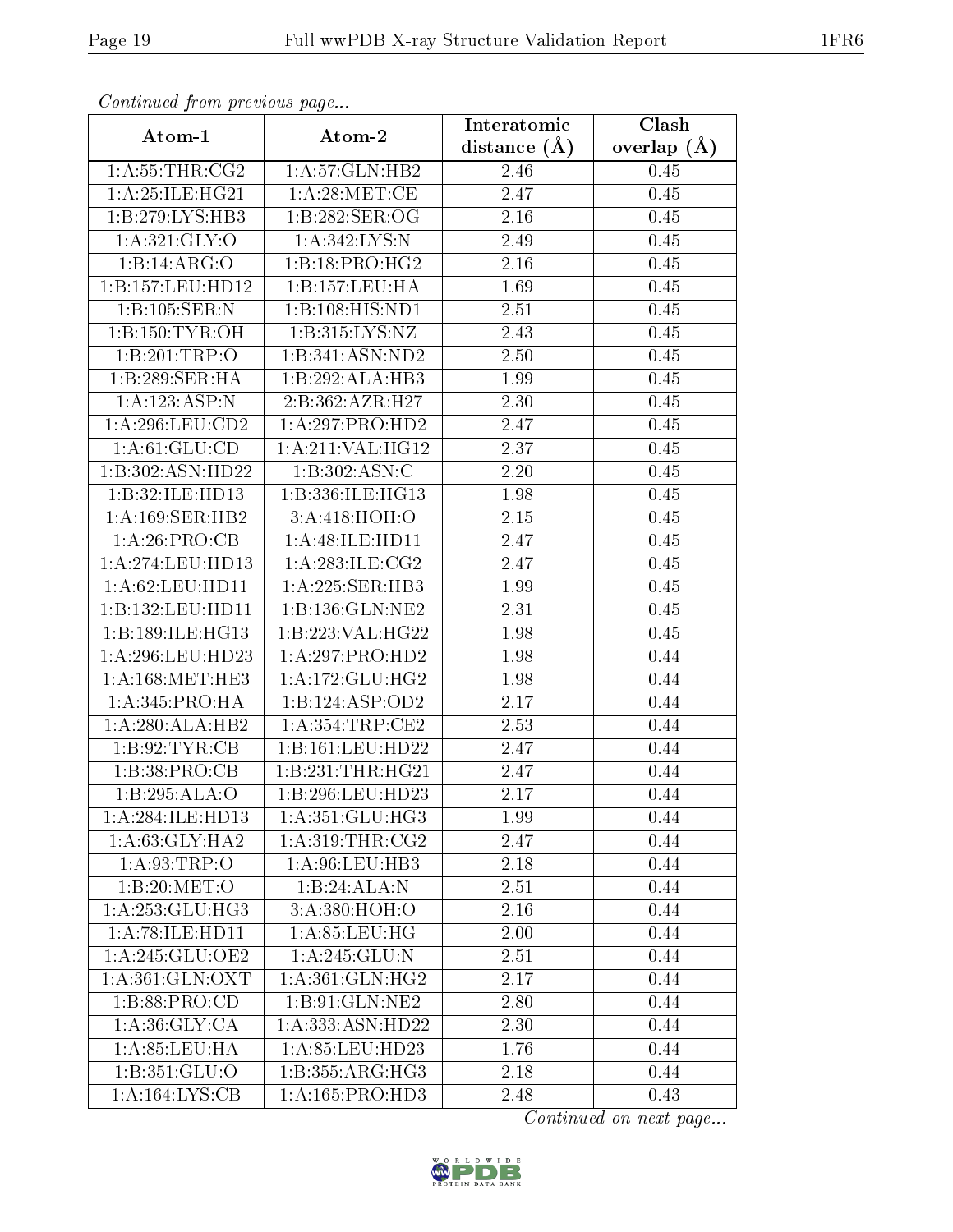| contentava promo provisão pago |                            | Interatomic       | Clash           |
|--------------------------------|----------------------------|-------------------|-----------------|
| Atom-1                         | Atom-2                     | distance $(\AA)$  | overlap $(\AA)$ |
| 1: A:3: LYS: NZ                | 1:A:359:LYS:O              | 2.51              | 0.43            |
| 1:B:119:LEU:HG                 | 1:B:119:LEU:O              | 2.16              | 0.43            |
| 1: A: 13: ASN: O               | 1: A:17:THR:HB             | 2.18              | 0.43            |
| 1: A:149: LEU:O                | 1: A: 150: TYR: C          | 2.57              | 0.43            |
| 1: A:250: GLN: HG2             | 3:A:541:HOH:O              | 2.17              | 0.43            |
| 1:B:93:TRP:HB2                 | 1:B:161:LEU:HD21           | 1.99              | 0.43            |
| 1:B:349:ARG:HD2                | 1:B:349:ARG:HH11           | 1.20              | 0.43            |
| 1: A:80: ARG:HD3               | 1: A:80: ARG: HH11         | 1.48              | 0.43            |
| 1:B:344:TYR:HB2                | 1:B:345:PRO:CD             | $\overline{2}.48$ | 0.43            |
| 1:B:89:VAL:HG13                | 1:B:161:LEU:CD1            | 2.48              | 0.43            |
| 1:A:45:LYS:HB3                 | 1:A:45:LYS:HE2             | 1.62              | 0.43            |
| 1: B: 168: MET:CE              | 1:B:176:LYS:HD2            | 2.49              | 0.43            |
| 1:B:258:ARG:CZ                 | 1:B:275:ASN:HD21           | 2.27              | 0.43            |
| 1:A:240:ALA:O                  | 1:A:243:VAL:HB             | $\overline{2}.19$ | 0.43            |
| 1:A:290:LYS:HD3                | 3:A:409:HOH:O              | 2.19              | 0.43            |
| $1: A: 101: \text{TRP}: HZ3$   | 1: A:104: ILE: HG21        | 1.83              | 0.43            |
| 1: A:205: GLU:CG               | 1:B:213:PRO:HB3            | 2.49              | 0.43            |
| 1:B:132:LEU:CG                 | 1:B:136:GLN:NE2            | 2.82              | 0.43            |
| 1:B:314:HIS:HD2                | 1:B:314:HIS:O              | 2.02              | 0.43            |
| 1: A:313: VAL:O                | 1:A:314:HIS:HB3            | 2.19              | 0.42            |
| 1:B:262:ILE:HG22               | 1:B:262:ILE:O              | 2.18              | 0.42            |
| 1:B:90:THR:HG23                | 3:B:537:HOH:O              | 2.18              | 0.42            |
| 1:B:191:VAL:HG23               | 1:B:195:GLU:HB2            | 2.01              | 0.42            |
| 1:B:6:GLN:HE21                 | 1:B:6:GLN:HB3              | 1.50              | 0.42            |
| 1:A:303:PRO:HA                 | 1:A:304:PRO:HD3            | 1.89              | 0.42            |
| 1:B:14:ARG:HG2                 | 1:B:14:ARG:NH1             | 2.33              | 0.42            |
| 1:A:258:ARG:HB2                | 1:A:305:ALA:HB3            | 2.00              | 0.42            |
| 1: A:96: LEU:O                 | 1: A:96: LEU: HG           | 2.19              | 0.42            |
| 1: B: 176: LYS: O              | 1:B:181:PRO:HD3            | 2.19              | 0.42            |
| $1:A:31:ALA:H\overline{B2}$    | 1:A:227:VAL:HG13           | 2.02              | 0.42            |
| 1:B:16:ILE:HG21                | 1:B:43:TRP:CH2             | 2.55              | 0.42            |
| 1: B: 92: TYR: O               | 1:B:94:PRO:HD3             | 2.19              | 0.42            |
| 1: B: 229: ASP:O               | 1:B:232:ARG:HB2            | 2.20              | 0.42            |
| 1:B:293:LEU:HA                 | 1:B:293:LEU:HD12           | 1.72              | 0.42            |
| 1: B: 95: GLU:O                | 1:B:136:GLN:NE2            | 2.53              | 0.42            |
| 1: A:25: ILE: HA               | 1: A:26: PRO:HD3           | 1.71              | 0.42            |
| 1:B:124:ASP:O                  | 1:B:126:THR:HG23           | 2.20              | 0.42            |
| 1:B:344:TYR:CZ                 | 1:B:349:ARG:HG3            | 2.55              | 0.42            |
| 1:B:357:LEU:HA                 | 1:B:357:LEU:HD12           | 1.93              | 0.42            |
| 1:A:122:PRO:O                  | $1:A:124:ASP:\overline{N}$ | 2.53              | 0.42            |
| 1:A:188:TRP:CZ3                | 1: A: 192: PRO:HG2         | 2.55              | 0.42            |

![](_page_19_Picture_6.jpeg)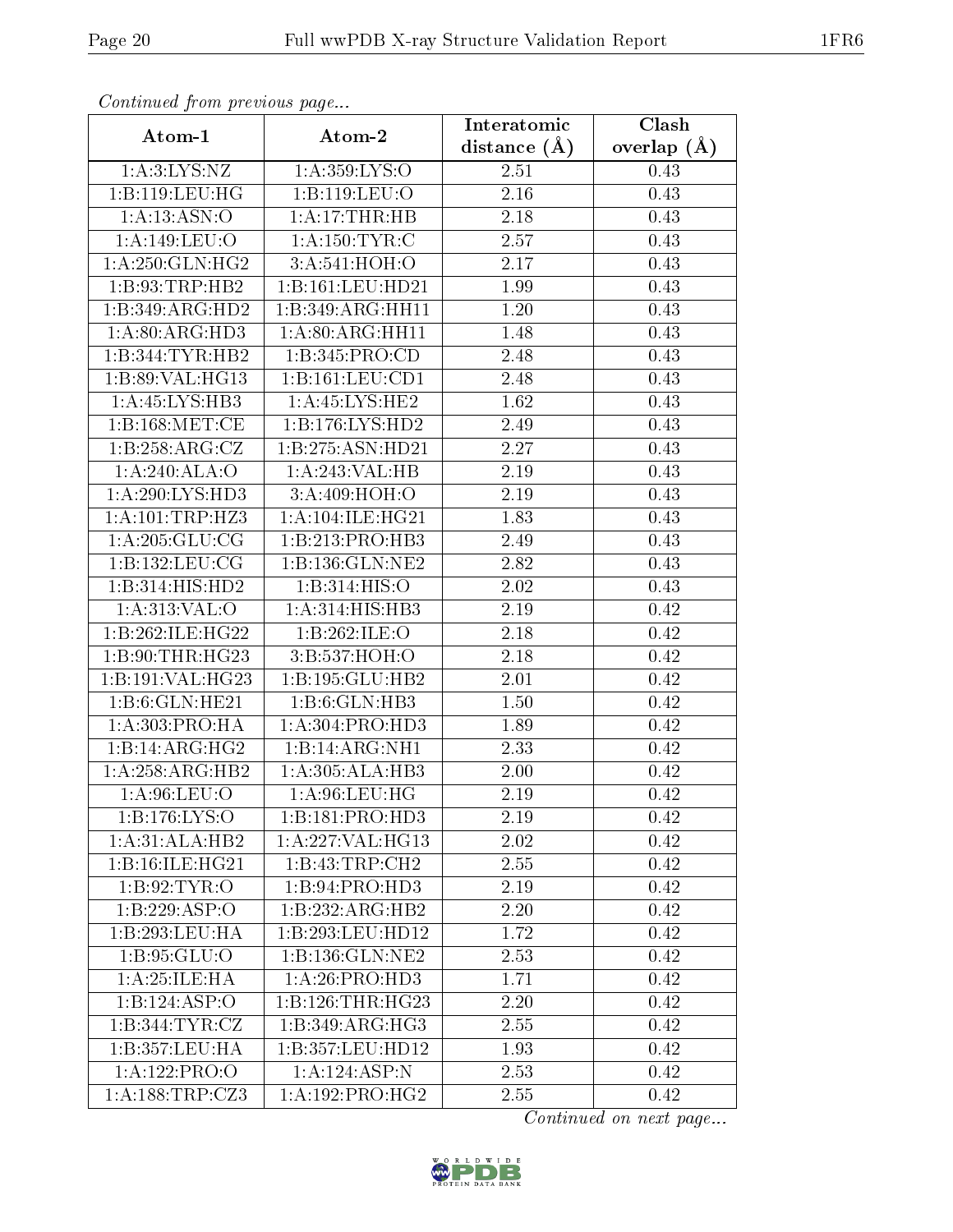| Continuea from previous page |                     | Interatomic       | Clash         |  |
|------------------------------|---------------------|-------------------|---------------|--|
| Atom-1                       | Atom-2              | distance $(A)$    | overlap $(A)$ |  |
| 1:A:209:VAL:HG13             | 1:A:209:VAL:O       | 2.19              | 0.42          |  |
| 1:B:25:ILE:HD13              | 1:B:28:MET:HE2      | 2.01              | 0.42          |  |
| 1:B:302:ASN:ND2              | 1: B: 302: ASN: C   | 2.72              | 0.42          |  |
| 1:B:67:LYS:HE2               | 1:B:155:ILE:HG21    | 2.02              | 0.42          |  |
| 1:A:118:PRO:CG               | 1: A:134:PHE:HZ     | 2.32              | 0.41          |  |
| 1:A:127:ASP:C                | 1:A:127:ASP:OD1     | 2.58              | 0.41          |  |
| 1:B:164:LYS:HB2              | 1:B:165:PRO:HD3     | 2.02              | 0.41          |  |
| 1:B:117:LEU:HA               | 1:B:118:PRO:HD3     | 1.85              | 0.41          |  |
| 1:B:221:TYR:CE2              | 2:B:362:AZR:SS      | 3.13              | 0.41          |  |
| 1:A:122:PRO:C                | 1:A:124:ABP:H       | 2.23              | 0.41          |  |
| 1: A: 109: LEU: HD21         | 1:A:157:LEU:HD23    | 2.03              | 0.41          |  |
| 1:A:224:LYS:N                | 1:A:224:LYS:HD3     | 2.35              | 0.41          |  |
| 1: A:238:MET:HG2             | 1:A:330:PRO:HA      | 2.01              | 0.41          |  |
| 1:B:174:MET:SD               | 1:B:178:VAL:HG21    | 2.61              | 0.41          |  |
| 1:A:29:ALA:HB1               | 1: A:227: VAL:CG2   | 2.50              | 0.41          |  |
| 1:B:177:ARG:O                | 1:B:248:LEU:HD22    | 2.21              | 0.41          |  |
| 1:B:320:GLY:HA3              | 3:B:391:HOH:O       | 2.20              | 0.41          |  |
| 1:B:318:SER:HB3              | 2:B:362:AZR:H28B    | 2.01              | 0.41          |  |
| 1: A: 117: LEU: HD21         | 1: A: 135: TYR: CE1 | 2.55              | 0.41          |  |
| 1:A:318:SER:HA               | 1:A:322:PHE:O       | 2.21              | 0.41          |  |
| 1:A:131:LEU:HD22             | 1:A:215:GLN:HB3     | $\overline{2}.02$ | 0.41          |  |
| 2:A:362:AZR:H27B             | 1:B:123:ASP:CB      | 2.49              | 0.41          |  |
| 1:A:332:LYS:HD2              | 1:A:332:LYS:HA      | 1.83              | 0.41          |  |
| 1:B:27:GLY:HA3               | 1: B:54:VAL: CG2    | 2.47              | 0.41          |  |
| 1: A:89: VAL: CG2            | 1: A:104: ILE: HG22 | 2.51              | 0.41          |  |
| 1:A:33:ILE:HD12              | 1: A: 235: GLN: HG2 | $\overline{2}.03$ | 0.41          |  |
| 1: A:45:LYS:CB               | 1: A:52: ARG:O      | 2.69              | 0.41          |  |
| 1:B:115:GLY:HA2              | 3:B:384:HOH:O       | 2.21              | 0.41          |  |
| 1:B:89:VAL:HG13              | 1:B:161:LEU:HD11    | 2.02              | 0.41          |  |
| 1:A:246:LYS:HA               | 1:A:246:LYS:HD2     | 1.88              | 0.40          |  |
| 1:A:284:ILE:HD13             | 1:A:351:GLU:HB2     | 2.02              | 0.40          |  |
| 1:B:104:ILE:HG23             | 1:B:108:HIS:CB      | 2.51              | 0.40          |  |
| 1:B:58:THR:HA                | 1:B:198:ASP:O       | 2.22              | 0.40          |  |
| 1: A:204: ARG: CG            | 1:B:213:PRO:HB2     | 2.48              | 0.40          |  |
| 1:B:25:ILE:HG21              | 1:B:28:MET:HE2      | 2.04              | 0.40          |  |
| 1: A:59: LEU:HB2             | 1: A: 199: TYR: HA  | 2.04              | 0.40          |  |
| 1:B:168:MET:HE3              | 1:B:168:MET:HB3     | 1.69              | 0.40          |  |
| 1:B:74:GLY:O                 | 1:B:77:ALA:HB3      | 2.21              | 0.40          |  |
| 1:A:345:PRO:O                | 1: A:348: VAL:HB    | 2.20              | 0.40          |  |
| 1:A:237:ASN:ND2              | 3:A:544:HOH:O       | 2.41              | 0.40          |  |
| 1: A:286: GLY:HA2            | 1: A:291: VAL:HGI1  | 2.02              | 0.40          |  |

![](_page_20_Picture_6.jpeg)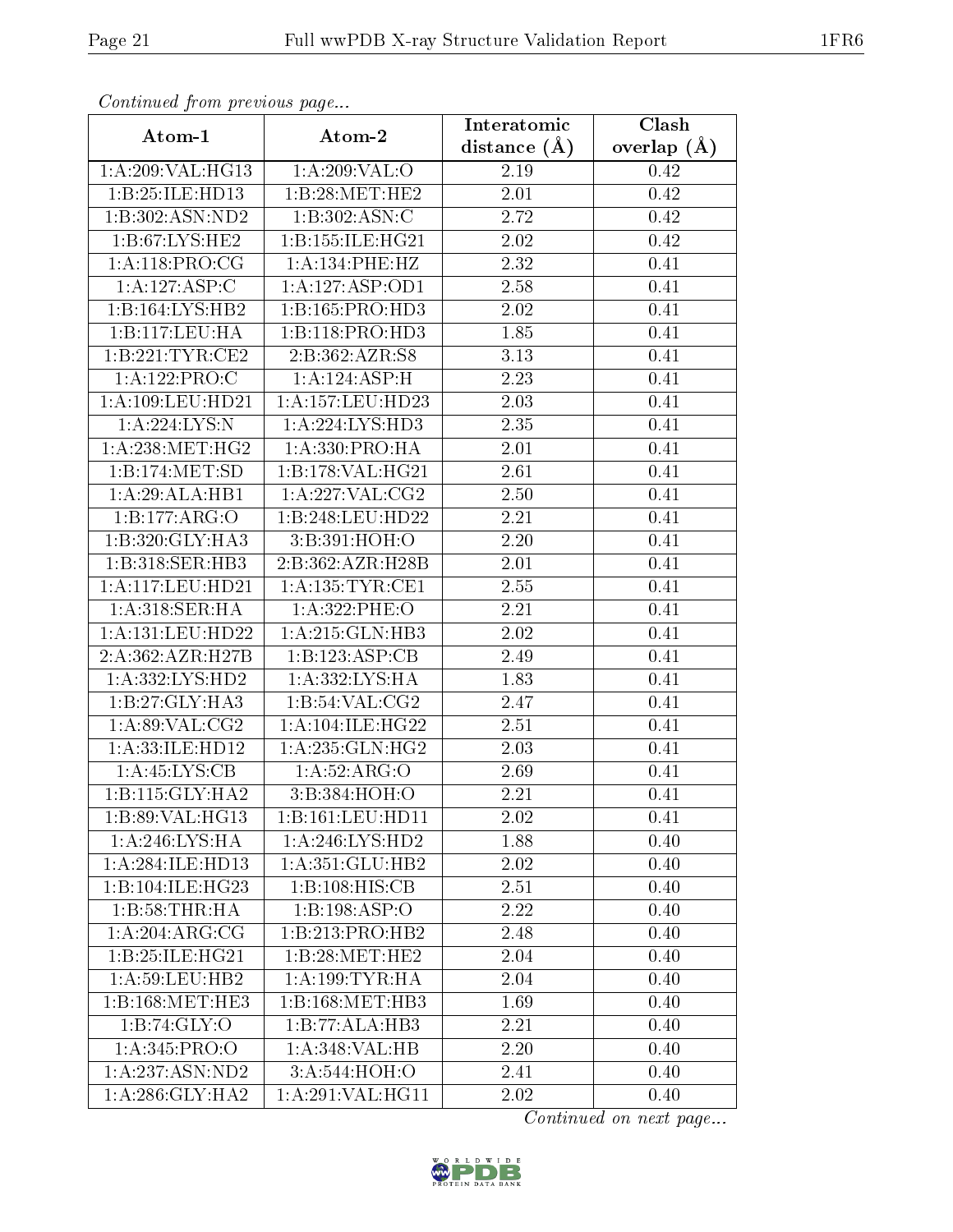| Atom-1                                        | Atom-2                                                  | Interatomic<br>distance $(A)$ | Clash<br>overlap $(A)$ |
|-----------------------------------------------|---------------------------------------------------------|-------------------------------|------------------------|
| 1 B 135 TYR OH                                | $1 \cdot B \cdot 216 \cdot I \cdot E \cdot U \cdot CD1$ | 2.70                          | 0.40                   |
| $1 \cdot R \cdot 252 \cdot H \cdot F \cdot O$ | 1:B:255:ALA:HB3                                         |                               | 0.40                   |

All (6) symmetry-related close contacts are listed below. The label for Atom-2 includes the symmetry operator and encoded unit-cell translations to be applied.

| Atom-1              | Atom-2                 | Interatomic<br>distance $(\AA)$ | Clash<br>overlap $(\AA)$ |
|---------------------|------------------------|---------------------------------|--------------------------|
| 1: B: 22: GLU: OE2  | 3:B:542:HOH:O[2 664]   | 1.73                            | 0.47                     |
| 1: A:180:HIS:NE2    | 1:B:1:ALA:CA[2]<br>664 | 1.74                            | 0.46                     |
| 1: A: 180: HIS: NE2 | 1:B:1:ALA:CB[2]<br>664 | 1.81                            | 0.39                     |
| 1:B:355:ARG:NH1     | 3:A:549:HOH:O[4 555]   | 1.92                            | 0.28                     |
| 1:A:180:HIS:CD2     | 1:B:1:ALA:CB[2]<br>664 | 2.02                            | 0.18                     |
| 1:B:14:ARG:CD       | 3:A:547:HOH:O[4<br>555 | 2.09                            | 0.11                     |

### 5.3 Torsion angles  $(i)$

#### 5.3.1 Protein backbone  $(i)$

In the following table, the Percentiles column shows the percent Ramachandran outliers of the chain as a percentile score with respect to all X-ray entries followed by that with respect to entries of similar resolution.

The Analysed column shows the number of residues for which the backbone conformation was analysed, and the total number of residues.

| Mol | Chain | Analysed                     | Favoured       | Allowed   Outliers |           | Percentiles           |
|-----|-------|------------------------------|----------------|--------------------|-----------|-----------------------|
|     |       | $359/361(99\%)$   323 (90\%) |                | $30(8\%)$          | 6 $(2\%)$ | $9$   $16$            |
|     |       | $359/361(99\%)$   327 (91\%) |                | 28 (8%)            | $4(1\%)$  | 26<br>14 <sup>1</sup> |
| All | All   | 718/722(99%)                 | $  650 (90\%)$ | 58 (8%)            | $10(1\%)$ | 20                    |

All (10) Ramachandran outliers are listed below:

| Mol | Chain | Res | <b>Type</b>          |
|-----|-------|-----|----------------------|
|     |       | 123 | $\overline{\rm ASP}$ |
|     |       | 98  | <b>GLY</b>           |
|     |       | 102 | <b>GLN</b>           |
|     |       | 263 | <b>GLY</b>           |
|     |       | 320 | <b>GLY</b>           |
|     |       | 200 | ΔΙΔ                  |

![](_page_21_Picture_15.jpeg)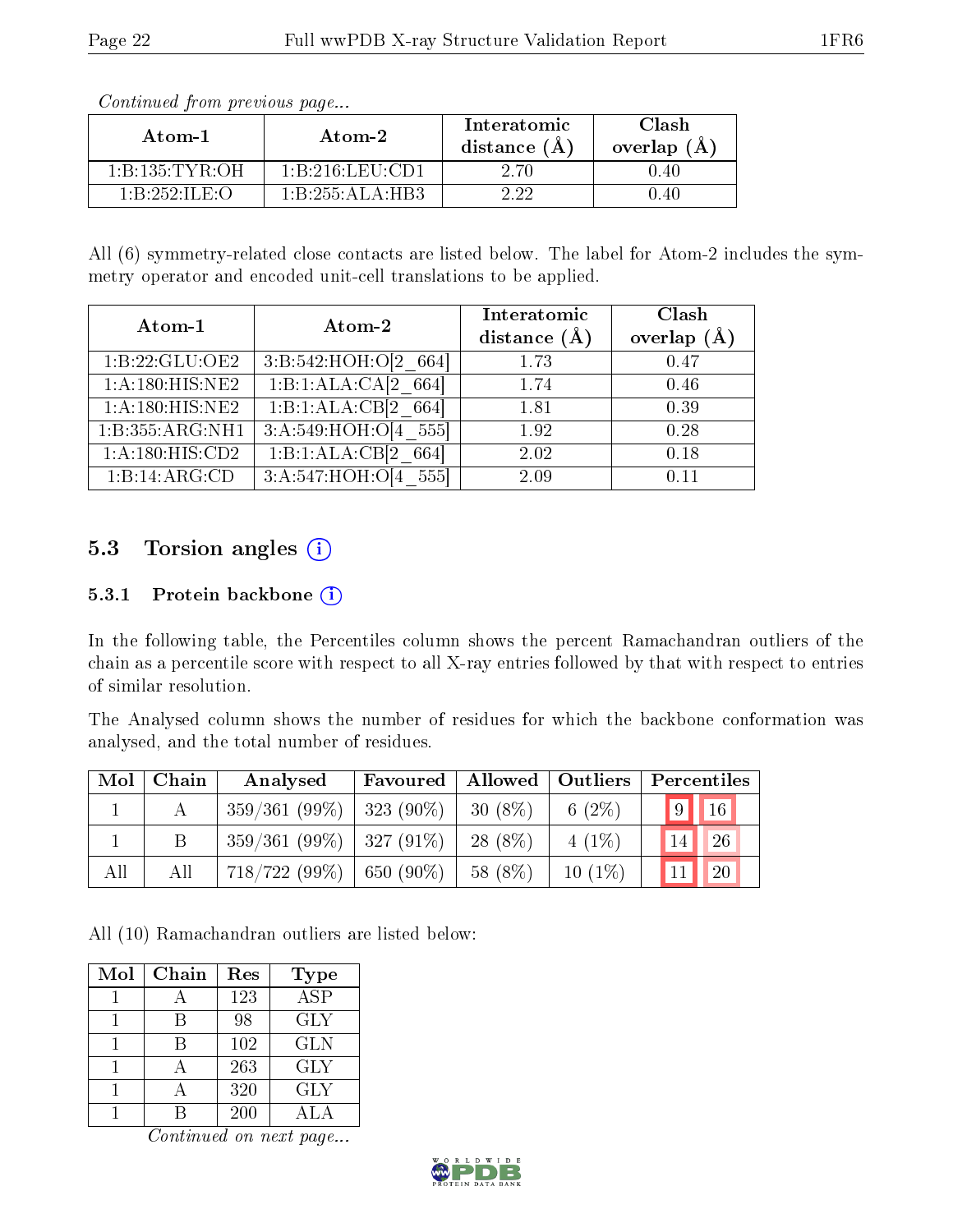Continued from previous page...

| Mol | Chain | Res | <b>Type</b> |
|-----|-------|-----|-------------|
|     |       | 99  | <b>LYS</b>  |
|     |       | 239 | ASP         |
|     |       | 48  | ILE         |
|     |       | 165 | <b>PRO</b>  |

#### 5.3.2 Protein sidechains (i)

In the following table, the Percentiles column shows the percent sidechain outliers of the chain as a percentile score with respect to all X-ray entries followed by that with respect to entries of similar resolution.

The Analysed column shows the number of residues for which the sidechain conformation was analysed, and the total number of residues.

| Mol | Chain | Analysed         | Rotameric   Outliers |             | Percentiles |  |  |
|-----|-------|------------------|----------------------|-------------|-------------|--|--|
|     |       | $292/292(100\%)$ | $252(86\%)$          | 40 $(14\%)$ | $3$ $7$     |  |  |
|     |       | $292/292(100\%)$ | 244 $(84\%)$         | 48 $(16\%)$ |             |  |  |
| All | All   | $584/584$ (100%) | 496 (85%)            | 88 (15%)    |             |  |  |

All (88) residues with a non-rotameric sidechain are listed below:

| Mol            | $Chai\overline{n}$ | Res             | <b>Type</b>               |
|----------------|--------------------|-----------------|---------------------------|
| $\mathbf{1}$   | A                  | 15              | <b>THR</b>                |
| $\mathbf{1}$   | $\overline{A}$     | 16              | <b>ILE</b>                |
| $\mathbf{1}$   | $\overline{A}$     | 17              | THR                       |
| $\mathbf{1}$   | $\overline{A}$     | 19              | LEU                       |
| $\mathbf{1}$   | $\overline{\rm A}$ | 21              | GLN                       |
| $\mathbf{1}$   | $\overline{A}$     | 33              | ILE                       |
| $\overline{1}$ | $\overline{A}$     | $\overline{45}$ | $\overline{\mathrm{LYS}}$ |
| $\overline{1}$ | $\overline{\rm A}$ | 52              | $\overline{\rm{ARG}}$     |
| $\mathbf{1}$   | $\overline{A}$     | 55              | <b>THR</b>                |
| $\mathbf{1}$   | $\overline{A}$     | 56              | $\widetilde{{\rm GLN}}$   |
| $\mathbf{1}$   | $\overline{\rm A}$ | 76              | <b>ASP</b>                |
| $\mathbf{1}$   | $\overline{A}$     | 84              | $\overline{\text{LYS}}$   |
| $\overline{1}$ | $\overline{A}$     | 90              | THR                       |
| $\mathbf{1}$   | $\overline{A}$     | $\overline{91}$ | <b>GLN</b>                |
| $\mathbf{1}$   | $\overline{A}$     | $\overline{95}$ | $\overline{\mathrm{GLU}}$ |
| $\mathbf{1}$   | $\overline{A}$     | 99              | <b>LYS</b>                |
| $\mathbf{1}$   | $\overline{\rm A}$ | 112             | <b>TYR</b>                |
| $\mathbf{1}$   | $\overline{\rm A}$ | 117             | LEU                       |
| $\overline{1}$ | $\overline{\rm A}$ | 127             | ĀSP                       |

![](_page_22_Picture_12.jpeg)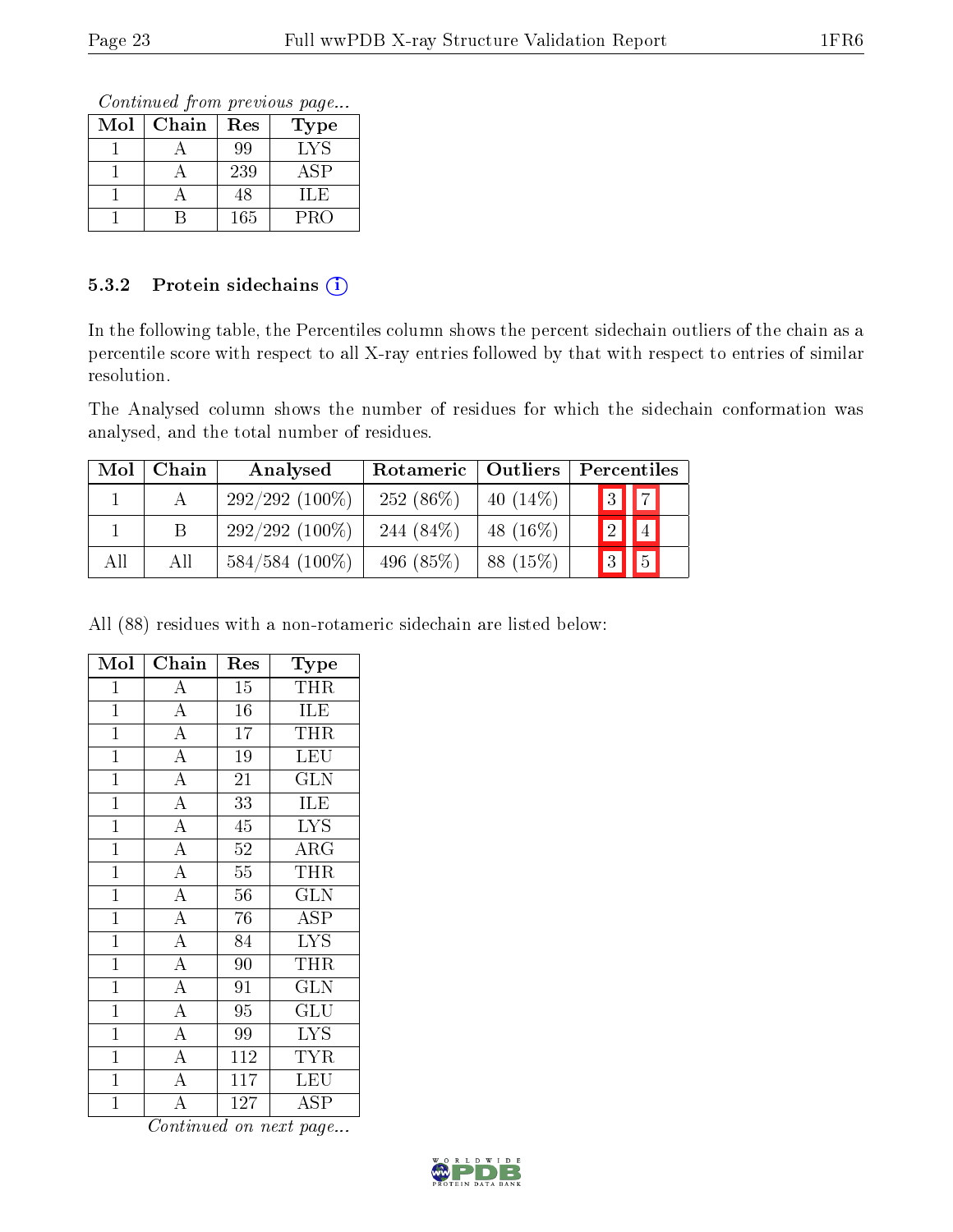| $\overline{\text{Mol}}$ | $\boldsymbol{\omega}$<br>Chain                                                                                                                                                                                                                                                                  | Res                         | $\mathbf{r}$<br>$\overline{\phantom{a}}$<br>Type |
|-------------------------|-------------------------------------------------------------------------------------------------------------------------------------------------------------------------------------------------------------------------------------------------------------------------------------------------|-----------------------------|--------------------------------------------------|
| $\overline{1}$          | $\overline{A}$                                                                                                                                                                                                                                                                                  | 136                         | <b>GLN</b>                                       |
| $\overline{1}$          | $\overline{A}$                                                                                                                                                                                                                                                                                  | 137                         | <b>ASN</b>                                       |
| $\overline{1}$          | $\overline{A}$                                                                                                                                                                                                                                                                                  | 142                         | TRP                                              |
| $\mathbf{1}$            | $\overline{A}$                                                                                                                                                                                                                                                                                  | 192                         | $\overline{\text{PRO}}$                          |
| $\overline{1}$          | $\frac{\overline{A}}{\overline{A}}$                                                                                                                                                                                                                                                             | 197                         | $\overline{\text{LYS}}$                          |
| $\overline{1}$          |                                                                                                                                                                                                                                                                                                 | 204                         | $\rm{ARG}$                                       |
| $\overline{1}$          |                                                                                                                                                                                                                                                                                                 | 205                         | $\overline{\text{GLU}}$                          |
| $\mathbf{1}$            |                                                                                                                                                                                                                                                                                                 | $\overline{2}24$            | $\overline{\text{LYS}}$                          |
| $\mathbf{1}$            |                                                                                                                                                                                                                                                                                                 | 253                         | $\overline{\text{GLU}}$                          |
| $\overline{1}$          |                                                                                                                                                                                                                                                                                                 | 264                         | $\overline{\text{ASP}}$                          |
| $\mathbf{1}$            |                                                                                                                                                                                                                                                                                                 | 273                         | $\rm \overline{MET}$                             |
| $\overline{1}$          |                                                                                                                                                                                                                                                                                                 | $\overline{274}$            | LEU                                              |
| $\overline{1}$          |                                                                                                                                                                                                                                                                                                 | 289                         | <b>SER</b>                                       |
| $\mathbf{1}$            | $\frac{\overline{A}}{\overline{A}}$ $\frac{\overline{A}}{\overline{A}}$ $\frac{\overline{A}}{\overline{A}}$ $\frac{\overline{A}}{\overline{A}}$ $\frac{\overline{A}}{\overline{A}}$ $\frac{\overline{A}}{\overline{A}}$ $\frac{\overline{A}}{\overline{A}}$ $\frac{\overline{A}}{\overline{A}}$ | 290                         | $LYS$                                            |
| $\overline{1}$          |                                                                                                                                                                                                                                                                                                 | $3\overline{0}\overline{2}$ | $\overline{\mathrm{ASN}}$                        |
| $\overline{1}$          |                                                                                                                                                                                                                                                                                                 | 309                         | $\overline{\text{LYS}}$                          |
| $\overline{1}$          |                                                                                                                                                                                                                                                                                                 | $\overline{314}$            | $\overline{HIS}$                                 |
| $\mathbf{1}$            |                                                                                                                                                                                                                                                                                                 | 330                         | PRO                                              |
| $\mathbf{1}$            |                                                                                                                                                                                                                                                                                                 | 333                         | <b>ASN</b>                                       |
| $\mathbf{1}$            | $\overline{A}$                                                                                                                                                                                                                                                                                  | 336                         | <b>ILE</b>                                       |
| $\overline{1}$          | $\overline{A}$                                                                                                                                                                                                                                                                                  | 361                         | $\overline{\text{GLN}}$                          |
| $\overline{1}$          | $\overline{\mathbf{B}}$                                                                                                                                                                                                                                                                         | $\overline{21}$             | $\overline{\text{GLN}}$                          |
| $\mathbf 1$             | $\overline{\mathbf{B}}$                                                                                                                                                                                                                                                                         | $\overline{2}8$             | MET                                              |
| $\overline{1}$          | $\overline{\mathrm{B}}$                                                                                                                                                                                                                                                                         | 35                          | $\overline{\text{GLN}}$                          |
| $\mathbf{1}$            | $\overline{\mathbf{B}}$                                                                                                                                                                                                                                                                         | 37                          | $LYS$                                            |
| $\overline{1}$          | $\overline{\mathrm{B}}$                                                                                                                                                                                                                                                                         | 43                          | TRP                                              |
| $\mathbf{1}$            | $\overline{\mathrm{B}}$                                                                                                                                                                                                                                                                         | $\overline{51}$             | <b>ASN</b>                                       |
| $\mathbf{1}$            | $\overline{\mathrm{B}}$                                                                                                                                                                                                                                                                         | $55\,$                      | THR                                              |
| $\mathbf 1$             | $\overline{\mathrm{B}}$                                                                                                                                                                                                                                                                         | 58                          | <b>THR</b>                                       |
| $\mathbf 1$             | B                                                                                                                                                                                                                                                                                               | 84                          | $LYS$                                            |
| $\mathbf{1}$            | $\boldsymbol{\mathrm{B}}$                                                                                                                                                                                                                                                                       | 86                          | <b>SER</b>                                       |
| $\mathbf{1}$            | $\overline{\mathrm{B}}$                                                                                                                                                                                                                                                                         | 107                         | LEU                                              |
| $\mathbf{1}$            | $\boldsymbol{B}$                                                                                                                                                                                                                                                                                | 124                         | ASP                                              |
| $\mathbf{1}$            | $\overline{\mathrm{B}}$                                                                                                                                                                                                                                                                         | $\overline{125}$            | $\overline{\text{VAL}}$                          |
| $\mathbf{1}$            | B                                                                                                                                                                                                                                                                                               | 134                         | $\overline{\text{PHE}}$                          |
| $\mathbf 1$             | $\overline{\mathrm{B}}$                                                                                                                                                                                                                                                                         | $\overline{13}7$            | $\overline{\mathrm{ASN}}$                        |
| $\mathbf{1}$            | $\overline{\mathrm{B}}$                                                                                                                                                                                                                                                                         | 141                         | $\overline{\text{GLN}}$                          |
| $\mathbf{1}$            | $\overline{\rm B}$                                                                                                                                                                                                                                                                              | 153                         | $\overline{\text{SER}}$                          |
| $\mathbf{1}$            | $\overline{\mathrm{B}}$                                                                                                                                                                                                                                                                         | 163                         | $\overline{\text{VAL}}$                          |
| $\overline{1}$          | B                                                                                                                                                                                                                                                                                               | 169                         | SER                                              |
| $\mathbf 1$             | $\overline{\mathrm{B}}$                                                                                                                                                                                                                                                                         | 175                         | $\overline{\text{SER}}$                          |
| $\overline{1}$          | $\overline{B}$                                                                                                                                                                                                                                                                                  | 177                         | $\rm{ARG}$                                       |

![](_page_23_Picture_6.jpeg)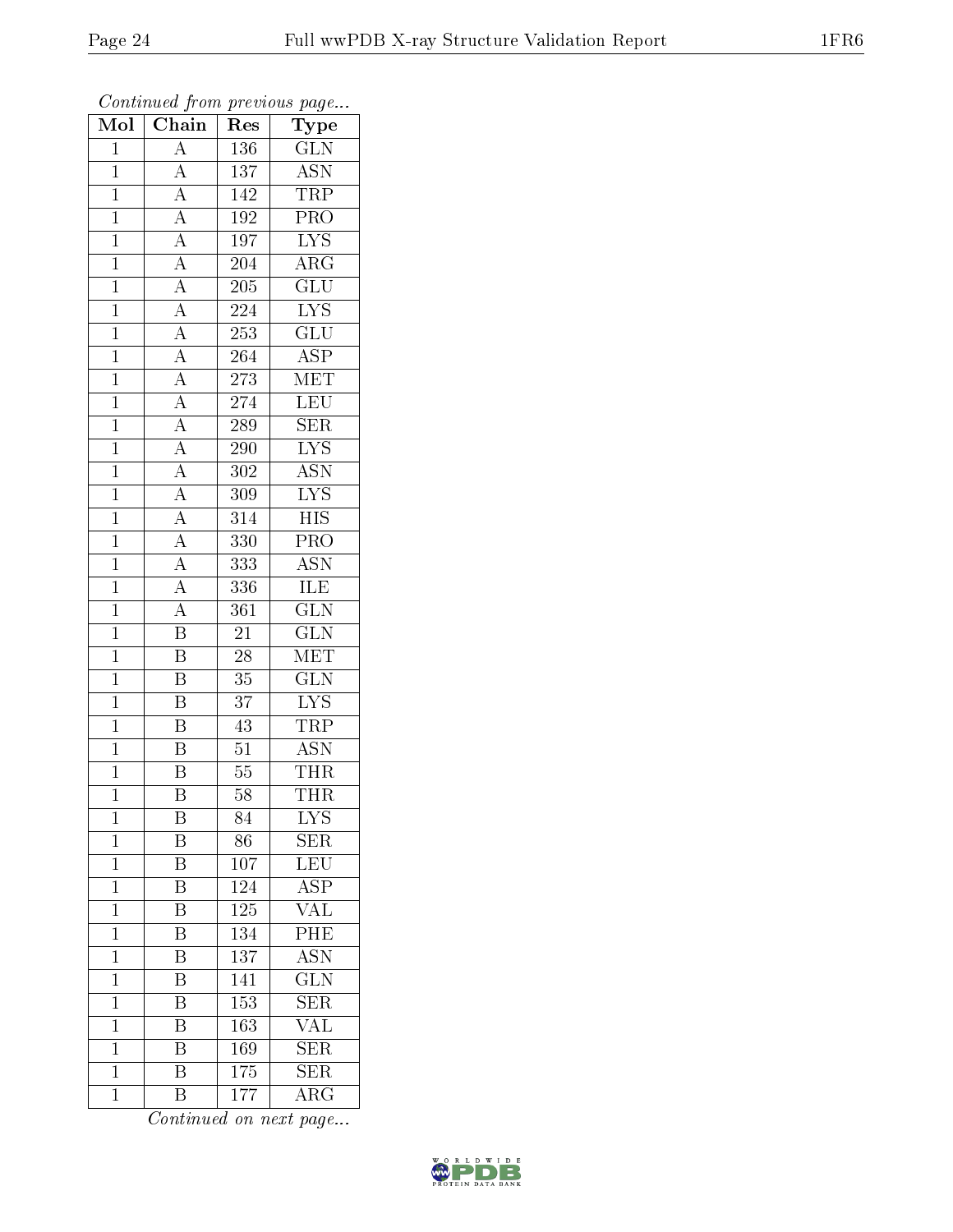| $\overline{\text{Mol}}$ | $\boldsymbol{\omega}$<br>Chain | ×.<br>Res | $\mathbf{r}$<br>$\overline{v}$<br>Type |
|-------------------------|--------------------------------|-----------|----------------------------------------|
| $\overline{1}$          | B                              | 191       | $\overline{\text{VAL}}$                |
| $\mathbf{1}$            | Β                              | 193       | $\widetilde{{\rm GLN}}$                |
| $\overline{1}$          | $\overline{\text{B}}$          | 194       | <b>SER</b>                             |
| $\overline{1}$          | $\overline{B}$                 | 197       | $\overline{\text{LYS}}$                |
| $\overline{1}$          | $\overline{\mathrm{B}}$        | 204       | $\rm{ARG}$                             |
| $\mathbf{1}$            | $\overline{\mathrm{B}}$        | 224       | $\overline{\text{LYS}}$                |
| $\overline{1}$          | $\overline{B}$                 | 228       | <b>ILE</b>                             |
| $\overline{1}$          | $\overline{\mathrm{B}}$        | 243       | <b>VAL</b>                             |
| $\overline{1}$          | $\overline{\text{B}}$          | 245       | $\overline{{\rm GLU}}$                 |
| $\overline{1}$          | $\overline{\mathrm{B}}$        | 246       | $\overline{\text{LYS}}$                |
| $\mathbf{1}$            | $\overline{\mathrm{B}}$        | 253       | $\overline{\text{GLU}}$                |
| $\overline{1}$          | $\overline{\mathrm{B}}$        | 257       | $\overline{\text{SER}}$                |
| $\overline{1}$          | $\overline{B}$                 | 265       | <b>MET</b>                             |
| $\mathbf{1}$            | $\overline{\mathrm{B}}$        | 273       | <b>MET</b>                             |
| $\overline{1}$          | $\overline{\mathrm{B}}$        | 282       | SER                                    |
| $\mathbf{1}$            | B                              | 287       | SER                                    |
| $\overline{1}$          | $\overline{\mathrm{B}}$        | $290\,$   | $\overline{\text{LYS}}$                |
| $\overline{1}$          | $\overline{\mathrm{B}}$        | 293       | LEU                                    |
| $\overline{1}$          | $\overline{B}$                 | 302       | <b>ASN</b>                             |
| $\overline{1}$          | $\overline{\mathrm{B}}$        | 309       | $\overline{\text{LYS}}$                |
| $\overline{1}$          | $\overline{\mathrm{B}}$        | 314       | <b>HIS</b>                             |
| $\overline{1}$          | $\overline{\mathrm{B}}$        | 315       | $\overline{\text{LYS}}$                |
| $\mathbf{1}$            | $\bar{\text{B}}$               | 319       | <b>THR</b>                             |
| $\mathbf{1}$            | $\overline{\mathrm{B}}$        | 334       | LEU                                    |
| $\overline{1}$          | $\overline{B}$                 | 344       | <b>TYR</b>                             |
| $\mathbf{1}$            | $\overline{\mathrm{B}}$        | 357       | LEU                                    |
| $\bar{1}$               | $\overline{\mathrm{B}}$        | 359       | $\overline{\text{LYS}}$                |

Some sidechains can be flipped to improve hydrogen bonding and reduce clashes. All (22) such sidechains are listed below:

| Mol | Chain          | Res | Type       |
|-----|----------------|-----|------------|
| 1   | А              | 21  | <b>GLN</b> |
| 1   | $\overline{A}$ | 91  | <b>GLN</b> |
| 1   | А              | 102 | <b>GLN</b> |
| 1   | А              | 237 | <b>ASN</b> |
| 1   | А              | 256 | <b>GLN</b> |
| 1   | А              | 302 | <b>ASN</b> |
| 1   | А              | 333 | <b>ASN</b> |
| 1   | А              | 361 | <b>GLN</b> |
| 1   | В              | 6   | <b>GLN</b> |
| 1   | В              | 50  | ASN        |
|     |                | 91  | <b>GLN</b> |

![](_page_24_Picture_8.jpeg)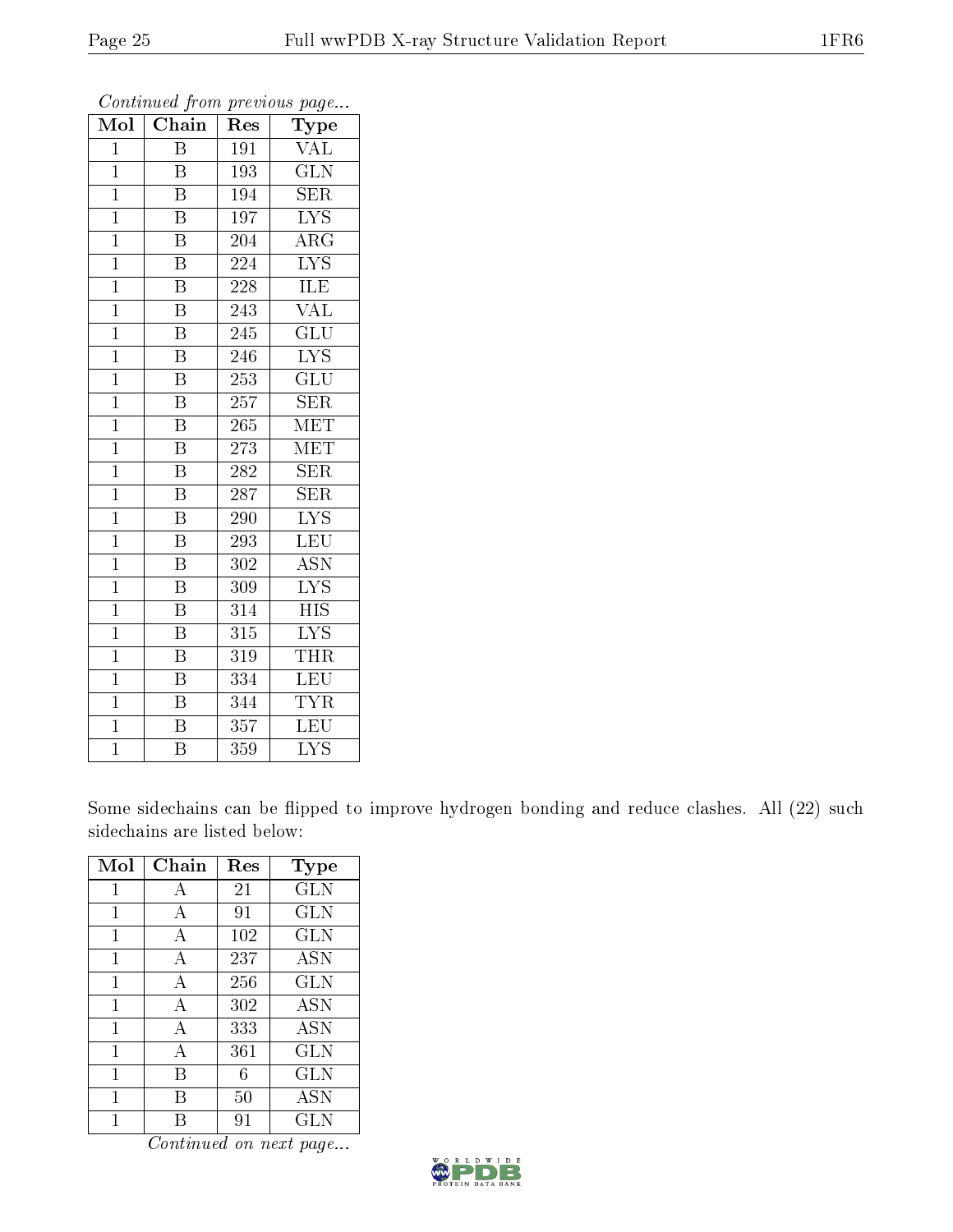| Mol         | Chain | $\operatorname{Res}$ | Type       |
|-------------|-------|----------------------|------------|
| $\mathbf 1$ | В     | 136                  | GLN        |
| 1           | В     | 137                  | <b>ASN</b> |
| 1           | В     | 139                  | <b>GLN</b> |
| 1           | В     | 141                  | GLN        |
| 1           | В     | 193                  | <b>GLN</b> |
| 1           | В     | 196                  | GLN        |
| 1           | B     | 210                  | <b>HIS</b> |
| 1           | R     | 244                  | GLN        |
| 1           | R     | 275                  | <b>ASN</b> |
| 1           | R     | 302                  | <b>ASN</b> |
|             |       | 346                  | ASN        |

#### 5.3.3 RNA  $(i)$

There are no RNA molecules in this entry.

#### 5.4 Non-standard residues in protein, DNA, RNA chains (i)

There are no non-standard protein/DNA/RNA residues in this entry.

#### 5.5 Carbohydrates  $(i)$

There are no carbohydrates in this entry.

### 5.6 Ligand geometry  $(i)$

2 ligands are modelled in this entry.

In the following table, the Counts columns list the number of bonds (or angles) for which Mogul statistics could be retrieved, the number of bonds (or angles) that are observed in the model and the number of bonds (or angles) that are defined in the Chemical Component Dictionary. The Link column lists molecule types, if any, to which the group is linked. The Z score for a bond length (or angle) is the number of standard deviations the observed value is removed from the expected value. A bond length (or angle) with  $|Z| > 2$  is considered an outlier worth inspection. RMSZ is the root-mean-square of all Z scores of the bond lengths (or angles).

| Mol |                                 |  |      |        |            |             |                            |          |      | $\operatorname{Res}$ |  | Bond lengths |  |  | Bond angles |  |  |
|-----|---------------------------------|--|------|--------|------------|-------------|----------------------------|----------|------|----------------------|--|--------------|--|--|-------------|--|--|
|     | $\mid$ Type $\mid$ Chain $\mid$ |  | Link | Counts | RMSZ       | # $ Z  > 2$ | Counts                     | RMSZ     | Z    |                      |  |              |  |  |             |  |  |
|     | $_{\rm AZR}$                    |  | 362  |        | 20, 28, 28 | 4.23        | $(40\%)$<br>8 <sup>1</sup> | 18,41,41 | 2.80 | $8(44\%)$            |  |              |  |  |             |  |  |
|     | $_{\rm AZR}$                    |  | 362  |        | 20, 28, 28 | 4.99        | $(20\%)$<br>4              | 18,41,41 | 3.64 | $12(66\%)$           |  |              |  |  |             |  |  |

![](_page_25_Picture_15.jpeg)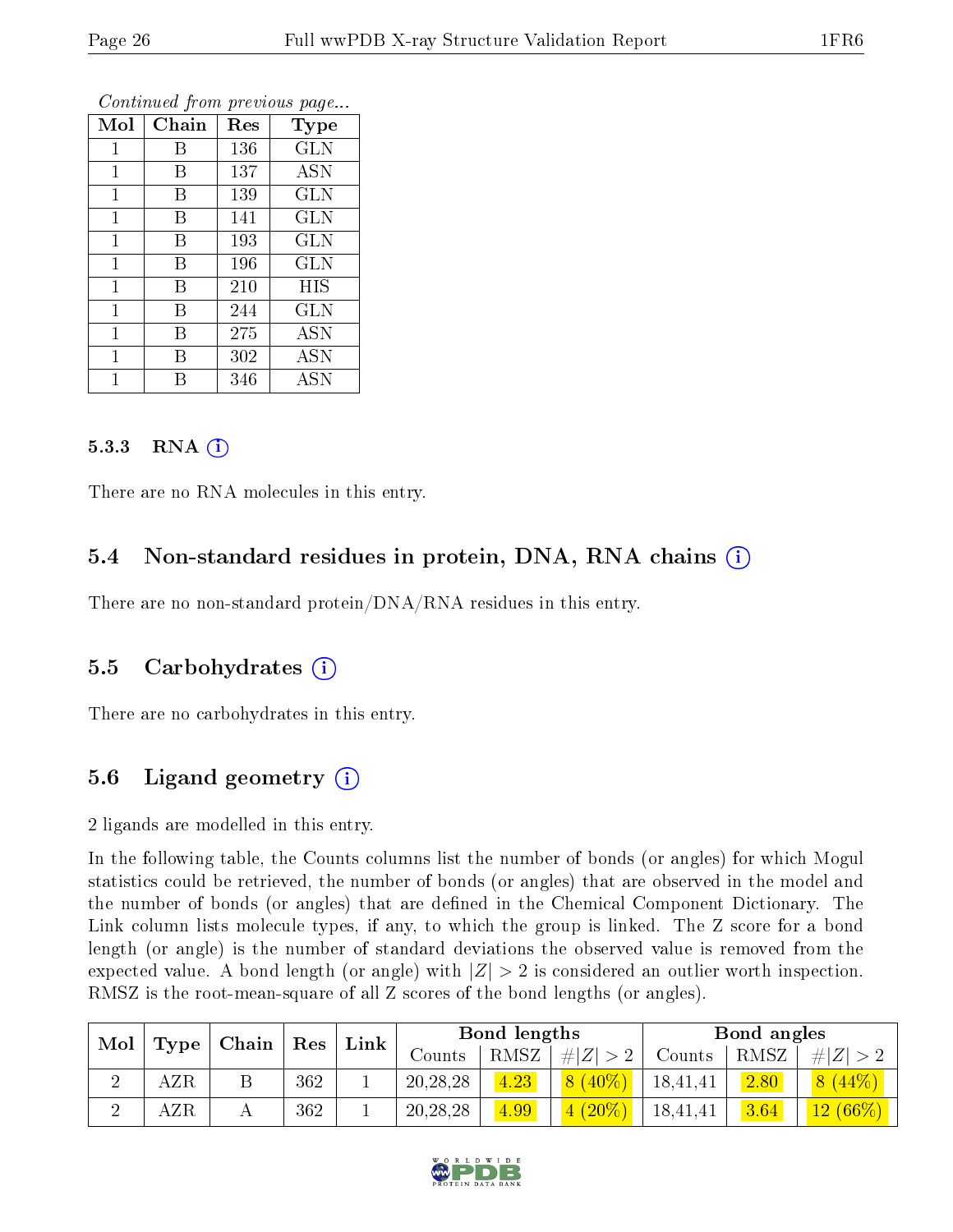In the following table, the Chirals column lists the number of chiral outliers, the number of chiral centers analysed, the number of these observed in the model and the number defined in the Chemical Component Dictionary. Similar counts are reported in the Torsion and Rings columns. '-' means no outliers of that kind were identified.

| Mol |     |     | Type   Chain   Res   Link   Chirals | <b>Torsions</b>                | Rings |
|-----|-----|-----|-------------------------------------|--------------------------------|-------|
|     | AZR | 362 | <b>Contract Contract</b>            | $\frac{7}{22/35/35}$   0/1/1/1 |       |
|     | AZR | 362 | <b>Contract Contract Contract</b>   | $11/22/35/35$   0/1/1/1        |       |

| Mol            | Chain | Res | <b>Type</b>  | Atoms                            | $Z_{\rm}$ | Observed $(A)$ | Ideal(A) |
|----------------|-------|-----|--------------|----------------------------------|-----------|----------------|----------|
| $\overline{2}$ | A     | 362 | AZR          | O34-S17                          | 14.95     | 1.59           | 1.42     |
| $\overline{2}$ | B     | 362 | AZR          | O34-S17                          | 14.26     | 1.58           | 1.42     |
| $\overline{2}$ | A     | 362 | AZR          | O32-S17                          | 14.17     | 1.58           | 1.42     |
| $\overline{2}$ | B     | 362 | AZR          | O32-S17                          | 9.03      | 1.52           | 1.42     |
| $\overline{2}$ | А     | 362 | AZR          | S <sub>17</sub> -N <sub>12</sub> | 6.86      | 1.68           | 1.59     |
| $\overline{2}$ | B     | 362 | AZR          | S <sub>17</sub> -N <sub>12</sub> | 5.91      | 1.67           | 1.59     |
| $\overline{2}$ | А     | 362 | AZR          | $C19-C18$                        | $-3.32$   | 1.50           | 1.54     |
| $\overline{2}$ | B     | 362 | AZR          | O11-C23                          | $-2.80$   | 1.41           | 1.46     |
| $\overline{2}$ | B     | 362 | AZR          | $C19-N13$                        | 2.53      | 1.50           | 1.46     |
| $\overline{2}$ | B     | 362 | AZR          | $O11-N14$                        | $-2.11$   | 1.38           | 1.42     |
| $\overline{2}$ | B     | 362 | AZR          | $C18-N12$                        | 2.06      | 1.49           | 1.47     |
| $\overline{2}$ | B     | 362 | $_{\rm AZR}$ | $C22-N14$                        | 2.02      | 1.32           | 1.29     |

All (12) bond length outliers are listed below:

All (20) bond angle outliers are listed below:

| Mol            | Chain | Res | <b>Type</b> | Atoms                                             | Z       | Observed $(°)$ | Ideal $(^\circ)$ |
|----------------|-------|-----|-------------|---------------------------------------------------|---------|----------------|------------------|
| $\overline{2}$ | A     | 362 | AZR         | O10-C21-C22                                       | 9.34    | 131.12         | 120.35           |
| $\overline{2}$ | B     | 362 | AZR         | C <sub>23</sub> -O <sub>11</sub> -N <sub>14</sub> | 8.03    | 117.47         | 110.33           |
| $\overline{2}$ | А     | 362 | AZR         | $O11-N14-C22$                                     | 5.42    | 120.30         | 111.87           |
| $\overline{2}$ | A     | 362 | AZR         | O34-S17-O32                                       | $-5.32$ | 107.59         | 120.16           |
| $\overline{2}$ | B     | 362 | AZR         | $C28-C23-C27$                                     | $-5.28$ | 101.75         | 110.14           |
| $\overline{2}$ | А     | 362 | AZR         | C <sub>23</sub> -O <sub>11</sub> -N <sub>14</sub> | 4.34    | 114.19         | 110.33           |
| $\overline{2}$ | А     | 362 | AZR         | C28-C23-C27                                       | $-3.79$ | 104.11         | 110.14           |
| $\overline{2}$ | A     | 362 | AZR         | C <sub>24</sub> -C <sub>25</sub> -S <sub>8</sub>  | $-3.41$ | 107.60         | 111.79           |
| $\overline{2}$ | А     | 362 | AZR         | O32-S17-N12                                       | $-3.39$ | 102.69         | 108.87           |
| $\overline{2}$ | А     | 362 | AZR         | $C22-C21-N13$                                     | $-3.02$ | 109.37         | 114.38           |
| $\overline{2}$ | А     | 362 | AZR         | C7-C18-N12                                        | 2.94    | 115.57         | 110.45           |
| $\overline{2}$ | B     | 362 | <b>AZR</b>  | O34-S17-O32                                       | $-2.81$ | 113.51         | 120.16           |
| $\overline{2}$ | B     | 362 | AZR         | O32-S17-N12                                       | 2.44    | 113.32         | 108.87           |
| $\overline{2}$ | B     | 362 | AZR         | $C19-N13-C21$                                     | 2.40    | 126.00         | 122.26           |
| $\overline{2}$ | B     | 362 | AZR         | O34-S17-N12                                       | $-2.29$ | 104.69         | 108.87           |
| $\overline{2}$ | А     | 362 | AZR         | N <sub>16</sub> -C <sub>26</sub> -N <sub>15</sub> | 2.19    | 126.02         | 123.19           |

![](_page_26_Picture_10.jpeg)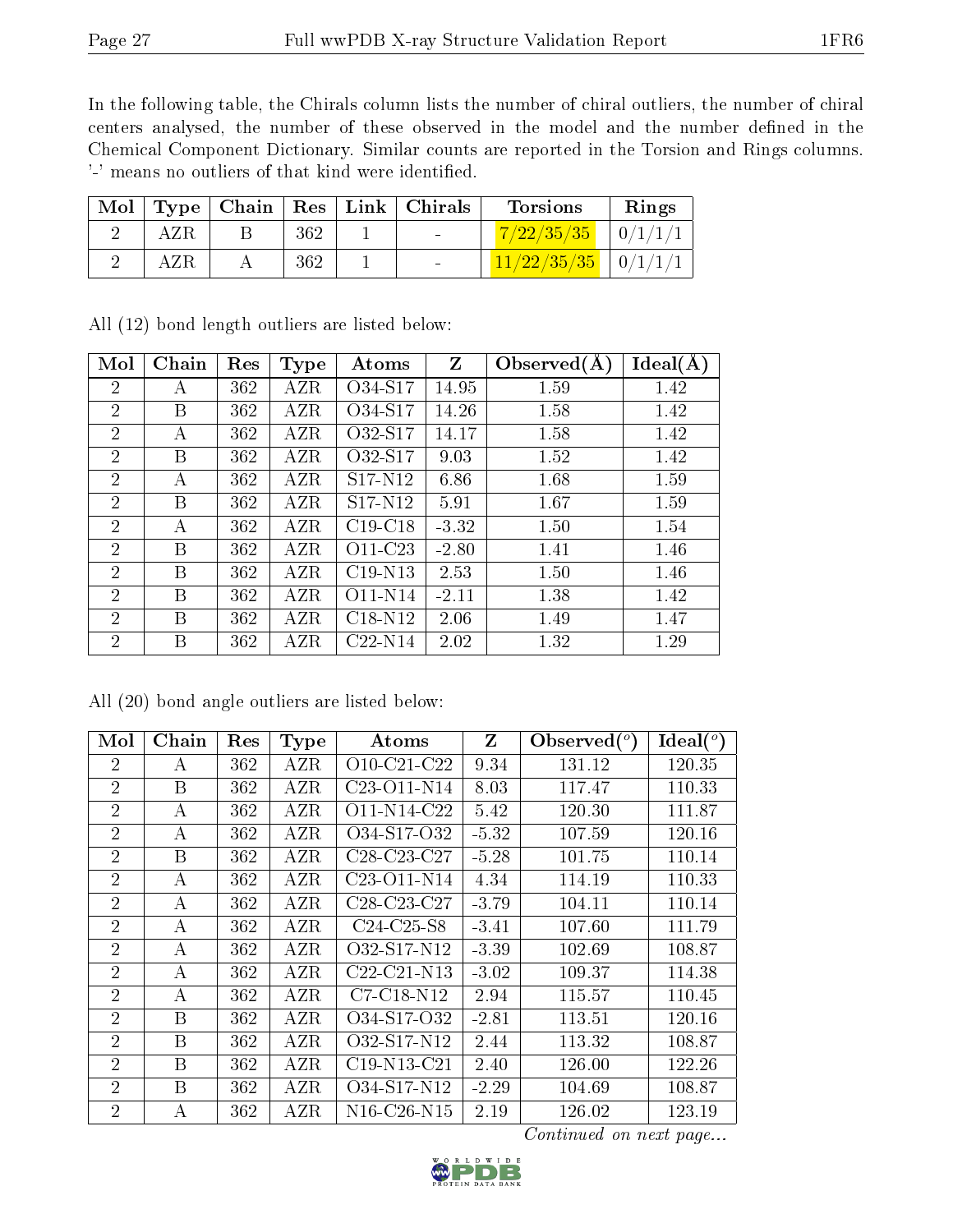|--|

| Mol | Chain | Res | Type         | Atoms                                   |         | Observed $(°)$ | Ideal $(°)$ |
|-----|-------|-----|--------------|-----------------------------------------|---------|----------------|-------------|
| 2   |       | 362 | AZR.         | $C27-C23-C29$                           | 2.18    | 116.97         | 11186       |
| 9   |       | 362 | AZR.         | $010$ -C <sub>21</sub> -C <sub>22</sub> | $-2.07$ | 11797          | 120.35      |
|     |       | 362 | AZR.         | $C22-C21-N13$                           | -2.05   | 117.78         | 114.38      |
|     |       | 362 | $\Delta$ 7 R | $O10-C21-N13$                           | $-2.03$ | 119.52         | 123.08      |

There are no chirality outliers.

All (18) torsion outliers are listed below:

| Mol            | Chain | Res | Type         | Atoms                                                              |
|----------------|-------|-----|--------------|--------------------------------------------------------------------|
| 2              | В     | 362 | AZR          | C <sub>27</sub> -C <sub>23</sub> -O <sub>11</sub> -N <sub>14</sub> |
| $\overline{2}$ | В     | 362 | AZR          | C <sub>28</sub> -C <sub>23</sub> -O <sub>11</sub> -N <sub>14</sub> |
| $\overline{2}$ | А     | 362 | AZR          | C <sub>22</sub> -N <sub>14</sub> -O <sub>11</sub> -C <sub>23</sub> |
| $\overline{2}$ | А     | 362 | AZR          | C <sub>27</sub> -C <sub>23</sub> -O <sub>11</sub> -N <sub>14</sub> |
| $\overline{2}$ | A     | 362 | AZR          | C <sub>28</sub> -C <sub>23</sub> -O <sub>11</sub> -N <sub>14</sub> |
| $\overline{2}$ | А     | 362 | $_{\rm AZR}$ | C <sub>18</sub> -N <sub>12</sub> -S <sub>17</sub> -O <sub>33</sub> |
| $\overline{2}$ | А     | 362 | AZR          | C18-N12-S17-O34                                                    |
| $\overline{2}$ | В     | 362 | AZR          | $C24-C22-N14-O11$                                                  |
| $\overline{2}$ | А     | 362 | AZR.         | $C24-C22-N14-O11$                                                  |
| $\overline{2}$ | А     | 362 | AZR          | C18-N12-S17-O32                                                    |
| $\overline{2}$ | Β     | 362 | AZR          | C <sub>21</sub> -C <sub>22</sub> -N <sub>14</sub> -O <sub>11</sub> |
| $\overline{2}$ | А     | 362 | AZR          | $O10-C21-C22-N14$                                                  |
| $\overline{2}$ | А     | 362 | $_{\rm AZR}$ | N13-C21-C22-N14                                                    |
| $\overline{2}$ | В     | 362 | AZR          | C <sub>18</sub> -N <sub>12</sub> -S <sub>17</sub> -O <sub>34</sub> |
| $\overline{2}$ | А     | 362 | $_{\rm AZR}$ | $C7-C18-C19-C20$                                                   |
| $\overline{2}$ | Β     | 362 | AZR          | O10-C21-C22-C24                                                    |
| $\overline{2}$ | В     | 362 | AZR          | N <sub>12</sub> -C <sub>18</sub> -C <sub>19</sub> -N <sub>13</sub> |
| $\overline{2}$ | Α     | 362 | AZR          | N12-C18-C19-N13                                                    |

There are no ring outliers.

2 monomers are involved in 14 short contacts:

|  |  | Mol   Chain   Res   Type   Clashes   Symm-Clashes |
|--|--|---------------------------------------------------|
|  |  |                                                   |
|  |  |                                                   |

The following is a two-dimensional graphical depiction of Mogul quality analysis of bond lengths, bond angles, torsion angles, and ring geometry for all instances of the Ligand of Interest. In addition, ligands with molecular weight > 250 and outliers as shown on the validation Tables will also be included. For torsion angles, if less then 5% of the Mogul distribution of torsion angles is within 10 degrees of the torsion angle in question, then that torsion angle is considered an outlier. Any bond that is central to one or more torsion angles identified as an outlier by Mogul will be highlighted in the graph. For rings, the root-mean-square deviation (RMSD) between the ring

![](_page_27_Picture_12.jpeg)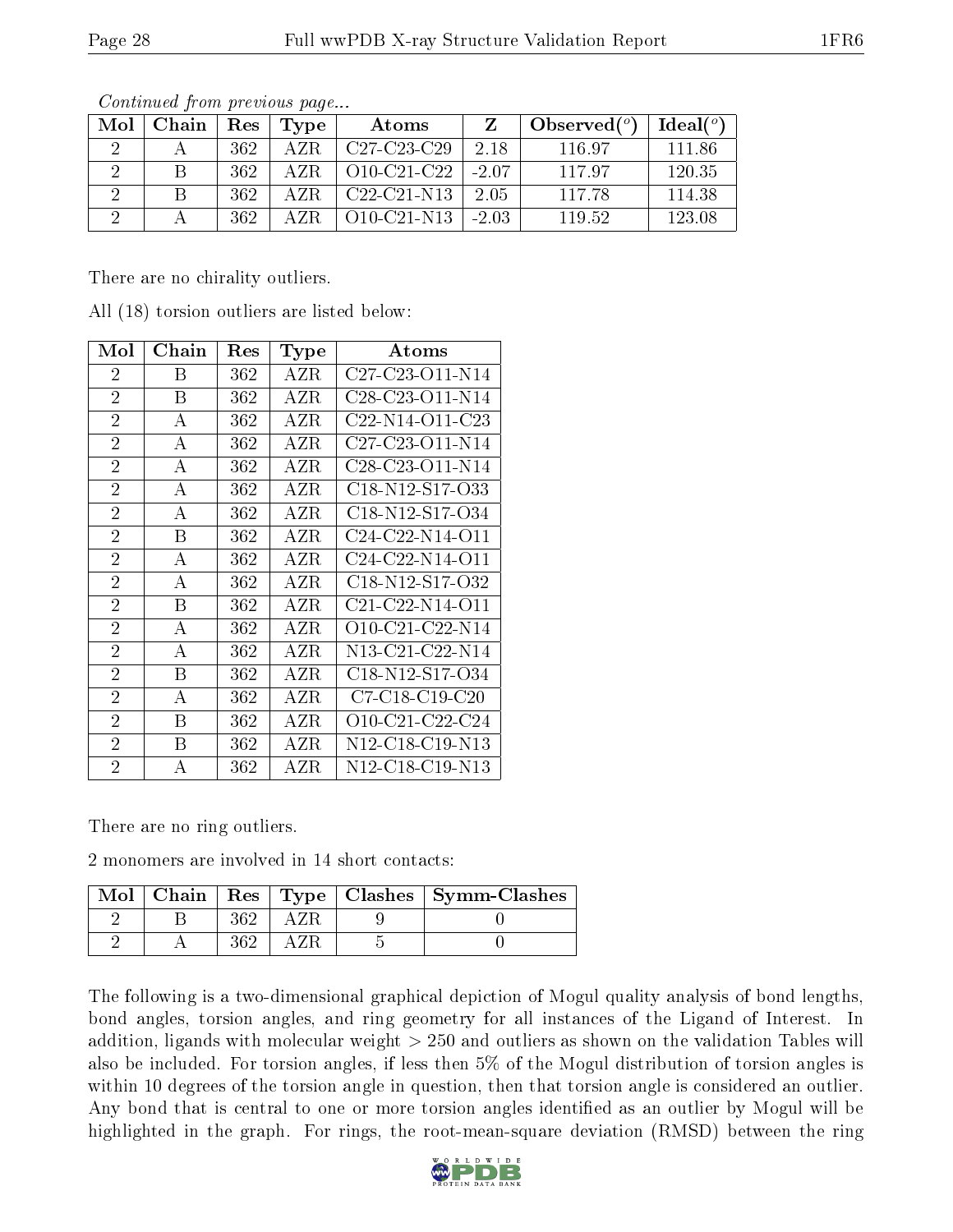in question and similar rings identified by Mogul is calculated over all ring torsion angles. If the average RMSD is greater than 60 degrees and the minimal RMSD between the ring in question and any Mogul-identified rings is also greater than 60 degrees, then that ring is considered an outlier. The outliers are highlighted in purple. The color gray indicates Mogul did not find sufficient equivalents in the CSD to analyse the geometry.

![](_page_28_Figure_4.jpeg)

![](_page_28_Picture_5.jpeg)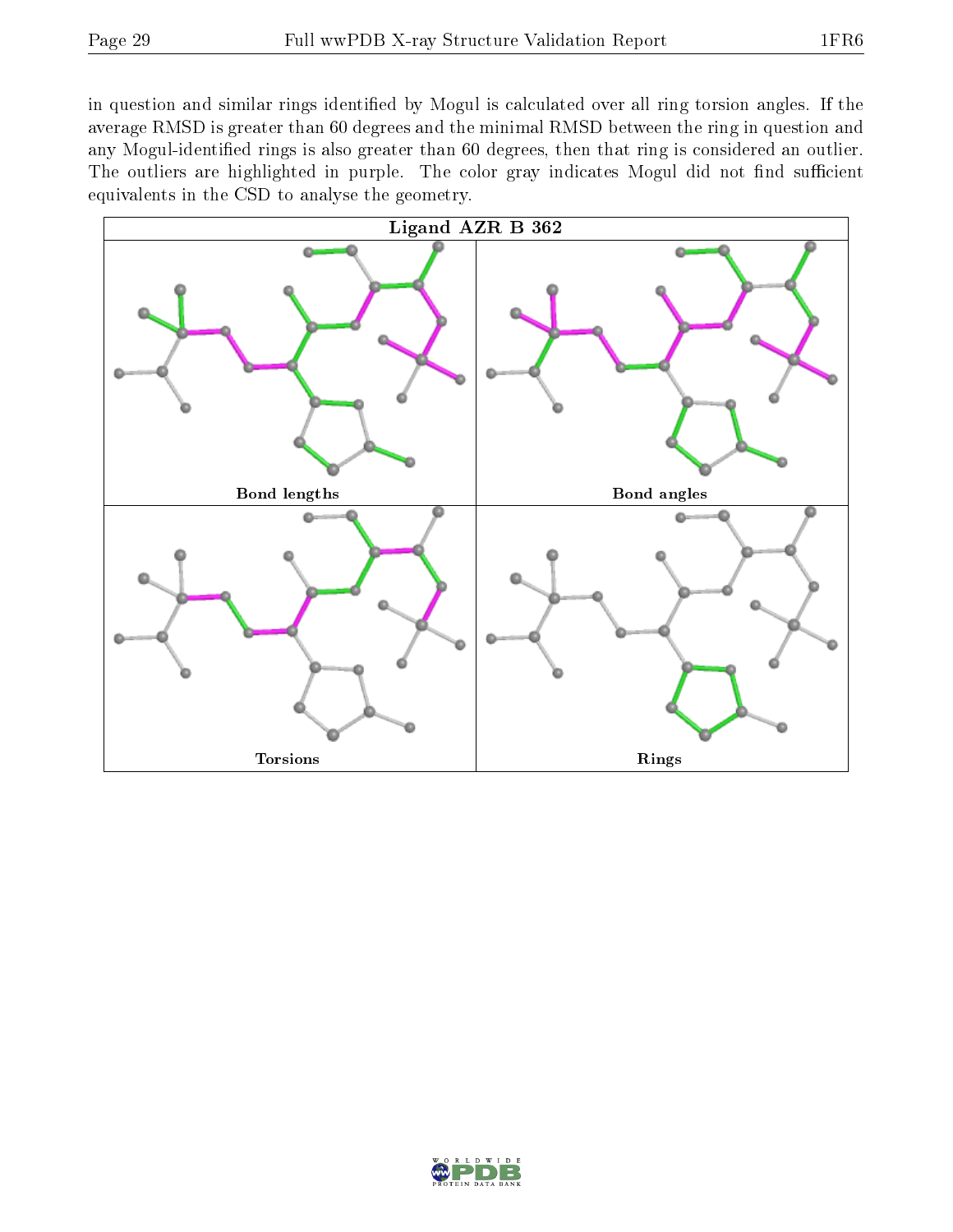![](_page_29_Figure_3.jpeg)

# 5.7 [O](https://www.wwpdb.org/validation/2017/XrayValidationReportHelp#nonstandard_residues_and_ligands)ther polymers (i)

There are no such residues in this entry.

# 5.8 Polymer linkage issues (i)

There are no chain breaks in this entry.

![](_page_29_Picture_8.jpeg)